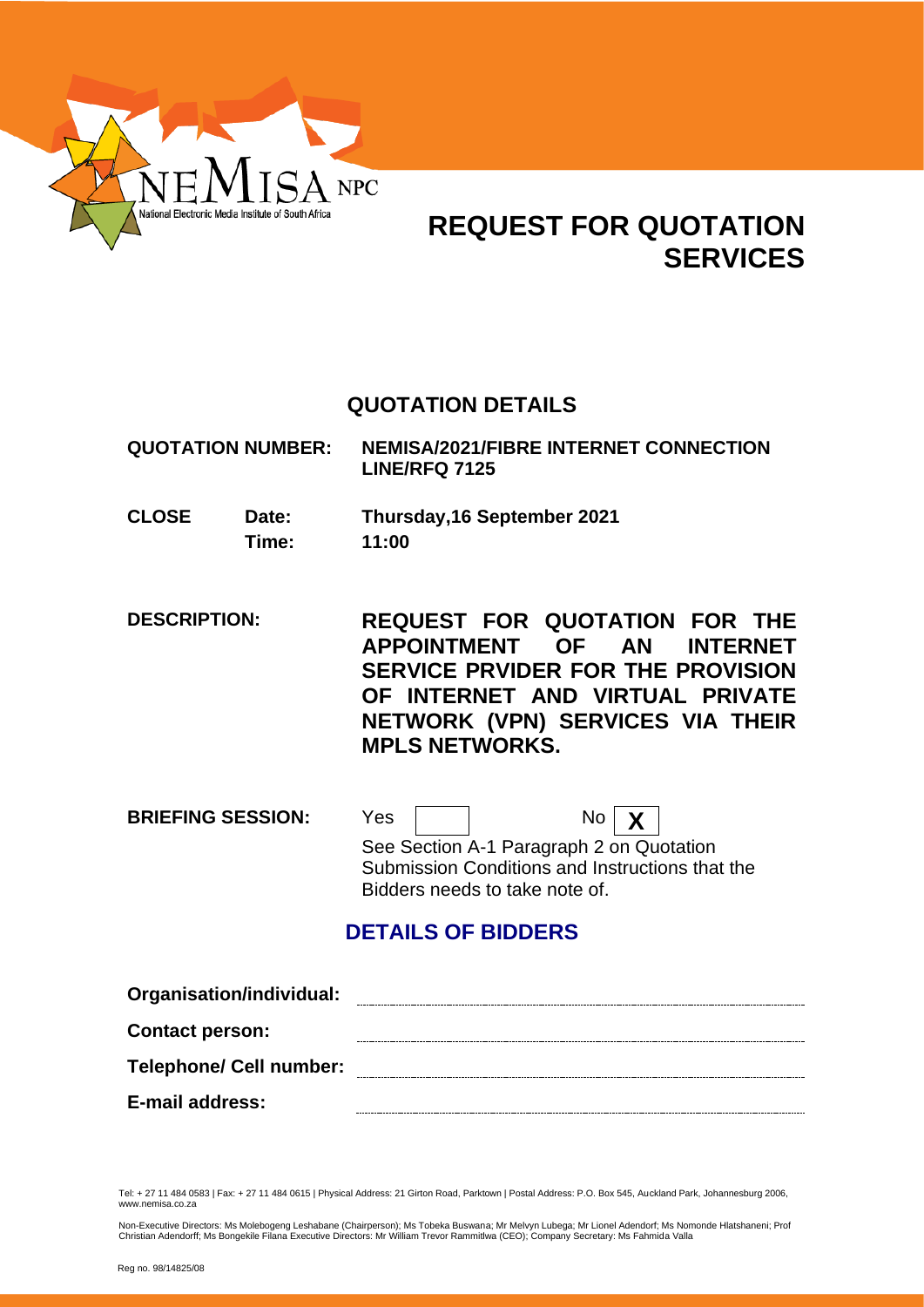Glossary

# **GLOSSARY**

| Award                     | Conclusion of the procurement process and final notification to the<br>effect to the successful bidder                                                                                                                         |
|---------------------------|--------------------------------------------------------------------------------------------------------------------------------------------------------------------------------------------------------------------------------|
| <b>B-BBEE</b>             | Broad-based Black Economic Empowerment in terms of the<br>Broad-based Black Economic Empowerment Act, 2003 (Act No.<br>53 of 2003) and the Codes of Good Practice issued thereunder by<br>the Department of Trade and Industry |
| Quotation                 | Written offer in a prescribed or stipulated form in response to an<br>invitation by NEMISA for the provision of goods, works or services                                                                                       |
| Contractor                | Organisation with whom NEMISA will conclude a contract and<br>potential service level agreement subsequent to the final award of<br>the contract based on this Request for Quotation                                           |
| Core Team                 | The core team are those members who fill the non-administrative<br>positions against which the experience will be measured.                                                                                                    |
| dti                       | Department of Trade and Industry                                                                                                                                                                                               |
| <b>EME</b>                | Exempted Micro Enterprise in terms of the Codes of Good<br>Practice                                                                                                                                                            |
| GCC                       | <b>General Conditions of Contract</b>                                                                                                                                                                                          |
| IP                        | <b>Intellectual Property</b>                                                                                                                                                                                                   |
| <b>NEMISA</b>             | National Electronic Media Institute of South Africa (SOC) Ltd                                                                                                                                                                  |
| <b>Original Quotation</b> | Original document signed in ink, or                                                                                                                                                                                            |
|                           | Copy of original document signed in ink, or                                                                                                                                                                                    |
|                           | Submitted Facsimile of original document signed in ink                                                                                                                                                                         |
| Originally certified      | To comply with the principle of originally certified, a document<br>must be both stamped and signed in original ink by a<br>commissioner of oaths.                                                                             |
| <b>SCM</b>                | Supply Chain Management                                                                                                                                                                                                        |
| <b>SLA</b>                | Service Level Agreement                                                                                                                                                                                                        |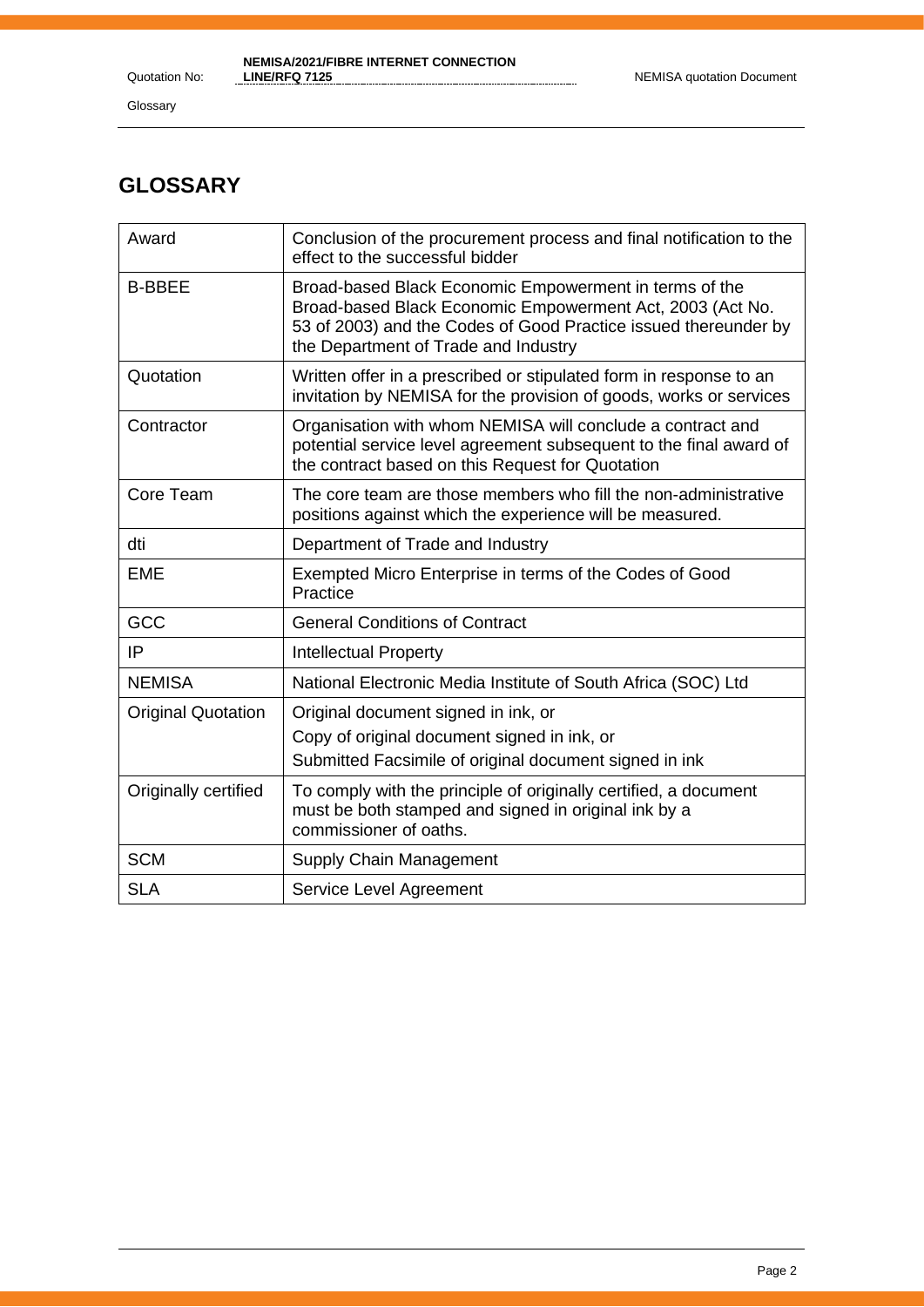Quotation No: Content Page

# **DOCUMENTS IN THIS QUOTATION DOCUMENT PACK**

Bidders are to ensure that they have received all pages 40 of this document, which consist of the following sections:

# **SECTION A**

**Note: Documents in this section are for information to/instruction of bidders and must not be returned with quotations.**

- □ Section A 1: Quotation Submission Conditions and Instructions
- Section A 2: Terms of Reference
- $\Box$  Section A 3: Evaluation Process/Criteria
- □ Section A 4: Contract Form (Rendering of Services) (Parts 1 & 2)/Letter of Acceptance/Formal Contract (The pro forma contract is only included for Bidders to take note of the contents of the contract that will be entered into with the successful contractor)

# **SECTION B**

**Note: Documents in this section must be completed and returned or supplied with quotations.**

- Section B 1: Special Conditions of Quotation and Contract: Special conditions that the Bidders needs to accept
- □ Section B 2: Declaration of Interest
- $\Box$  Section B 3: Declaration of Bidders past SCM practices
- □ Section B 4: Certificate of Independent Quotation Determination
- Section B 5: Preference Points Claim Form in terms of the Preferential Procurement Regulations, 2011
- **T** Section B 6: Invitation to Quotation
- □ Section B 7: Pricing Schedule (Professional Services)
- $\Box$  Section B 8: CV Template Guideline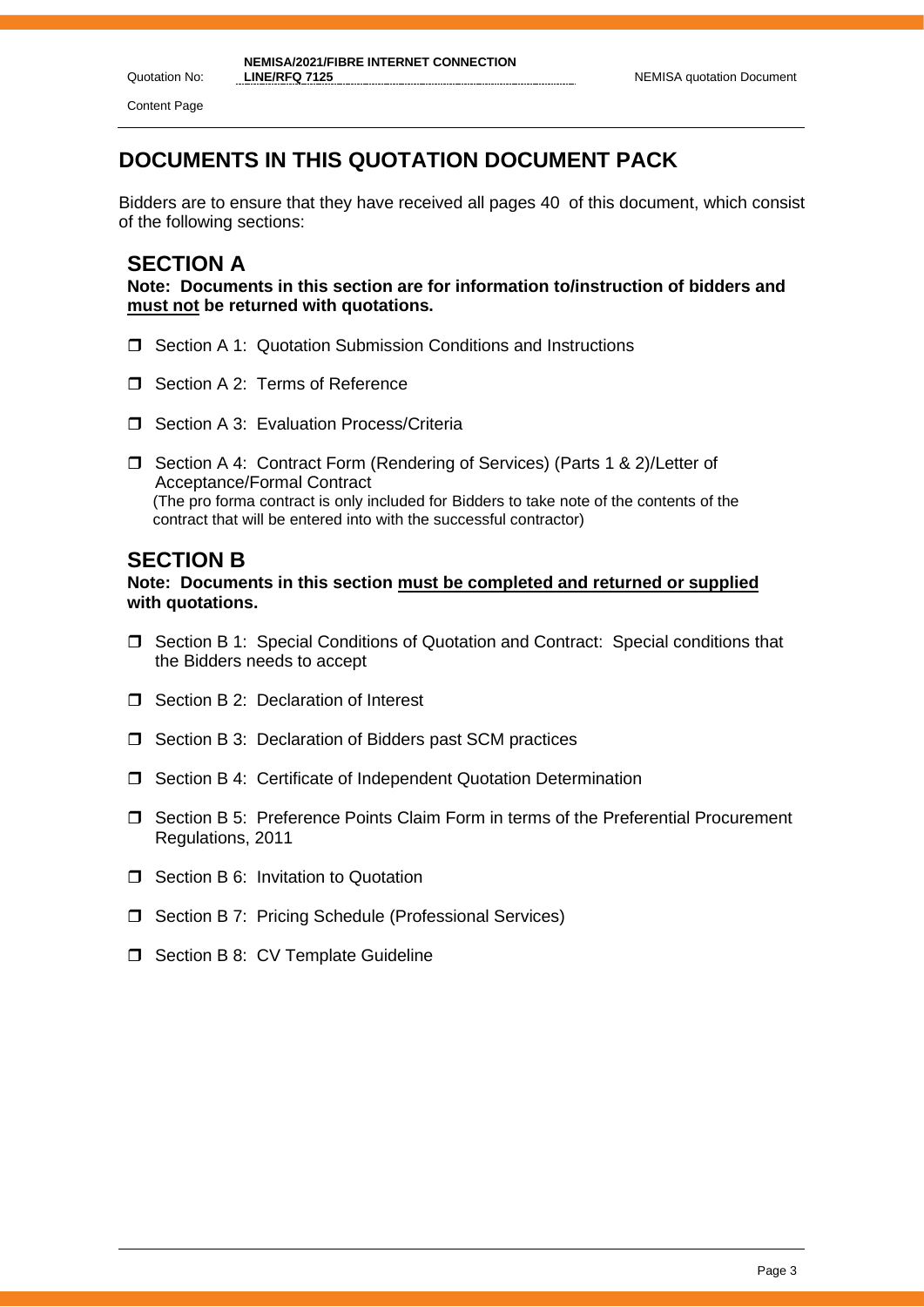Section A



# (This section must not be returned as part of the quotation document)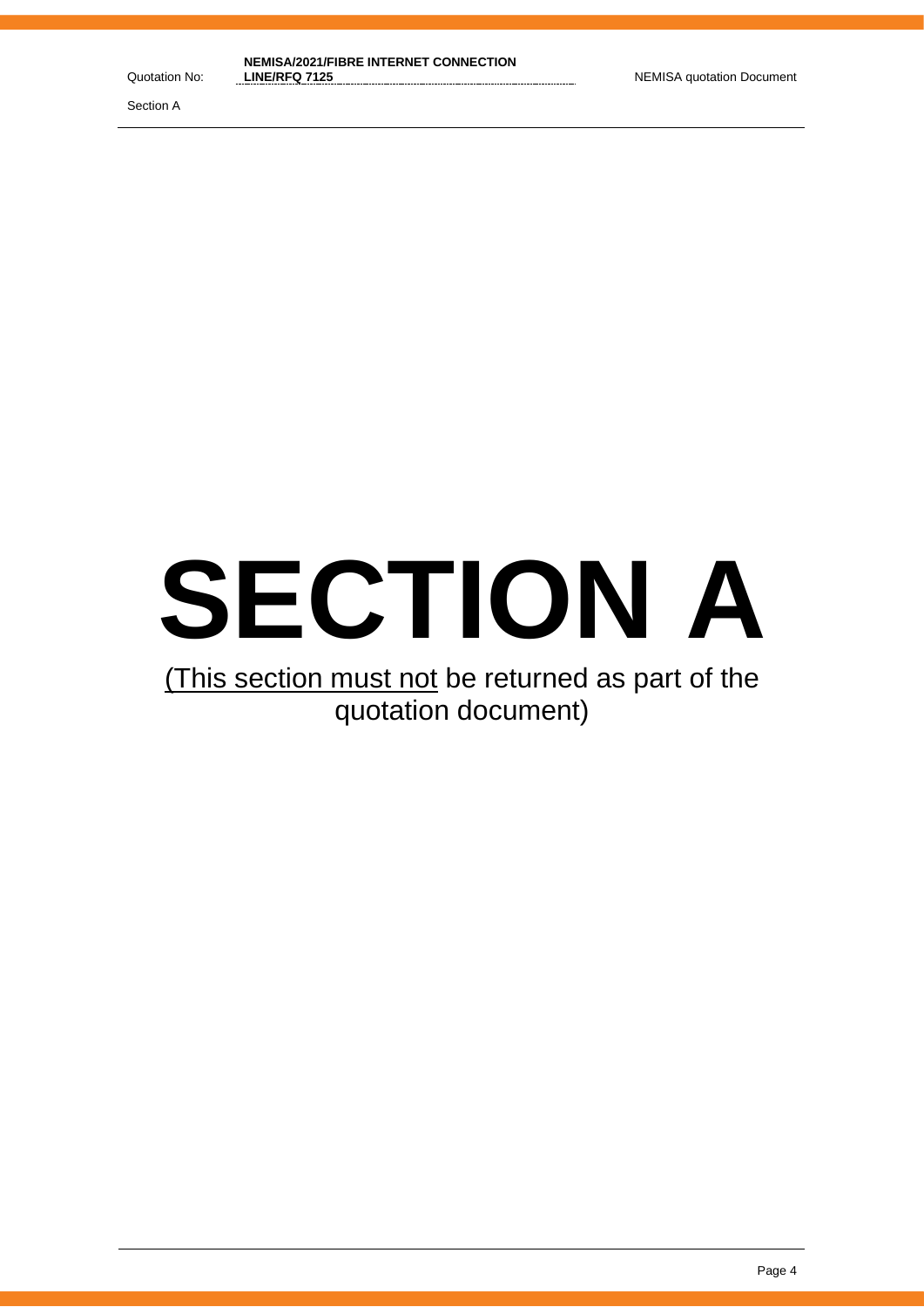Section A 1: Quotation Submission Conditions and Instructions

# **QUOTATION SUBMISSION CONDITIONS AND INSTRUCTIONS**

# **CONDITIONS AND INSTRUCTIONS THAT BIDDERS NEED TO TAKE NOTE OF**

# **1 FRAUD AND CORRUPTION**

1.1 All providers are to take note of the implications of contravening the Prevention and Combating of Corrupt Activities Act, Act No 12 of 2004 and any other Act applicable.

# 2 **BRIEFING SESSION**

2.1 No briefing session will be held.

# **3 CLARIFICATIONS/ QUERIES**

3.1 Any clarification required by a bidder regarding the meaning or interpretation of the Terms of Reference, or any other aspect concerning the quotation, is to be requested in writing (letter, facsimile or e-mail) from SCM Manager by not later than Wednesday, 15 2021. A reply will be forwarded within three (3) working days. Telephonic requests for clarification will not be accepted. If appropriate, the clarifying information will be made available to all Bidders by e-mail only. The quotation number should be mentioned in all correspondence.

> Contact details for SCM Manager: Facsimile: 011 484 0615 Telephone: 011 484 0583 E-Mail: [Hensonm@nemisa.co.za](mailto:Hensonm@nemisa.co.za)

## **4 SUBMITTING QUOTATIONS**

**EMAILED TO: scm@nemisa.co.za**

- $\Box$  All quotations must be submitted on the official forms (not to be re-typed).
- **Quotation** number (NEMISA/2021/FIBRE INTERNET CONNECTION LINE/RFQ 7125)
- Closing date and time (Thursday,16 September 2021 @ 11:00)
- The name and address of the Bidders.
- 4.1 Documents submitted on time by bidders shall not be returned.

## **5 LATE QUOTATIONS**

5.1 Quotations received late shall not be considered. A quotation will be considered late if it arrived even one second after 11:00 or any time thereafter. The tender (quotation) box shall be closed at exactly 11:00 and quotations arriving late will not be considered under any circumstances .Bidders are therefore strongly advised to ensure that quotations be despatched allowing enough time for any unforeseen events that may delay the delivery of the quotation.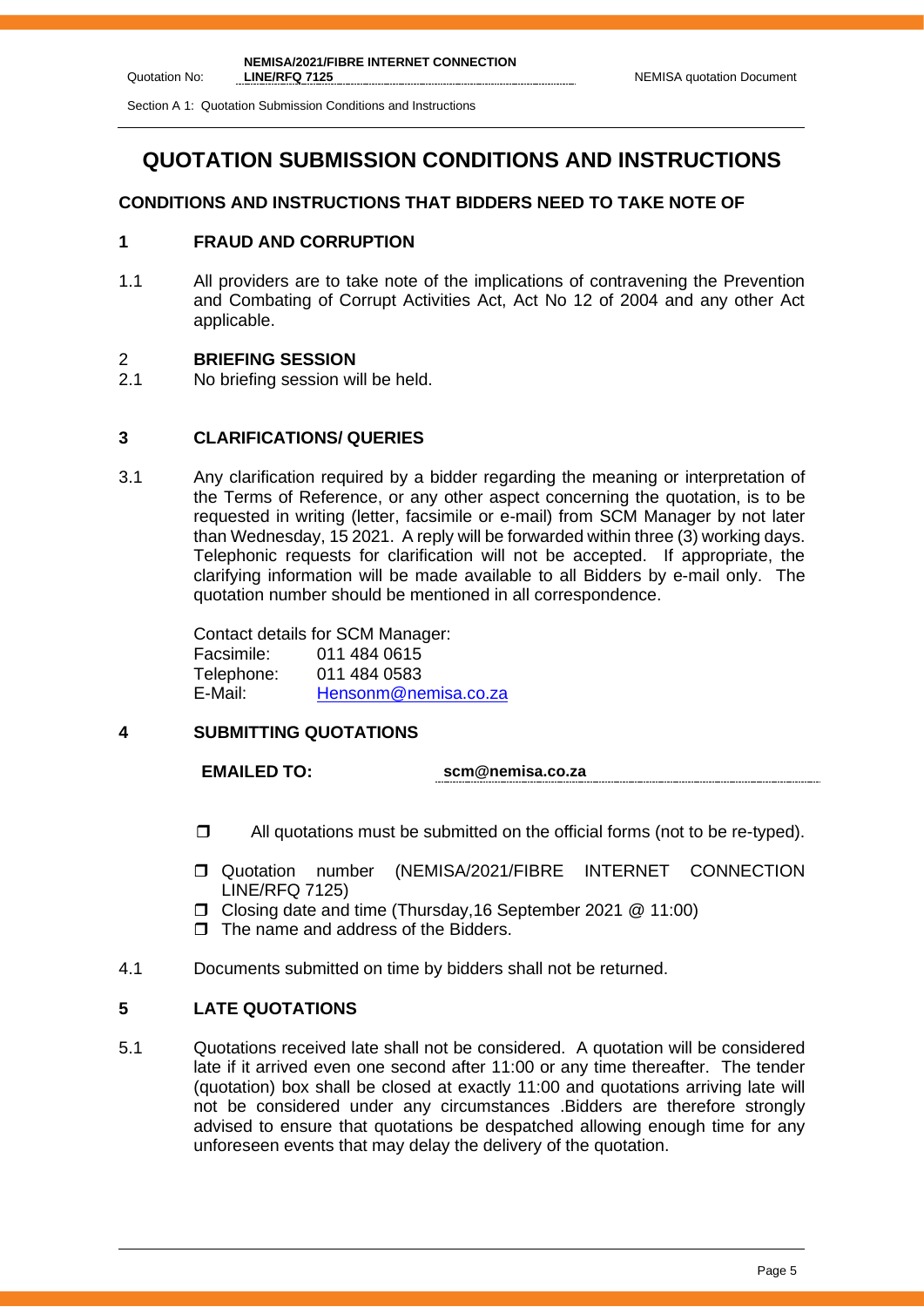Section A 1: Quotation Submission Conditions and Instructions

5.2 The official Telkom time, which can be observed by dialling 1026 from any phone, will be used to verify the exact closing time.

#### **6 PAYMENTS**

Quotation No:

- 6.1 NEMISA will pay the Contractor the fees set out in the final contract according to the table of deliverables. No additional amounts will be payable by the NEMISA to the Contractor.
- 6.1.1 The Contractor shall from time to time during the duration of the contract, invoice NEMISA for the services rendered.
- 6.1.2 The invoice must be accompanied by supporting source document(s) containing detailed information, as NEMISA may reasonably require, for the purposes of establishing the specific nature, extent and quality of the services which were undertaken by the Contractor.
- 6.1.3 No payment will be made to the Contractor unless an original tax invoice complying with section 20 of the VAT Act No 89 of 1991, as amended, has been submitted to NEMISA.
- 6.1.4 Payment shall be made by bank transfer into the Contractor's back account normally 30 days after receipt of an acceptable, original, valid tax invoice. Money will only be transferred into a South African bank account. (Banking details must be submitted as soon as the quotation is awarded).
- 6.2 The Contractor shall be responsible for accounting to the appropriate authorities for its income tax, VAT or other moneys required to be paid in terms of the applicable law.

#### **7 GENERAL CONDITIONS OF CONTRACT**

7.1 The General Conditions of Contract must be accepted. The GCC can be downloaded from the Treasury Website. Please refer to the link below:

> [http://www.treasury.gov.za/divisions/ocpo/sc/GeneralConditions/General%20Conditions%20of%20](http://www.treasury.gov.za/divisions/ocpo/sc/GeneralConditions/General%20Conditions%20of%20Contract.pdf) [Contract.pdf](http://www.treasury.gov.za/divisions/ocpo/sc/GeneralConditions/General%20Conditions%20of%20Contract.pdf)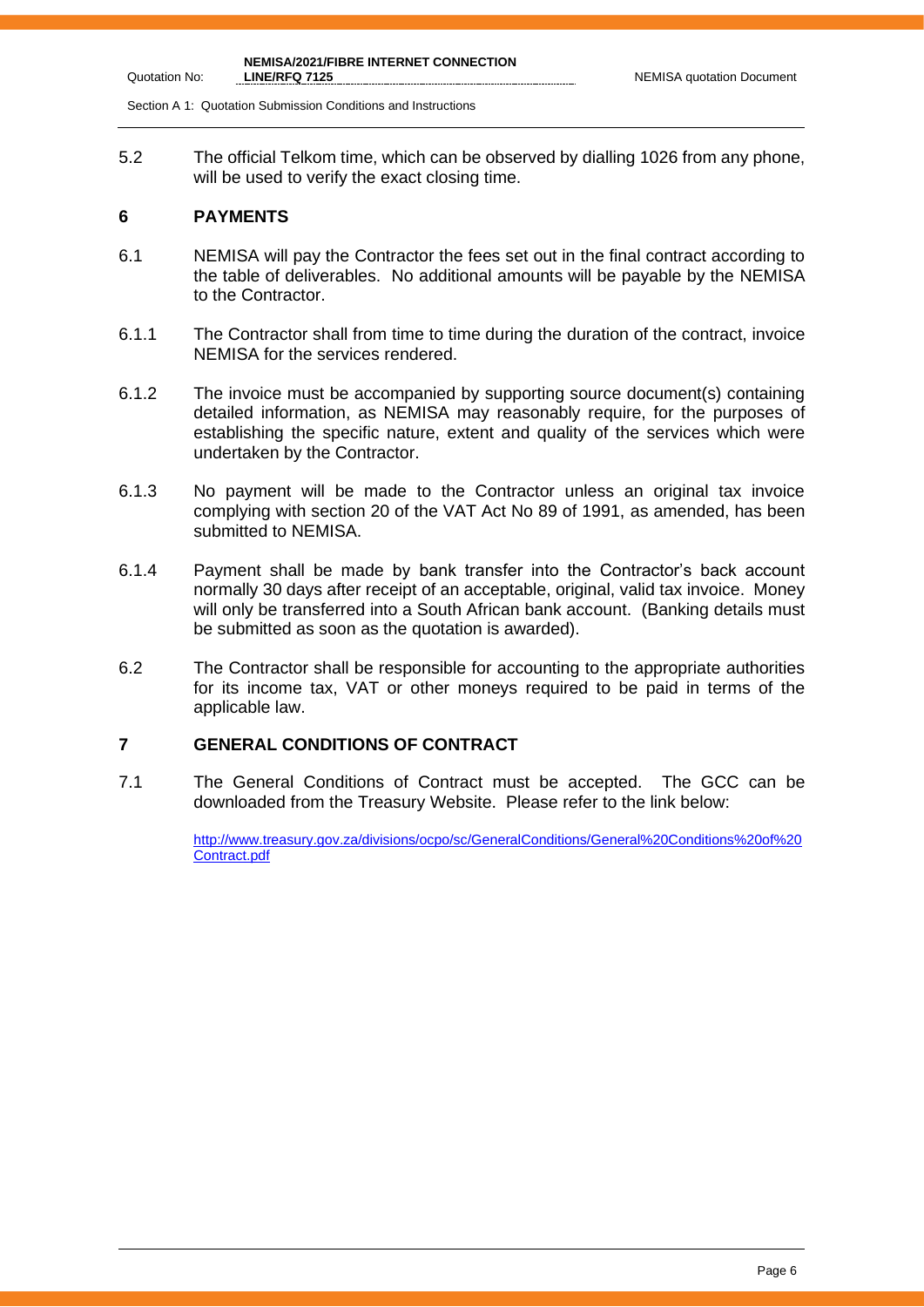# **TERMS OF REFERENCE (TOR)**

#### **REQUEST FOR QUOTATION FOR INTERNET AND VPN SERVICES**

#### **1. PURPOSE**

Quotation No:

The National Electronic Media Institute of South Africa (NEMISA) invites suitably qualified Internet Service Providers (ISP) to submit quotations for internet and virtual private network (VPN) services via their MPLS networks.

#### **2. BACKGROUND**

The site is currently connected to the internet using a fibre connection of 70 Mbps. In addition, there is a VPN connection in place that connects the NEMISA offices in Parktown to the data centre in Teraco (cross-connect), Isando, and to the cloudhosted VBX. The internet service breaks out to the public internet, and the VPN connection connects NEMISA to its hosted server infrastructure. There are currently no servers onsite.

#### **3. REQUIREMENTS FOR QUOTATIONS**

NEMISA requires a 12-month contract for Internet services from ISP's. The minimum specifications for an appropriate solution should include the following:

#### **Links Required**

- o Business uncapped last mile on fibre with at least **100 Mbps** bandwidth guaranteed;
- o A secure VPN connection (cross-connect) between NEMISA and Teraco at **10 Mbps.** This service will connect NEMESA users to the cloud-hosted servers (IaaS);
- o A secure connection between NEMISA head office and the cloud-hosted PBX for existing VOIP services. We already have a service provider for VOIP, and the ISP will manage the bandwidth allocated for voice calls;
- o An advanced LTE or microwave failover link at **100 Mbps** or higher.

#### **Quality of Service**

- o Efficient Quality of Service (QoS) from the NEMISA head office through the service provider network, to the cloud-hosted services (IaaS and VOIP);
- $\circ$  The QoS must be flexible such that if there is no voice traffic, data can use all the available bandwidth in the network.

#### **Hardware**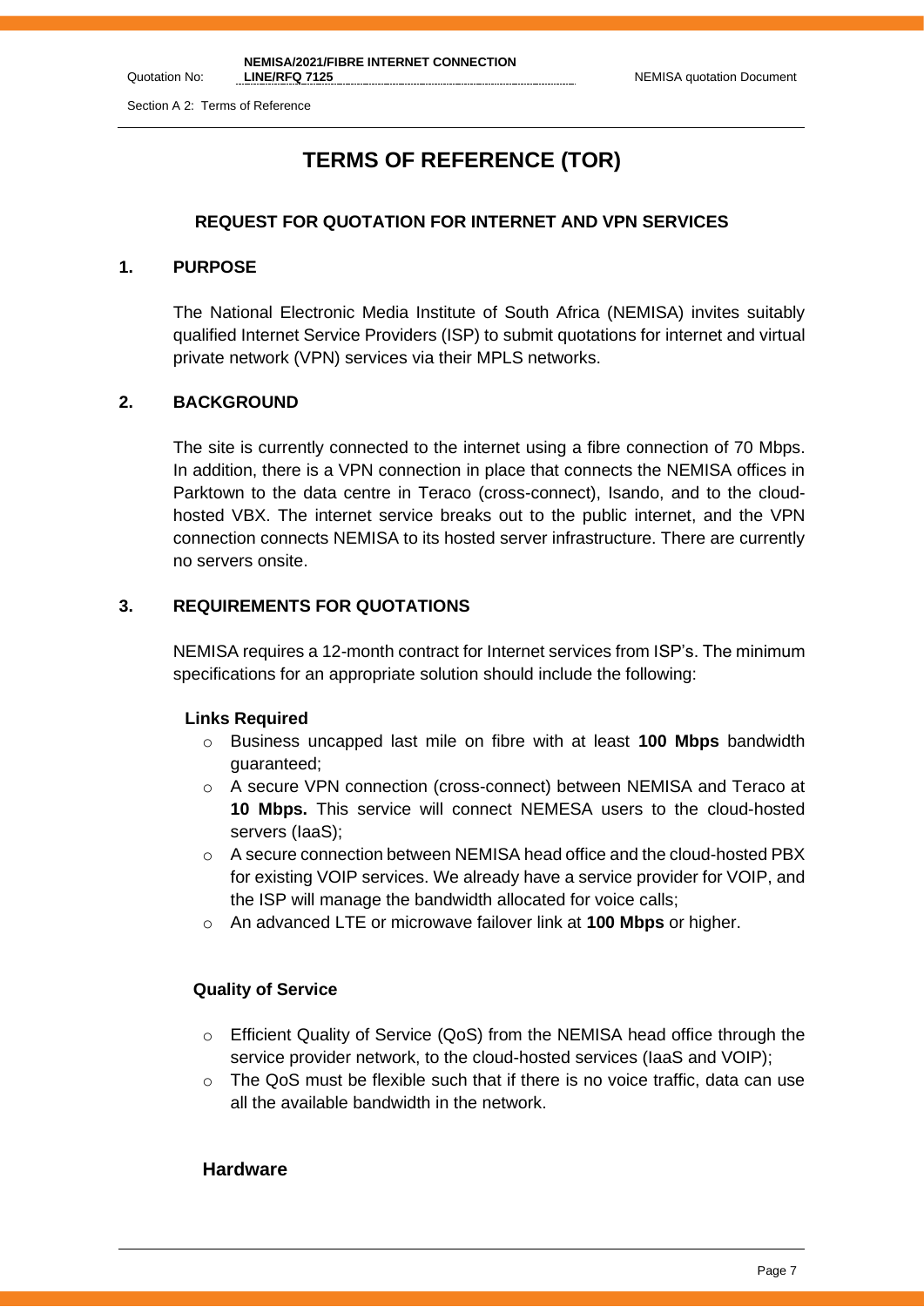- $\circ$  Ownership, maintenance, and upkeep of the equipment are the bidder's responsibility, and NEMISA will not be responsible for any damage to the bidder's equipment due to voltage fluctuation, surge, earthing issues etc. the bidder also must arrange for necessary insurance for the equipment installed at NEMISA premises at no cost to NEMISA. Replacement of faulty equipment/ rectification of the same are under the scope of the bidder, and the same has to be provided at no extra cost to NEMISA;
- $\circ$  The selected bidder shall carry out all civil works, if any, related to the installation and commissioning of the links. In case of any damage to NEMISA property/third party property during the execution of the work, subsequently, the bidder has to replace/make good the damaged property at its own cost and pay compensation, if any.

# **Scalability**

- $\circ$  The upgrade of the hardware/software/firmware for the equipment provided by the bidder as part of the solution to this RFP is the bidder's responsibility, and the same should be done at no additional cost to NEMISA to meet all the terms and conditions of this RFP. Any vulnerability identified in the equipment provided should be patched by the bidder;
- o The solution must be flexible for downgrade, upgrade, and cancellation of some services when business requirements dictate.

# **Support**

- o Maintaining the availability of end-to-end connectivity in line with the terms and conditions of the Service Level Agreement (SLA);
- $\circ$  The bidder must provide link status, uptime, downtime, capacity, utilization and other parameters through a web portal or any licensed application to NEMISA on real/near real-time basis. However, NEMISA may also deploy its tool to monitor the links, and the bidder must agree to the status reports generated from these tools;
- $\circ$  ROOT CAUSE ANALYSIS for all performance and availability problems that occur. Formal root cause analysis should be delivered within five days of problem occurrence, including an explanation of the root cause with an action plan to prevent recurrence;
- $\circ$  The selected bidder is bound to demonstrate the performance of all the links, as required by NEMISA during the commissioning of the links and the service period of the links;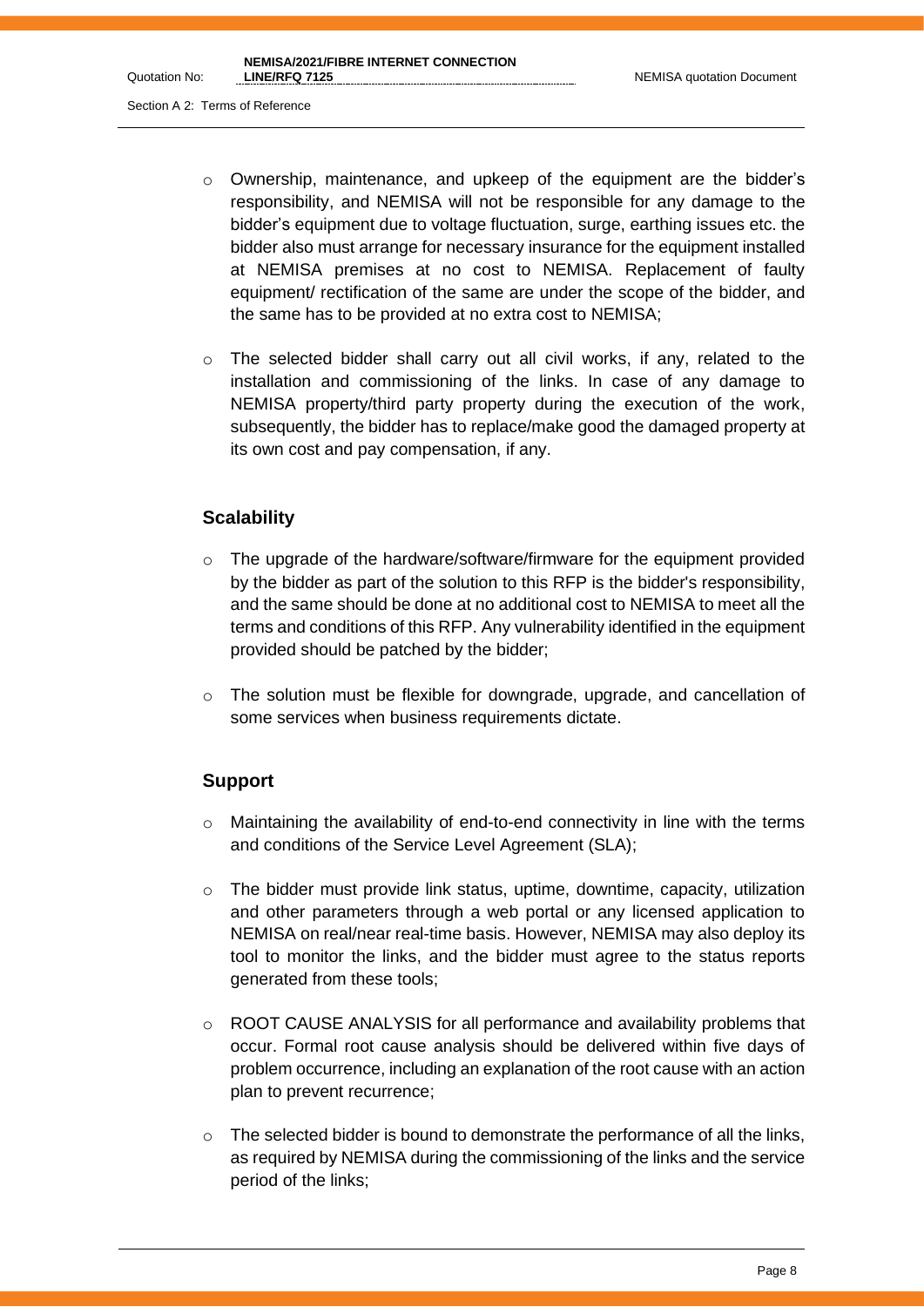- o The bidder shall provide all required equipment and services, whether or not explicitly mentioned in this RFP, to ensure the intent of specification, completeness, operability, maintainability and upgradeability of the solution. This will be included in the pricing schedule;
- o Availability of 24-hour support desk with email and telephone contact.

# **Reporting**

- $\circ$  The ISP will implement best practice security standards on the links and block any unused ports, and report any vulnerabilities;
- o Change control processes to be included in the proposal;
- o Monthly report on daily traffic analysis and performance for each link separately.

#### **4. Scope of Work**

The ISP will provide fully managed TCP/IP Internet Service Provision for the NEMISA offices in Parktown. The service is expected to be highly available and reliable, with no less than 99.5% overall uptime.

The bidder shall provide the necessary hardware and other services required to set up the internet connection.

| <b>Item</b> | Scope of work                                                 | <b>Deliverables</b>      |
|-------------|---------------------------------------------------------------|--------------------------|
| No.         |                                                               |                          |
|             | Provision of the Managed Internet Services for                | Proposal document with   |
|             | the period of 12 months                                       | project plan and         |
|             |                                                               | specifications, pricing. |
|             | a. Provide links for NEMISA                                   |                          |
|             | b. Provide secure VPN connection between<br>NEMISA and Teraco |                          |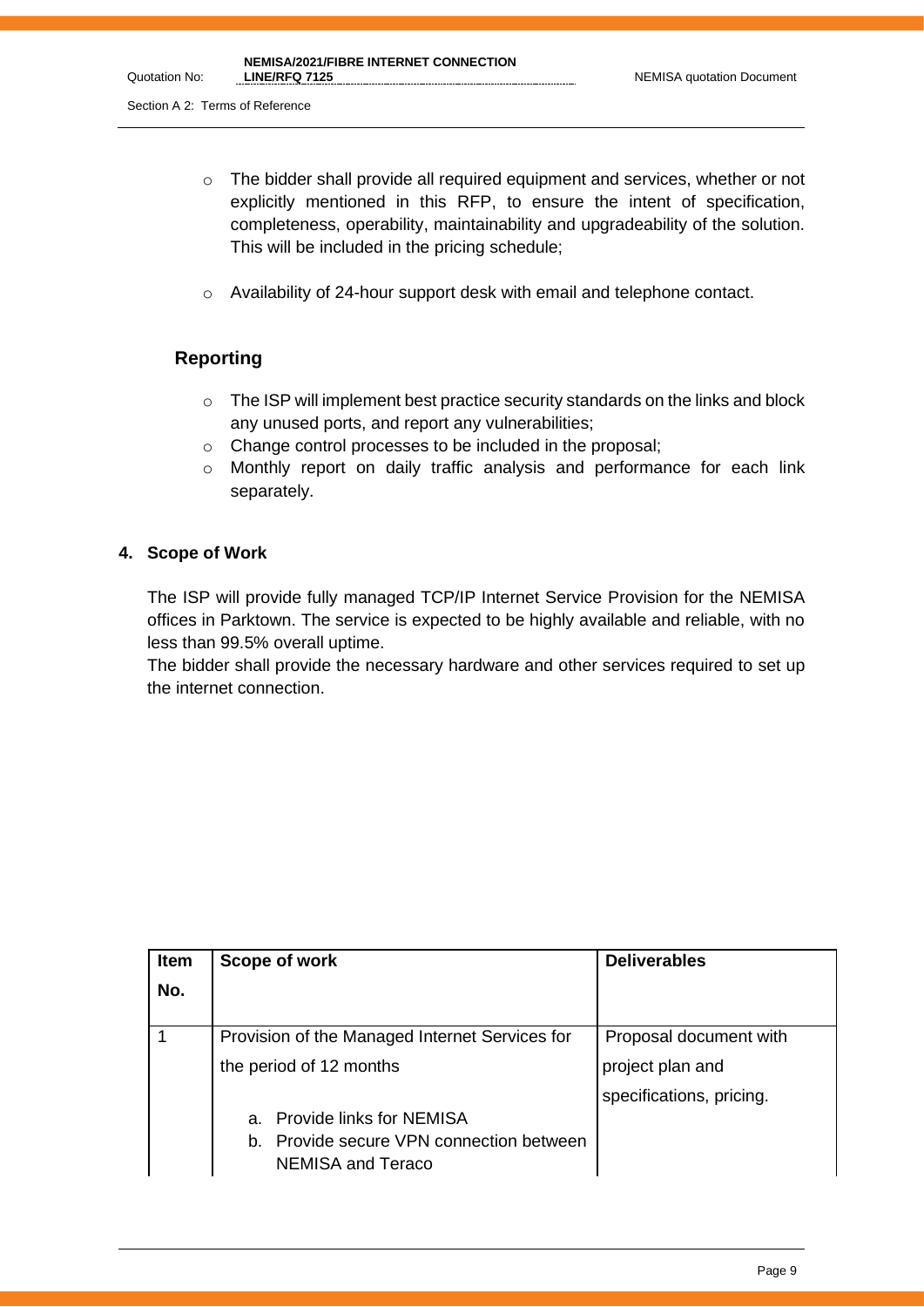Quotation No:

| c. Implement QoS/VOIP<br>d. Train IT Staff (where<br>applicable)<br>e. Monitor the network and provide<br>monitoring tools and access | Support & Maintenance SLA<br>document. |
|---------------------------------------------------------------------------------------------------------------------------------------|----------------------------------------|
|                                                                                                                                       |                                        |

The requirements for the scope of work are as follows:

- A dedicated fibre optic connection with a minimum bandwidth of **100 Mbps** internet breakout from the bidder's network, complete with the relevant backup route. This connection will primarily be used for web browsing, email access, research, hosted VoIP PBX solution calling, video conferencing etc.
- For redundant connection, the bidder should provide a separate link to a different international gateway than the primary connection, preferably microwave.
- No limitations on traffic/ports; bandwidth capacity should be ensured through a direct IP connection.
- Separate Internet traffic from VPN traffic through dedicated bandwidth.
- Fixed prices for the services, no additional costs or limitations based on traffic or usage.
- All necessary hardware, cabling, and software (if required for Internet service) should be provided and set up costs should be included in the offer.
- Reporting on usage statistics and faults/downtime affecting NEMISA monthly.
- Notify the NEMISA IT department before any planned downtime.
- Industry standards should be adhered to, and ICASA registration is compulsory.
- A firewall for the service provider should be included in the proposal
- Prioritization of network traffic according to NEMISA business requirements.
- 24/7 technical support and active network management.
- Scalability as business requirements change.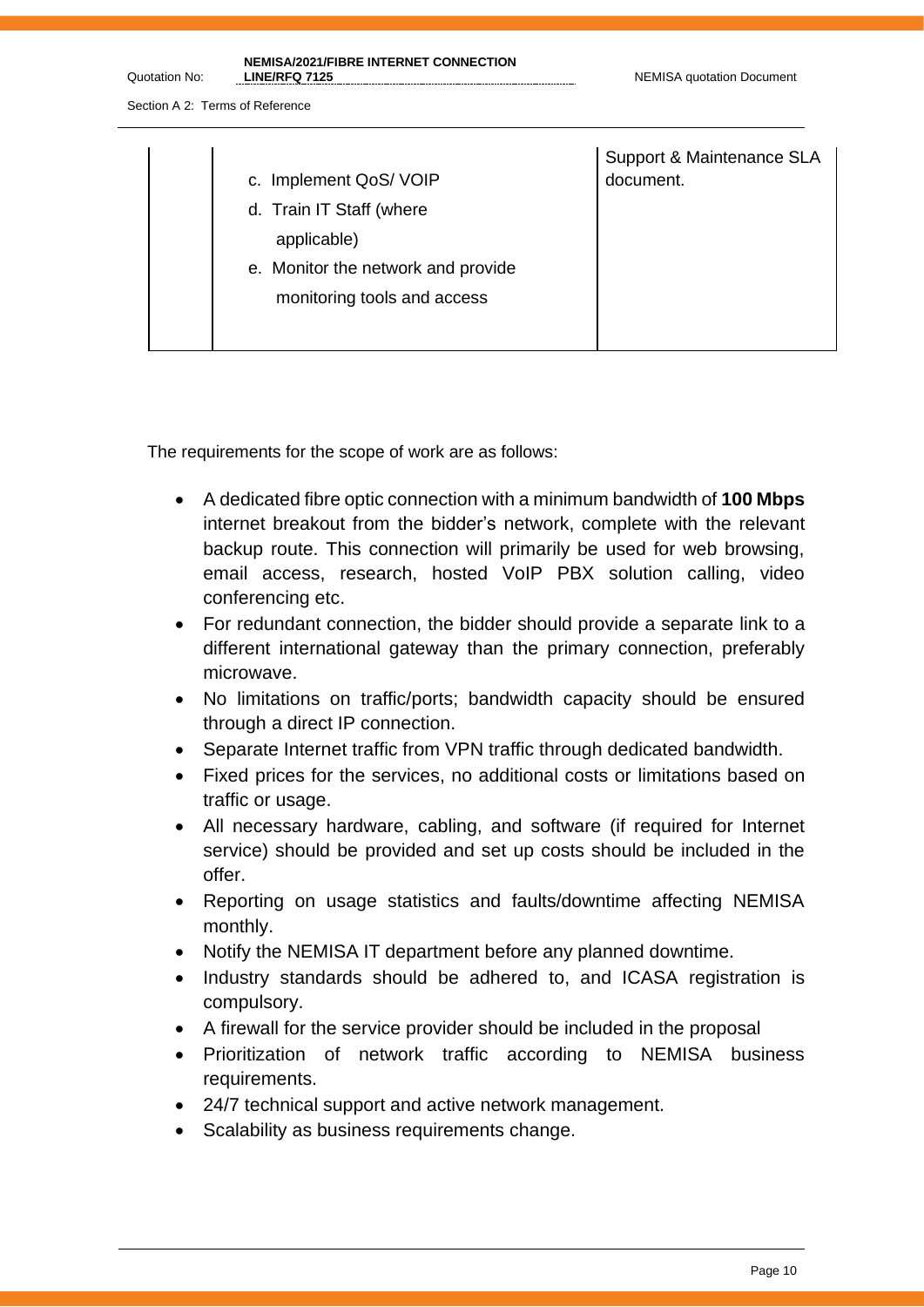Quotation No:

## **4. Service Level Agreement (SLA)**

#### **4.1 Calculation of SLA**

4.1.1 Link uptime: the guaranteed uptime of 99.5% of each circuit will be calculated separately monthly.

4.1.2 Uptime penalty in % of total monthly payment:

| <b>Uptime</b>      | <b>Penalty</b> |
|--------------------|----------------|
| >= 99              |                |
| $> 98$ to $< 99.5$ | 10             |
| $> 97$ to $< 98.5$ | 20             |
| $> 95$ to $< 97$   | 30             |
| $> 90$ to $< 95$   | 70             |
| 90 >               | 100            |

**Note:** The successful bidder will enter into a contract with the NEMISA, which shall be reviewed after the initial first six months to ensure alignment with NEMISA's requirements, which examine shall become effective from the project sign off date, after which the contract will be reviewed based on network performance, network availability, reliability amongst others.

## **5. Expected Deliverables/Timelines**

The appointed Internet Service Provider must be prepared to commence delivery of the service immediately after the issuing of the purchase order or the signing of the SLA, whichever comes first. And the deliverables must be completed, reviewed, and approved along with invoices issued.

Note: NEMISA already has a fibre that terminates in their data centre.

#### **6. Relocation to New Offices**

The bidders will be expected to relocate the links to new premises when NEMISA relocates to new premises. Details will be share with prospective bidders when they become available.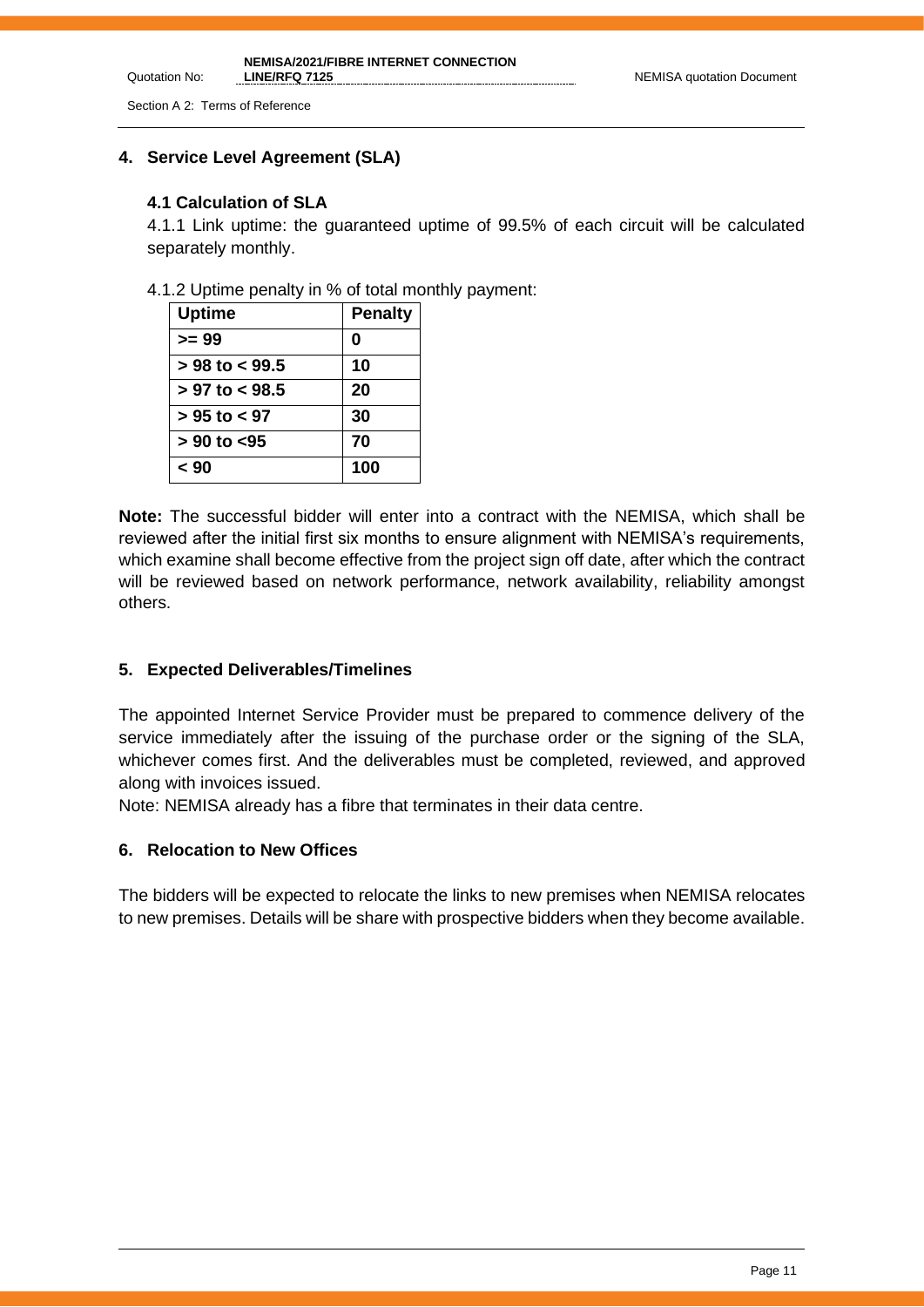Section A 3: Evaluation Process/ Criteria

Quotation No:

#### **ALL BIDDERS MUST TAKE NOTE OF THE EVALUATION PROCESS THAT WILL BE FOLLOWED**

# **1 EVALUATION PROCESS**

#### **1.1 COMPLIANCE WITH MINIMUM REQUIREMENTS**

1.1.1 All quotations duly lodged as specified in the Request for Quotation will be examined to determine compliance with quotation requirements and conditions. Quotations with obvious deviations from the requirements/conditions will be eliminated from further consideration.

> Failure to comply with or submit any one of the following items, will render a quotation non-responsive and will not be evaluated further.

| <b>Reference</b> |                                                         |     | <b>Compliant?</b> |
|------------------|---------------------------------------------------------|-----|-------------------|
|                  | <b>Description</b>                                      | YES | <b>NO</b>         |
| Part 1           | Signed Special Conditions of Quotation and Contract     |     |                   |
| Part 2           | Tax Compliance Requirements                             |     |                   |
| Part 3           | Completed and signed Declaration of Interest            |     |                   |
| Part 4           | Completed and signed Declaration of Bidders past Supply |     |                   |
|                  | Chain Management practices                              |     |                   |
| Part 5           | Completed and signed Certificate of Independent         |     |                   |
|                  | <b>Quotation Determination</b>                          |     |                   |
| Part 7           | Completed and signed Invitation to Quotation            |     |                   |
| Part 8           | Completed Pricing Schedule in the prescribed format     |     |                   |
| Part 12          | Proof of registration on the CSD                        |     |                   |

## **1.2 DETERMINATION OF SCORE FOR FUNCTIONALITY**

1.2.1 The evaluation criteria and weights for functionality as indicated in the table in below, will apply.

| <b>FUNCTIONAL CRITERIA</b> |                                                                                                                                                                                                                                                                                                                                                                                                                            | <b>MAXIMUM TO</b><br><b>BE AWARDED</b> |
|----------------------------|----------------------------------------------------------------------------------------------------------------------------------------------------------------------------------------------------------------------------------------------------------------------------------------------------------------------------------------------------------------------------------------------------------------------------|----------------------------------------|
| ⊓                          | Qualifications<br>The team leader has required degree/IT qualifications<br>$\circ$<br>If $Yes = Evaluate Bid$<br>$No = Bid$ is eliminated from further evaluation                                                                                                                                                                                                                                                          | 10                                     |
| $\Box$                     | Technical approach as per Part 9<br>Does the bidder's proposal address all the requirements in the<br>RFQ? i.e. ALL the links below should be addressed in the<br>proposal:<br>Business uncapped last mile on fibre with at least 100 Mbps<br>$\bullet$<br>bandwidth guaranteed<br>A secure VPN connection (cross-connect)<br>٠<br>A secure connection between NEMISA head office and the<br>$\bullet$<br>cloud-hosted PBX | 30                                     |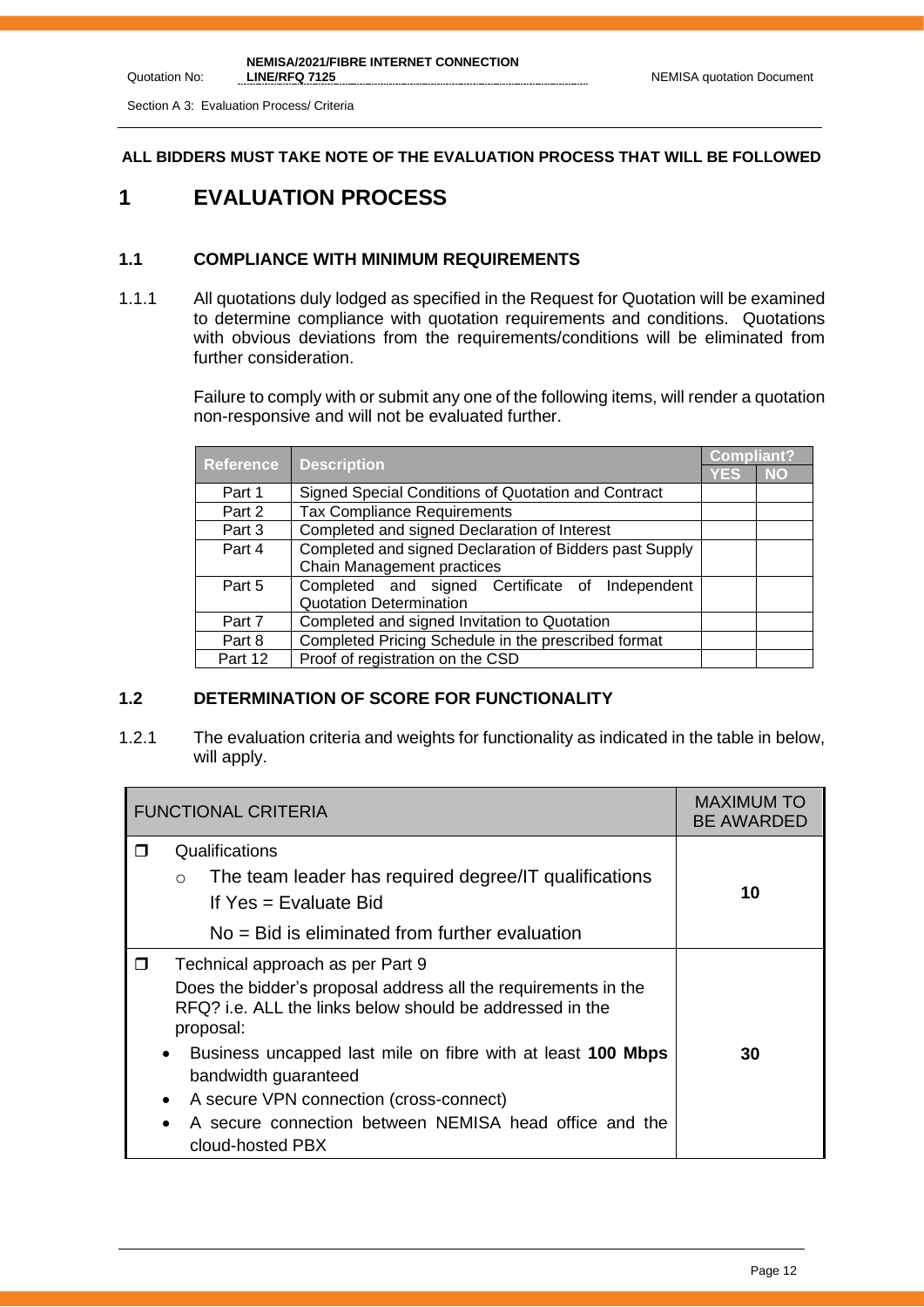Quotation No:

#### **NEMISA/2021/FIBRE INTERNET CONNECTION**

Section A 3: Evaluation Process/ Criteria

| An advanced LTE or microwave failover link at 100 Mbps or<br>higher.<br>All requirements addressed - 30 points<br>Requirements partially addressed $-$ 0 points                                                                                                                                        |     |
|--------------------------------------------------------------------------------------------------------------------------------------------------------------------------------------------------------------------------------------------------------------------------------------------------------|-----|
| Project plan<br>0<br>The bidders shall include a project plan with timelines no more<br>than fourteen days (including weekends) in their proposals.<br>Project timelines equal or less than 14 days - 35 points<br>Project timelines greater than 14 days $-$ 0 points<br>No project plan $-$ 0 points | 35  |
| <b>Experience of the Bidder</b><br>□<br>8 Years or more – 5 points<br>$\circ$<br>5 years but less than 8 years $-3$ points<br>$\circ$<br>1 year but less than 5 years $-$ 1 point<br>$\circ$<br>Less than 1-year experience $-$ 0 points<br>$\circ$                                                    | 5   |
| Experience of the core team<br>0<br>More than 20 years combined $-5$ points<br>$\circ$<br>More than 10 years and up to 19 years $-$ 3 points<br>$\circ$<br>More than 5 years and up to 10 years $-2$ points<br>$\circ$<br>Up to 5 years' experience $-$ 0 points<br>$\circ$                            | 5   |
| Specific experience demonstrated of the core team<br>0<br>The team leader has provided a similar service in the<br>$\circ$<br>public sector or SOE<br>If $Yes = 5 points$<br>If $No = 0$ points                                                                                                        | 5   |
| Contactable references<br>□<br>3 or more references - 10 points<br>$\circ$<br>2 references - 5 points<br>$\circ$<br>$> 2$ references $-$ 0 points<br>$\circ$                                                                                                                                           | 10  |
| <b>Maximum total for functionality</b>                                                                                                                                                                                                                                                                 | 100 |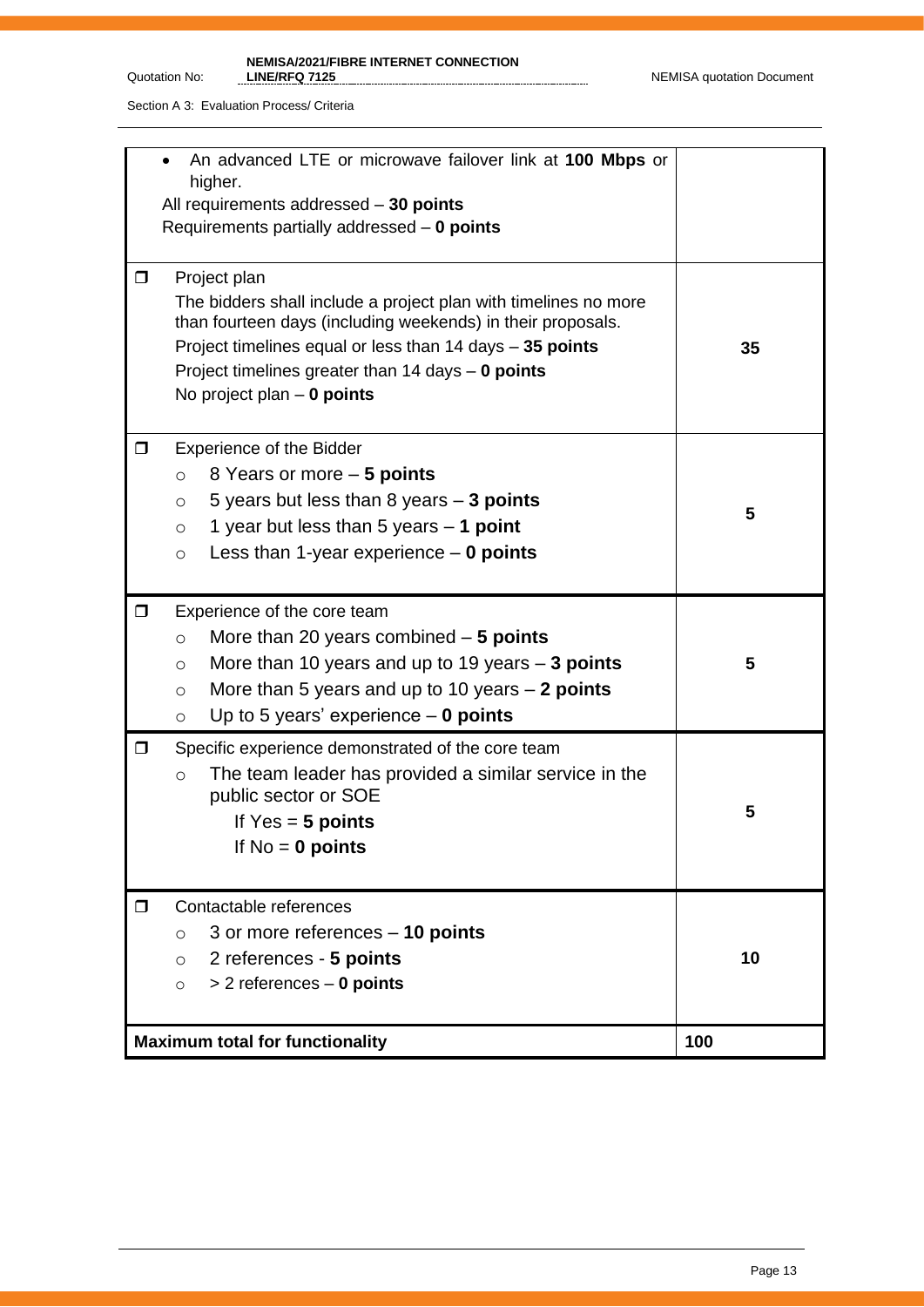Section A 3: Evaluation Process/ Criteria

- 1.2.2 The score for functionality shall be calculated as follows:
	- Each panel member shall award values for each individual criterion on a score sheet. The value scored for each criterion shall be multiplied with the specified weighting for the relevant criterion to obtain the marks scored for the various criteria. These marks should be added to obtain the total score for functionality.
	- $\Box$  The score of each panel member shall be added together and divided by the number of panel members to establish the average score obtained by each individual bidder for functionality.

#### **1.3 DETERMINATION OF SCORE FOR PRESENTATIONS**

1.3.1 NEMISA will not call for presentations.

#### **1.4 ELIMINATION OF PROPOSALS ON GROUNDS OF FUNCTIONALITY**

1.4.1 Quotations that score less than **70%** of the marks available for functionality will be eliminated from further consideration. Marks will therefore not be awarded for their cost proposals or for preference.

# **1.5 PRICE AND B-BBEE STATUS LEVEL POINTS**

- 1.5.1 All remaining quotations will be evaluated as follows:
- 1.5.2 The 80/20 preference point system will be applied. Points for price and B-BBEE status level certificate will be awarded in accordance with the stipulations in the Preference Point Claim Form in terms of the Preferential Procurement Regulations, 2017.
- 1.5.3 If appropriate, implied contract price adjustments will be made to the cost proposals of all remaining quotations.
- 1.5.4 The point scored for the B-BBEE status level certificate for each acceptable quotation will now be added to the price point.
- 1.5.5 The Evaluation Committee may recommend that the contract be awarded to the bidders obtaining the highest aggregate mark as determined by 1.6.4 or to a lower scoring quotation on justifiable grounds.

## **1.6 ADJUDICATION OF QUOTATION**

1.6.1 The relevant award structure will consider the recommendations and make the final award. The successful bidders will usually be the service provider scoring the highest number of points or it may be a lower scoring quotation on justifiable grounds or no award at all.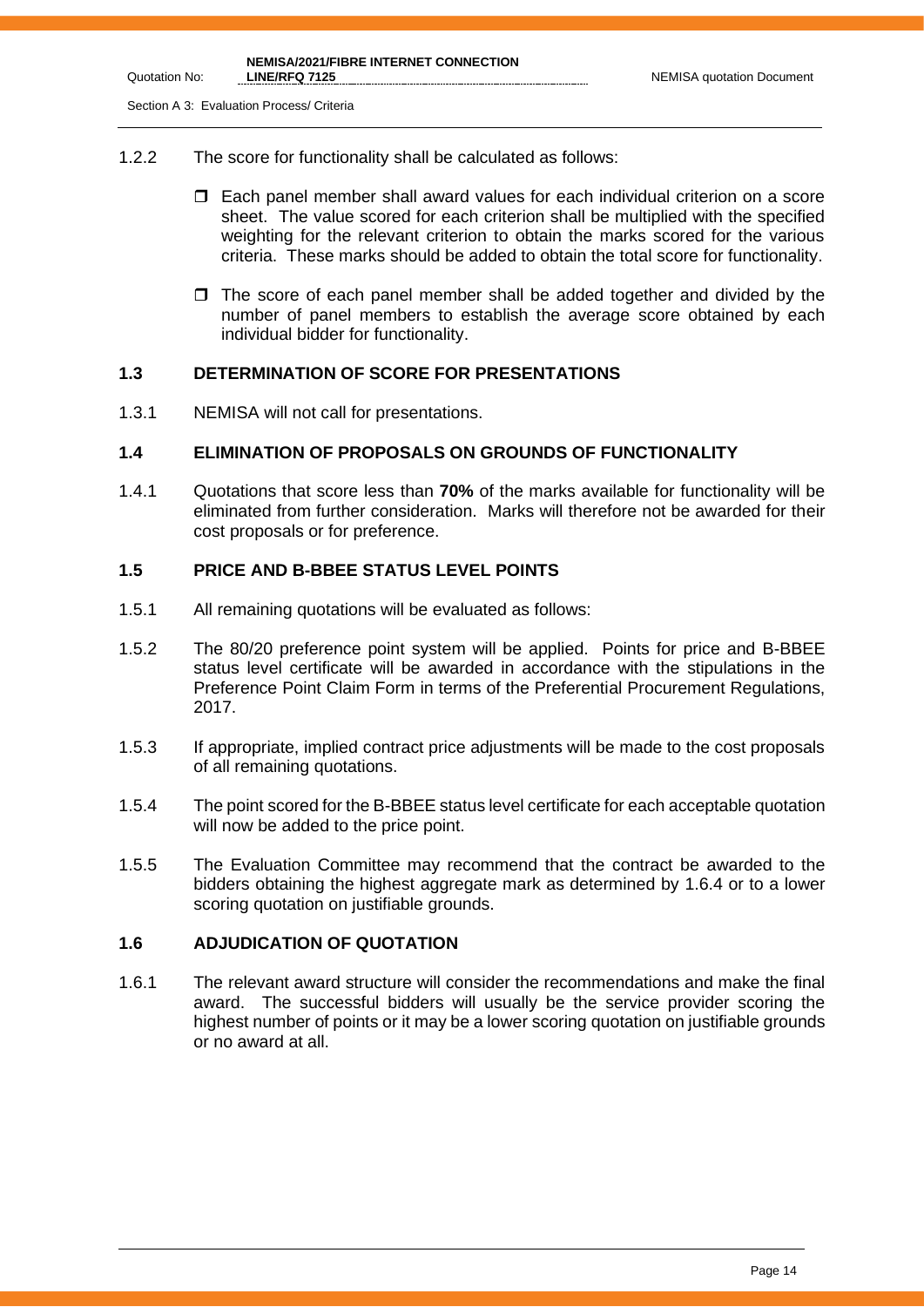Quotation No:

# **CONTRACT FORM: RENDERING OF SERVICES**

THIS FORM MUST BE FILLED IN DUPLICATE BY BOTH THE SERVICE PROVIDER (PART 1) AND THE PURCHASER (PART 2). BOTH FORMS MUST BE SIGNED IN THE ORIGINAL SO THAT THE SERVICE PROVIDER AND THE PURCHASER WOULD BE IN POSSESSION OF ORIGINALLY SIGNED CONTRACTS FOR THEIR RESPECTIVE RECORDS.

#### **PART 1 (TO BE FILLED IN BY THE SERVICE PROVIDER)**

- 1. I/we hereby undertake to render services described in the attached quotation documents to NEMISA in accordance with the requirements and task directives/proposals specifications stipulated in Quotation Number NEMISA/2021/FIBRE INTERNET CONNECTION LINE/RFQ 7125 at the price/s quoted. My/our offer/s remain binding upon me/us and open for acceptance by the Purchaser during the validity period indicated and calculated from the closing date of the quotation.
- 2. The following documents shall be deemed to form and be read and construed as part of this agreement:
- 2.1 Quotation documents, viz
	- $\Box$  Invitation to quotation
	- $\Box$  Tax clearance certificate
	- $\Box$  Pricing schedule(s)
	- $\Box$  Filled in terms of reference/task directive/proposal
	- Preference claims for Broad Based Black Economic Empowerment Status Level of Contribution in terms of the Preferential Procurement Regulations 2017;
	- D Declaration of interest
	- D Declaration of bidders past SCM practices
	- Special Conditions of Contract
- 2.2 General Conditions of Contract
- 2.3 Other (specify)
- 3. I/we confirm that I/we have satisfied myself as to the correctness and validity of my/our quotation; that the price(s) and rate(s) quoted cover all the services specified in the quotation documents; that the price(s) and rate(s) cover all my obligations and I accept that any mistakes regarding price(s) and rate(s) and calculations will be at my own risk.
- 4. I/we accept full responsibility for the proper execution and fulfilment of all obligations and conditions devolving on me/us under this agreement as the principal liable for the due fulfilment of this contract.
- 5. I/we declare that I/we have no participation in any collusive practices with any bidders or any other person regarding this or any other quotation.
- 6. I confirm that I am duly authorised to sign this contract.

| NAME (PRINT)        | <b>WITNESSES</b> |
|---------------------|------------------|
| <b>CAPACITY</b>     |                  |
| <b>SIGNATURE</b>    | ◠                |
| <b>NAME OF FIRM</b> | DATE:            |
| <b>DATE</b>         |                  |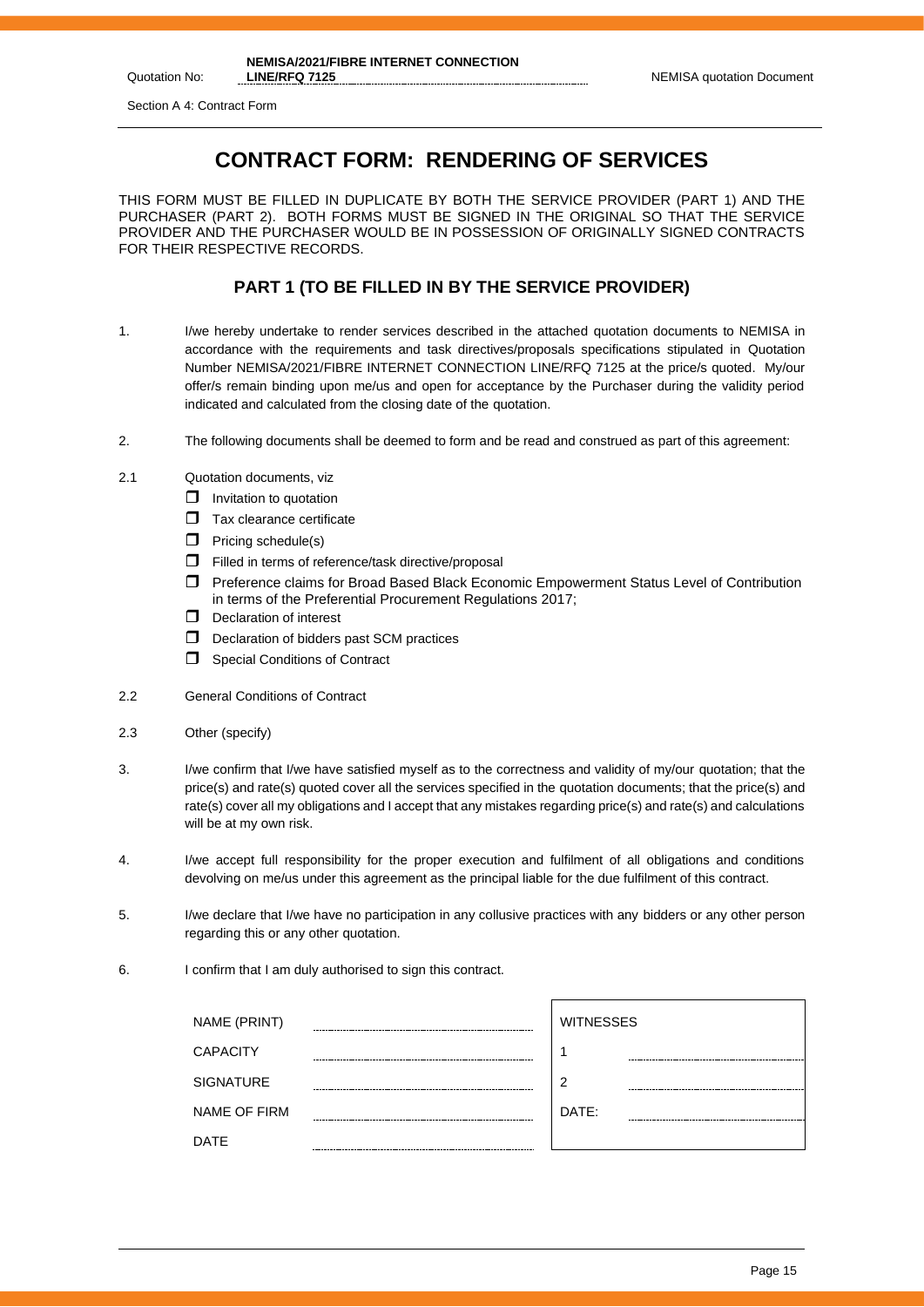Section A 4: Contract Form

Quotation No:

# **CONTRACT FORM: RENDERING OF SERVICES**

## **PART 2 (TO BE FILLED IN BY THE PURCHASER)**

- 1. I ……………………………………………………..……………… in my capacity as …………………………………………….. accept your quotation under reference number ……………………………………………. dated ……………………………………. for the rendering of services indicated hereunder and/or further specified in the annexures.
- 1. An official order indicating service delivery instructions is forthcoming.
- 2. I undertake to make payment for the services rendered in accordance with the terms and conditions of the contract within 30 (thirty) days after receipt of an invoice.

| <b>DESCRIPTION OF SERVICE</b> | PRICE (VAT INCL) | <b>COMPLETION</b><br><b>DATE</b> | <b>B-BBEE STATUS</b><br><b>LEVEL OF</b><br><b>CONTRIBUTION</b> |
|-------------------------------|------------------|----------------------------------|----------------------------------------------------------------|
|                               |                  |                                  |                                                                |
|                               |                  |                                  |                                                                |

3. I confirm that I am duly authorised to sign this contract.

| SIGNED AT        | ON |                  |
|------------------|----|------------------|
|                  |    |                  |
| NAME (PRINT)     |    |                  |
|                  |    |                  |
| <b>SIGNATURE</b> |    |                  |
|                  |    |                  |
| OFFICIAL STAMP   |    | <b>WITNESSES</b> |
|                  |    |                  |
|                  |    | $\overline{2}$   |
|                  |    | DATE:            |
|                  |    |                  |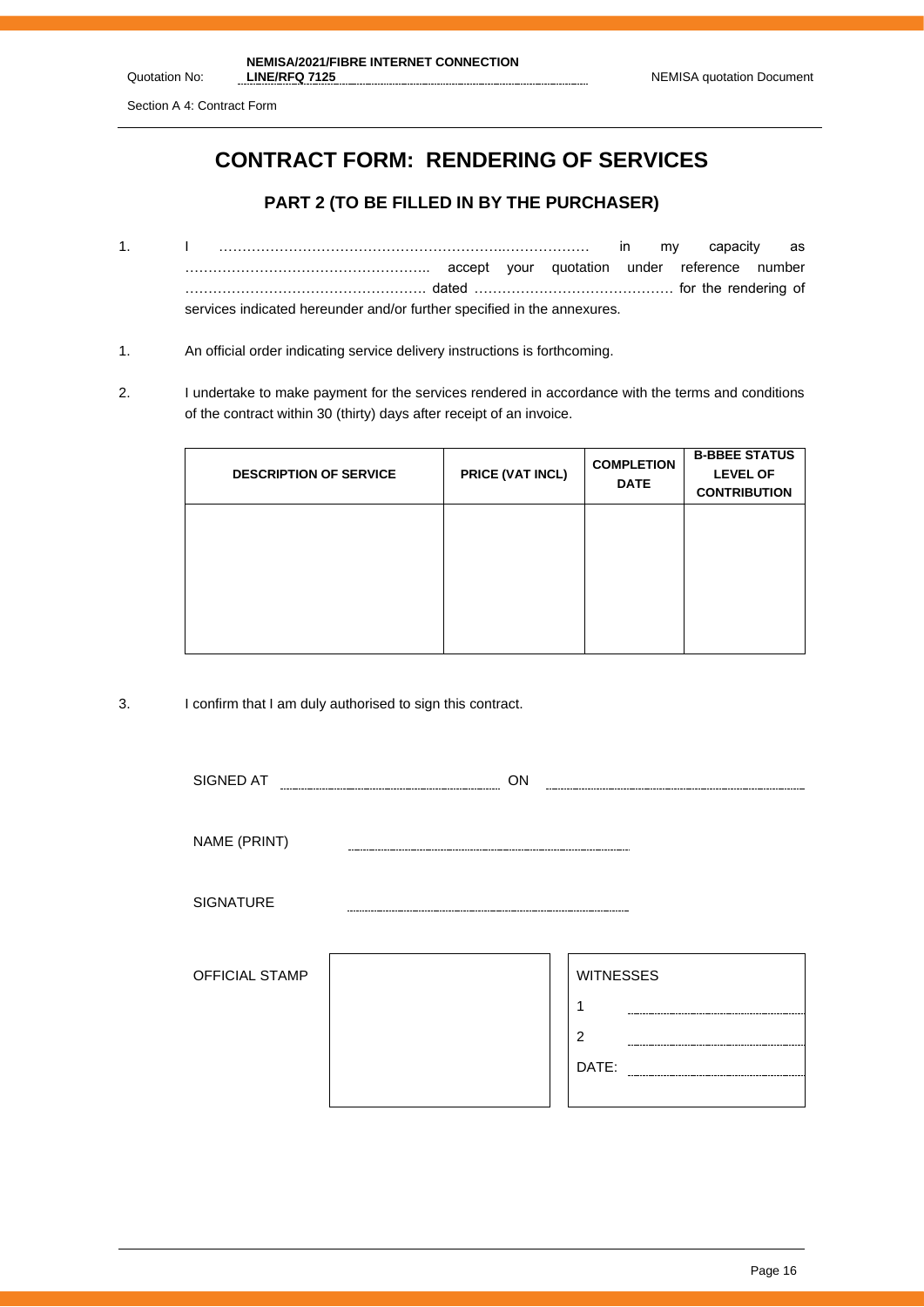Section B

# **SECTION B**

# **This section must be completed and returned or supplied with quotations as prescribed.**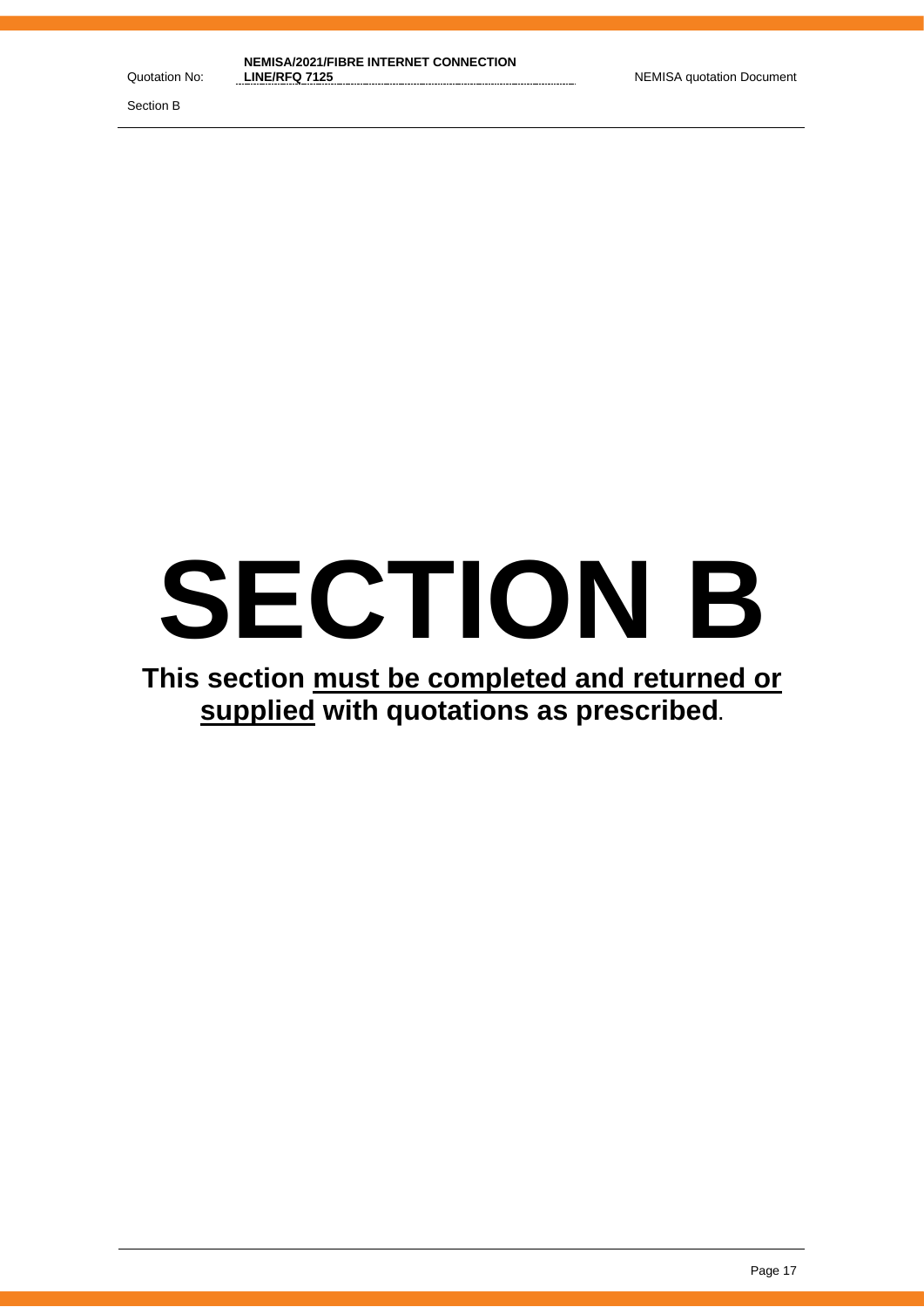Section B 1: Special Conditions of Quotation and Contract

# **SPECIAL CONDITIONS OF QUOTATION AND CONTRACT Return as Part 1**

|              | <b>SPECIAL CONDITIONS</b>                                                                                                                                                                                                                                                 |
|--------------|---------------------------------------------------------------------------------------------------------------------------------------------------------------------------------------------------------------------------------------------------------------------------|
| $\mathbf 1$  | <b>GENERAL</b>                                                                                                                                                                                                                                                            |
|              |                                                                                                                                                                                                                                                                           |
| 1.1          | The Bidders must clearly state if a deviation from these special conditions are offered and<br>the reason therefor. If an explanatory note is provided, the paragraph reference must be<br>indicated in a supporting appendix to the application submission.              |
| 1.2          | Should Bidders fail to indicate agreement/compliance or otherwise, the NEMISA will<br>assume that the Bidders is in compliance or agreement with the statement(s) as specified<br>in this quotation.                                                                      |
| 1.3          | Quotations not completed in this manner may be considered incomplete and rejected.                                                                                                                                                                                        |
| 1.4          | NEMISA shall not be liable for any expense incurred by the Bidders in the preparation<br>and submission of a quotation.                                                                                                                                                   |
| $\mathbf{2}$ | <b>CANCELLATION OF PROCUREMENT PROCESS</b>                                                                                                                                                                                                                                |
|              |                                                                                                                                                                                                                                                                           |
| 2.1          | This procurement process can be postponed or cancelled at any stage at the sole<br>discretion of NEMISA provided that such cancellation or postponement takes place prior<br>to entering into a contract with a specific service provider to which the quotation relates. |
|              |                                                                                                                                                                                                                                                                           |
| 3            | QUOTATION SUBMISSION CONDITIONS, INSTRUCTION AND EVALUATION<br><b>PROCESS/CRITERIA</b>                                                                                                                                                                                    |
| 3.1          | The Quotation submission conditions and instructions as well as the evaluation<br>process/criteria have been noted.                                                                                                                                                       |
| 4            | <b>NEGOTIATION AND CONTRACTING</b>                                                                                                                                                                                                                                        |
|              |                                                                                                                                                                                                                                                                           |
| 4.1          | NEMISA have the right to enter into negotiation with one or more Bidders regarding any<br>terms and conditions, including price(s), of a proposed contract.                                                                                                               |
| 4.2          | Under no circumstances will negotiation with any Bidders, including preferred Bidders,<br>constitute an award <sup>1</sup> or promise/ undertaking to award the contract.                                                                                                 |
| 4.3          | NEMISA shall not be obliged to accept the lowest or any quotation, offer or proposal.                                                                                                                                                                                     |
| 4.4          | A contract will only be deemed to be concluded when reduced to writing in a formal contract<br>and Service Level Agreement (if applicable) signed by the designated responsible person<br>of both parties. The designated responsible person of NEMISA is the CEO.        |
| 4.5          | NEMISA also reserves the right to enter into one contract with a Bidders for all required<br>functions or into more than one contract with different Bidders for different functions.                                                                                     |

<sup>&</sup>lt;sup>1</sup> See GLOSSARY.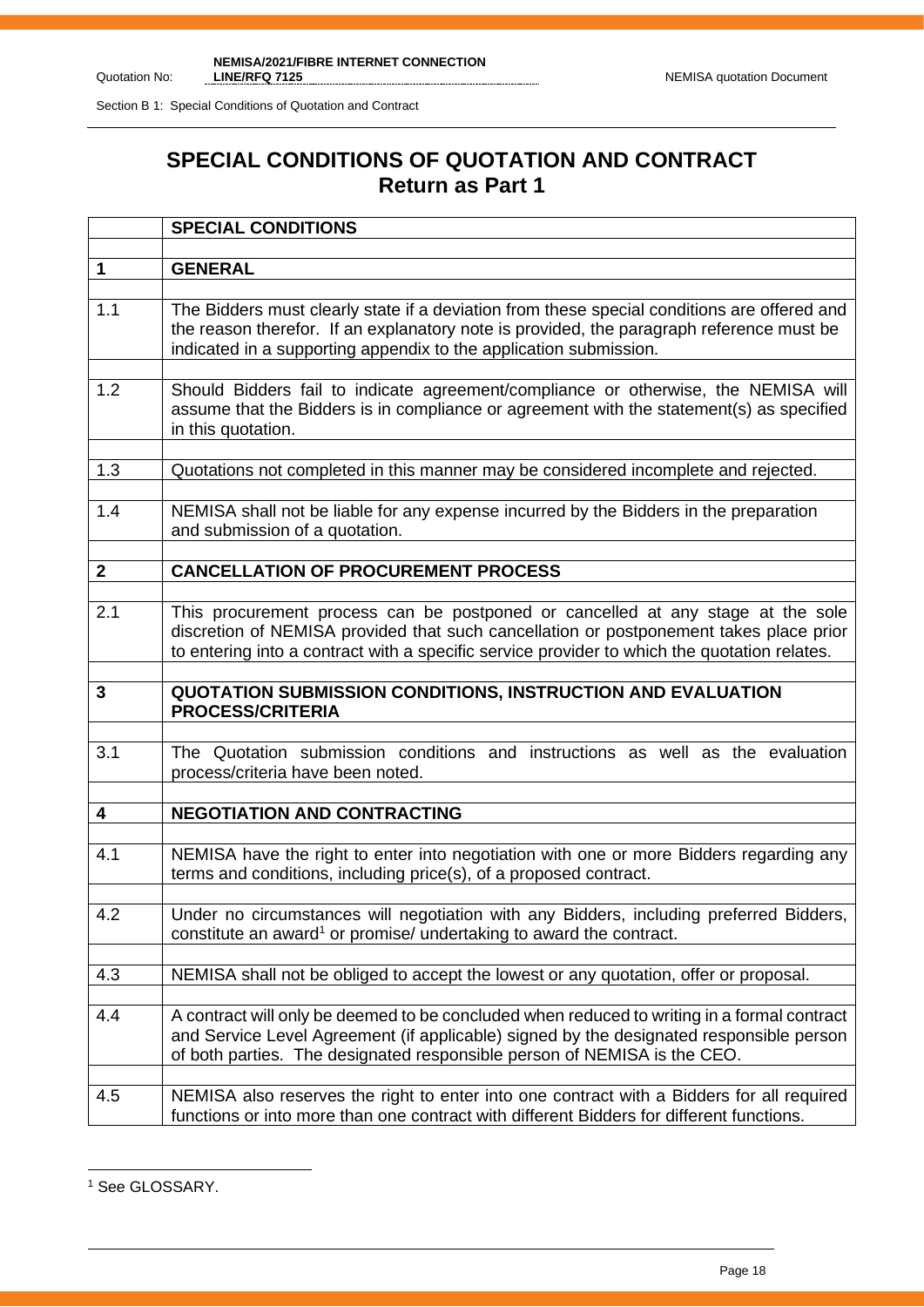#### Quotation No:

**NEMISA/2021/FIBRE INTERNET CONNECTION LINE/RFQ 7125** NEMISA quotation Document

| 5              | <b>ACCESS TO INFORMATION</b>                                                                                                                                                                                                                                                                                                                                                                         |
|----------------|------------------------------------------------------------------------------------------------------------------------------------------------------------------------------------------------------------------------------------------------------------------------------------------------------------------------------------------------------------------------------------------------------|
| 5.1            | All bidders will be informed of the status of their quotation once the procurement process<br>has been completed.                                                                                                                                                                                                                                                                                    |
| 5.2            | Requests for information regarding the quotation process will be dealt with in line with the<br>NEMISA SCM Policy and relevant legislation.                                                                                                                                                                                                                                                          |
| $6\phantom{1}$ | <b>REASONS FOR REJECTION</b>                                                                                                                                                                                                                                                                                                                                                                         |
| 6.1            | NEMISA shall reject a proposal for the award of a contract if the recommended Bidders<br>has committed a proven corrupt or fraudulent act in competing for the particular contract.                                                                                                                                                                                                                  |
| 6.2            | The NEMISA may disregard the quotation of any bidders if that bidders, or any of its<br>directors:<br>□ Have abused the SCM system of the NEMISA.<br>$\Box$ Have committed proven fraud or any other improper conduct in relation to such<br>system.<br>$\Box$ Have failed to perform on any previous contract and the proof exists.<br>Such actions shall be communicated to the National Treasury. |
| $\overline{7}$ | <b>GENERAL CONDITIONS OF CONTRACT</b>                                                                                                                                                                                                                                                                                                                                                                |
|                |                                                                                                                                                                                                                                                                                                                                                                                                      |
| 7.1            | The General Conditions of Contract must be accepted.                                                                                                                                                                                                                                                                                                                                                 |
| 8              | <b>ADDITIONAL INFORMATION REQUIREMENTS</b>                                                                                                                                                                                                                                                                                                                                                           |
| 8.1            | During evaluation of the quotations, additional information may be requested in writing from<br>Bidders. Replies to such request must be submitted, within 5 (five) working days or as<br>otherwise indicated. Failure to comply, may lead to your quotation being disregarded.                                                                                                                      |
| 8.2            | No additional information will be accepted from any individual Bidders without such<br>information having been requested                                                                                                                                                                                                                                                                             |
| 9              | <b>CONFIDENTIALITY</b>                                                                                                                                                                                                                                                                                                                                                                               |
| 9.1            | The quotation and all information in connection therewith shall be held in strict confidence<br>by Bidders and usage of such information shall be limited to the preparation of the<br>quotation. Bidders shall undertake to limit the number of copies of this document.                                                                                                                            |
| 10             | INTELLECTUAL PROPERTY, INVENTIONS AND COPYRIGHT                                                                                                                                                                                                                                                                                                                                                      |
| 10.1           | Copyright of all documentation relating to this contract belongs to the client. The successful<br>Bidders may not disclose any information, documentation or products to other clients<br>without the written approval of the accounting authority or the delegate.                                                                                                                                  |
| 10.2           | This paragraph shall survive termination of this contract.                                                                                                                                                                                                                                                                                                                                           |
| 11             | <b>NON-COMPLIANCE WITH DELIVERY TERMS</b>                                                                                                                                                                                                                                                                                                                                                            |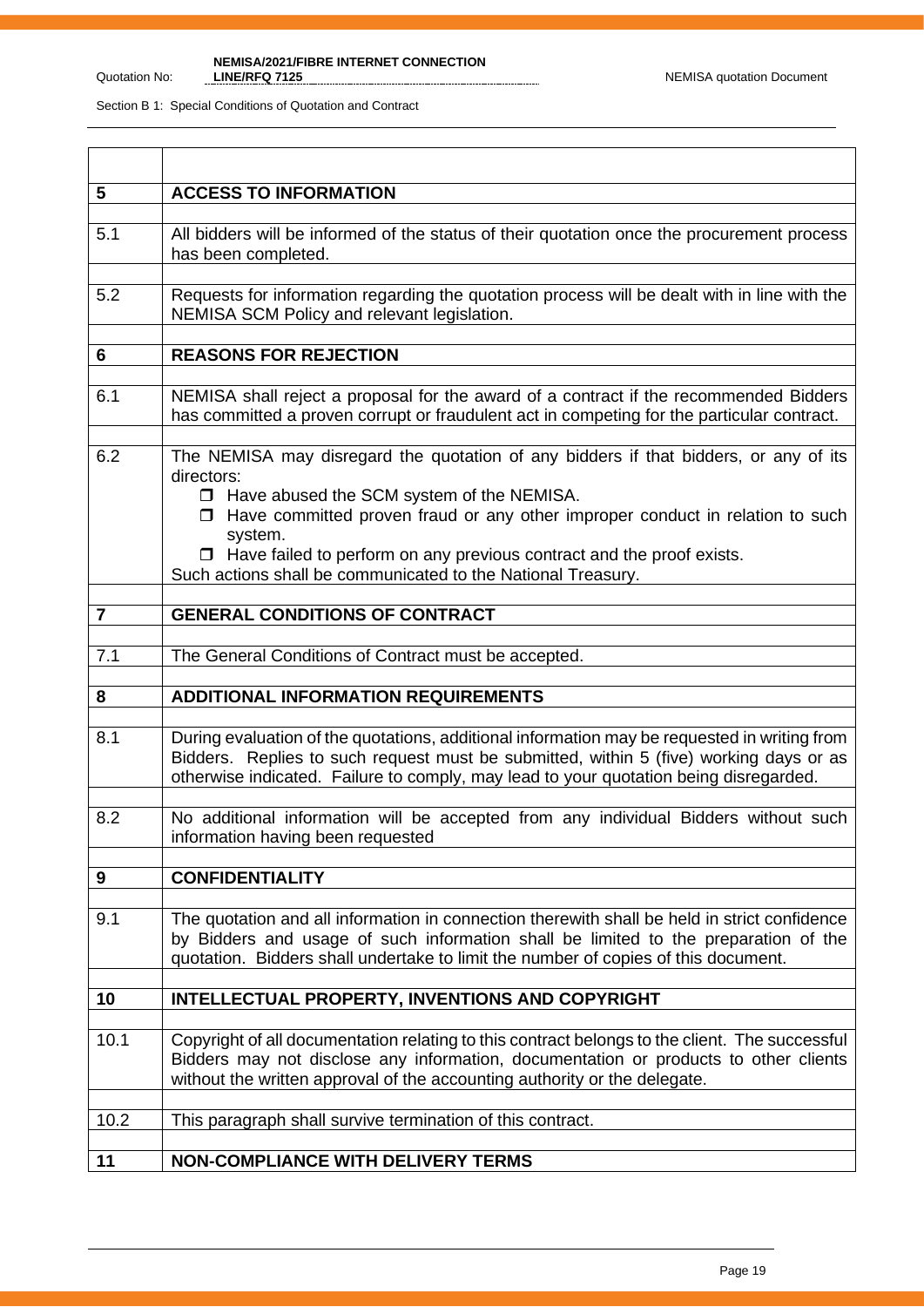| 11.1 | As soon as it becomes known to the contractor that he/she will not be able to deliver the<br>services within the delivery period and/or against the quoted price and/or as specified,<br>NEMISA must be given immediate written notice to this effect. NEMISA reserves the right<br>to implement remedies as provided for in the GCC.                                                    |
|------|------------------------------------------------------------------------------------------------------------------------------------------------------------------------------------------------------------------------------------------------------------------------------------------------------------------------------------------------------------------------------------------|
| 12   | <b>WARRANTS</b>                                                                                                                                                                                                                                                                                                                                                                          |
| 12.1 | The Contractor warrants that it is able to conclude this Agreement to the satisfaction of<br>NEMISA.                                                                                                                                                                                                                                                                                     |
| 13   | PARTIES NOT AFFECTED BY WAIVER OR BREACHES                                                                                                                                                                                                                                                                                                                                               |
|      |                                                                                                                                                                                                                                                                                                                                                                                          |
| 13.1 | The waiver (whether express or implied) by any Party of any breach of the terms or<br>conditions of this contract by the other Party shall not prejudice any remedy of the waiving<br>party in respect of any continuing or other breach of the terms and conditions hereof.                                                                                                             |
| 13.2 | No favour, delay, relaxation or indulgence on the part of any Party in exercising any power<br>or right conferred on such Party in terms of this contract shall operate as a waiver of such<br>power or right nor shall any single or partial exercise of any such power or right under this<br>agreement.                                                                               |
| 14   | <b>RETENTION</b>                                                                                                                                                                                                                                                                                                                                                                         |
|      |                                                                                                                                                                                                                                                                                                                                                                                          |
| 14.1 | On termination of this agreement, the contractor shall, on demand hand over all<br>documentation provided as part of the project and all deliverables, etc., without the right of<br>retention, to NEMISA.                                                                                                                                                                               |
| 14.2 | No agreement to amend or vary a contract or order or the conditions, stipulations or<br>provisions thereof shall be valid and of any force and effect unless such agreement to<br>amend or vary is entered into in writing and signed by the contracting parties. Any waiver<br>of the requirement that the agreement to amend or vary shall be in writing, shall also be in<br>writing. |
| 15   | <b>CENTRAL SUPPLIER DATABASE</b>                                                                                                                                                                                                                                                                                                                                                         |
|      |                                                                                                                                                                                                                                                                                                                                                                                          |
| 15.1 | It is a requirement that all suppliers/ services providers to NEMISA shall be registered on<br>the National Treasury Central Supplier Database (CSD).                                                                                                                                                                                                                                    |
| 15.2 | Bidders are therefore required to register as a supplier on the CSD before submitting a<br>quotation.<br>The CSD website can be accessed on the following link:<br>http://ocpo.treasury.gov.za/Pages/default.aspx                                                                                                                                                                        |
|      |                                                                                                                                                                                                                                                                                                                                                                                          |
| 15.3 | Bidders are therefore required to submit proof of their registration on the CSD, or if not yet<br>registered, provide proof of their application to be registered, with their quotation.                                                                                                                                                                                                 |
| 15.4 | No quotation will be awarded and a contract concluded with a bidders who is not registered<br>on the CSD.                                                                                                                                                                                                                                                                                |
|      | <b>FORMAT OF QUOTATIONS</b>                                                                                                                                                                                                                                                                                                                                                              |
| 16   |                                                                                                                                                                                                                                                                                                                                                                                          |
|      |                                                                                                                                                                                                                                                                                                                                                                                          |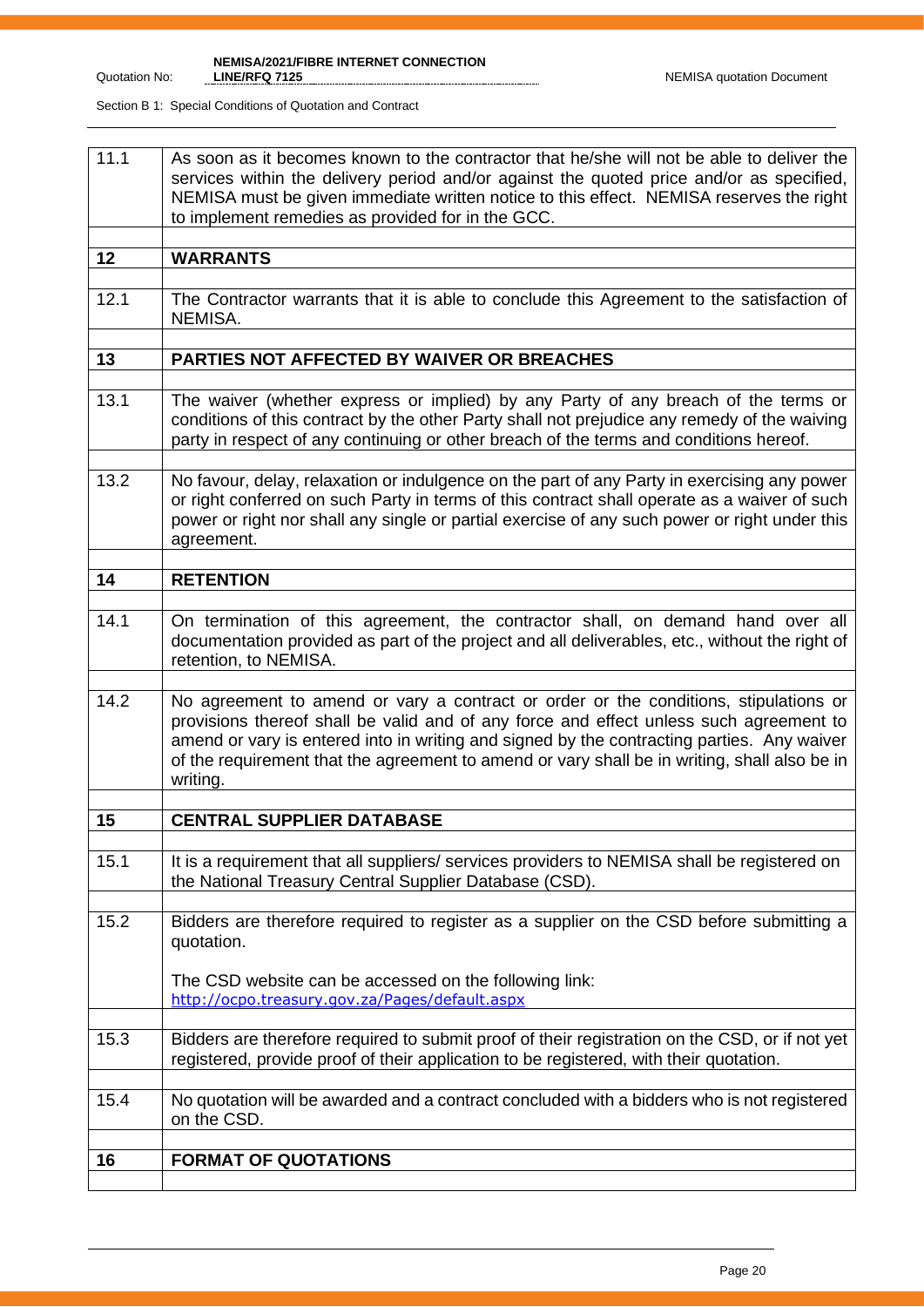| 16.1   | Bidders must complete all the necessary quotation documents and undertakings required<br>in this quotation document. Bidders are advised that their proposal should be concise,<br>written in plain English and simply presented.                        |
|--------|----------------------------------------------------------------------------------------------------------------------------------------------------------------------------------------------------------------------------------------------------------|
|        |                                                                                                                                                                                                                                                          |
| 16.2   | Bidders are to set out their proposal in the format prescribed hereunder. This means<br>that the proposal must be structured in the parts noted below. Information not submitted<br>in the relevant part, may not be considered for evaluation purposes. |
|        |                                                                                                                                                                                                                                                          |
| 16.3   | Part 1: Special Conditions of Quotation and Contract                                                                                                                                                                                                     |
| 16.3.1 | Bidders must initial each page and sign the last page and return the Special Conditions of<br>quotation and Contract (Section B-1).                                                                                                                      |
|        | Quotations submitted without a completed Special Conditions of Quotation form will be<br>deemed to be non-responsive.                                                                                                                                    |
|        |                                                                                                                                                                                                                                                          |
| 16.4   | Part 2: SARS Tax Clearance Certificate(s)                                                                                                                                                                                                                |
|        |                                                                                                                                                                                                                                                          |
| 16.4.1 | Bidders must ensure compliance with their tax obligations.                                                                                                                                                                                               |
|        | Bidders are required to submit their unique personal identification number (PIN) issued by<br>SARS to enable the organ of state to view the taxpayer's profile and tax status.                                                                           |
|        | Application for tax compliance status (TCS) or PIN may also be made via e-filing. In order<br>to use this provision, taxpayers will need to register with SARS as e-filers through the<br>website www.sars.gov.za.                                       |
|        | Bidders may also submit a printed TCS together with the quotation.                                                                                                                                                                                       |
|        | In quotations where consortia/joint ventures/sub-contractors are involved, each party must<br>submit a separate proof of TCS/ PIN/ CSD number.                                                                                                           |
|        | Where no TCS is available, but the bidders is registered on the Central Supplier Database<br>(CSD), a CSD number must be provided.                                                                                                                       |
|        | Quotations submitted without any one of the above particulars, will be deemed to be non-<br>responsive.                                                                                                                                                  |
|        |                                                                                                                                                                                                                                                          |
| 16.5   | Part 3: Declaration of Interest                                                                                                                                                                                                                          |
|        |                                                                                                                                                                                                                                                          |
| 16.5.1 | Each party to the quotation must complete and return the "Declaration of Interest" (Section<br>$B-2$ ).                                                                                                                                                  |
|        | Quotations submitted without a complete and signed Declaration of Interest will be<br>deemed to be non-responsive.                                                                                                                                       |
|        |                                                                                                                                                                                                                                                          |
| 16.6   | Part 4: Declaration of Bidders past Supply Chain Management practices                                                                                                                                                                                    |
|        |                                                                                                                                                                                                                                                          |
| 16.6.1 | <b>Each party</b> to the quotation must complete and return the "Declaration of bidders past<br>Supply Chain Management practices" (Section B-3).                                                                                                        |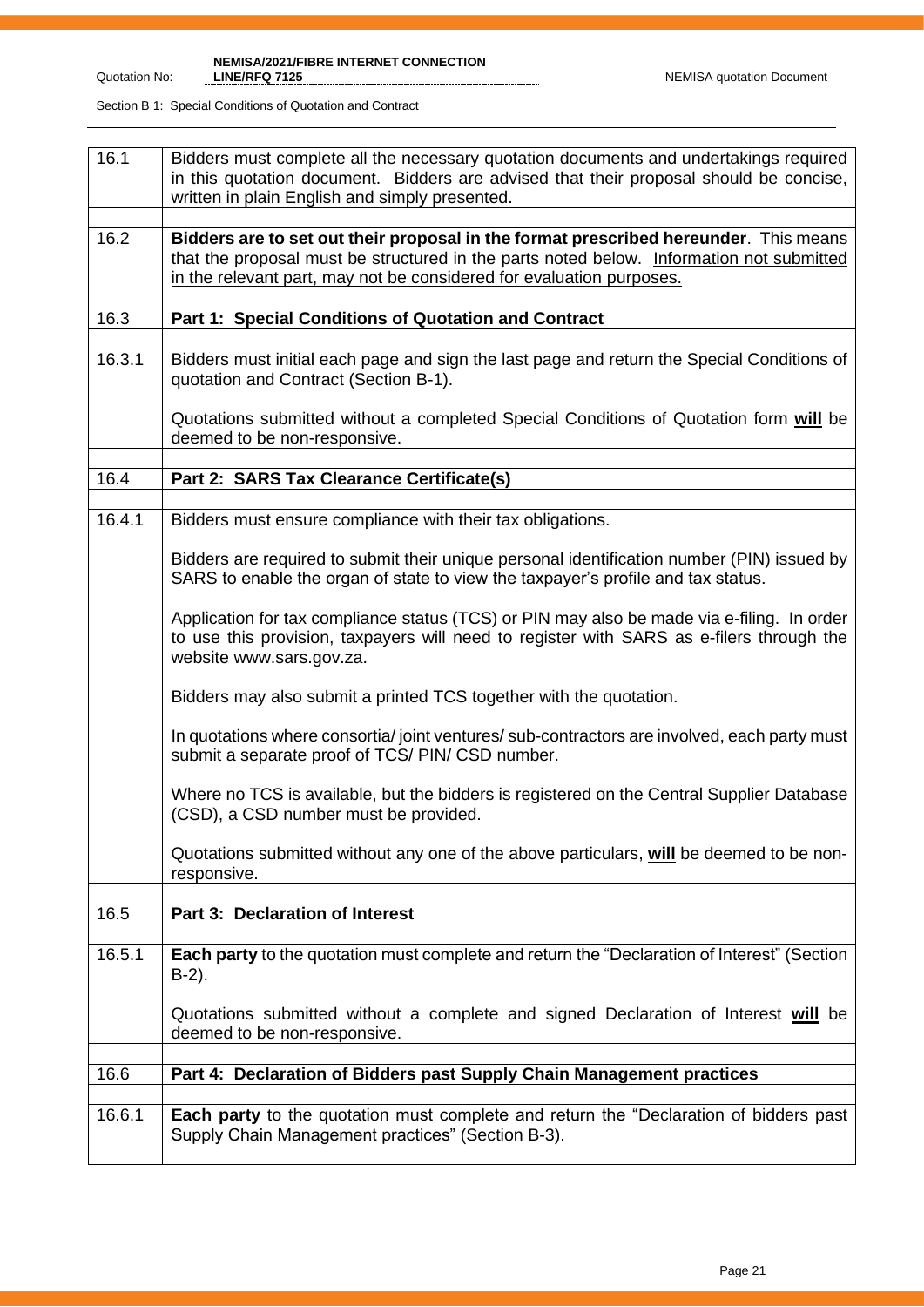#### Quotation No:

**NEMISA/2021/FIBRE INTERNET CONNECTION LINE/RFQ 7125** NEMISA quotation Document

|         | Quotations submitted without a completed and signed Declaration of bidders past Supply<br>Chain Management practices will be deemed non-responsive.                                                                                                                  |  |
|---------|----------------------------------------------------------------------------------------------------------------------------------------------------------------------------------------------------------------------------------------------------------------------|--|
| 16.7    | Part 5: Certificate of Independent Quotation Determination                                                                                                                                                                                                           |  |
| 16.7.1  | <b>Each party</b> to the quotation must complete and sign the Certificate (Section B-4).                                                                                                                                                                             |  |
|         | Quotations submitted without a completed and signed Certificate of Independent Quotation<br>Determination will be deemed non-responsive.                                                                                                                             |  |
| 16.8    | Part 6: Preference Points Claim Form in terms of the Preferential Procurement<br><b>Regulations 2017</b>                                                                                                                                                             |  |
| 16.8.1  | Bidders must complete, sign and return the full "Preference Points Claim Form" (Section<br>B-5) document.                                                                                                                                                            |  |
|         | In addition, a valid BEE certificate must be submitted.                                                                                                                                                                                                              |  |
|         | Quotes submitted without a completed and signed Preference Points Claim Form and a<br>valid BEE certificate will be awarded zero points for preference.                                                                                                              |  |
| 16.9    | <b>Part 7: Invitation to Quotation</b>                                                                                                                                                                                                                               |  |
|         |                                                                                                                                                                                                                                                                      |  |
| 16.9.1  | Bidders must complete, sign and return the full "Invitation to Quotation" (Section B-6)<br>document.                                                                                                                                                                 |  |
|         | Quotations submitted without a completed and signed Invitation to Quotation will be<br>deemed to be non-responsive.                                                                                                                                                  |  |
| 16.10   | Part 8: Pricing Schedule                                                                                                                                                                                                                                             |  |
|         |                                                                                                                                                                                                                                                                      |  |
| 16.10.1 | Any budget amount that may be indicated in this document shall be deemed to be a guide<br>only and Bidders are expected to submit a costing that is fair and reasonable.                                                                                             |  |
| 16.10.2 | All costs related to this assignment are to be allowed for in the pricing schedule and in the<br>formats prescribed and must be returned as part of the submission (Section B-7).                                                                                    |  |
|         | Quotations submitted without a price or with an incomplete price, will be deemed to be<br>non-responsive.                                                                                                                                                            |  |
| 16.10.3 | Rates for the first year of the contract must be firm and must be indicated in the formats<br>prescribed. All normal operating costs and out of pocket expenses such as photocopies,<br>telephone calls, printing, travel, etc. must be covered in the rates quoted. |  |
| 16.10.4 | A pricing schedule with one of the specified elements (fees and reimbursable costs)<br>omitted from the costing, may be considered non-responsive.                                                                                                                   |  |
| 16.10.5 | Fees:                                                                                                                                                                                                                                                                |  |
|         | The budgeted days/ hours and applicable rates of all team members as per the pricing<br>□<br>schedule.                                                                                                                                                               |  |
|         |                                                                                                                                                                                                                                                                      |  |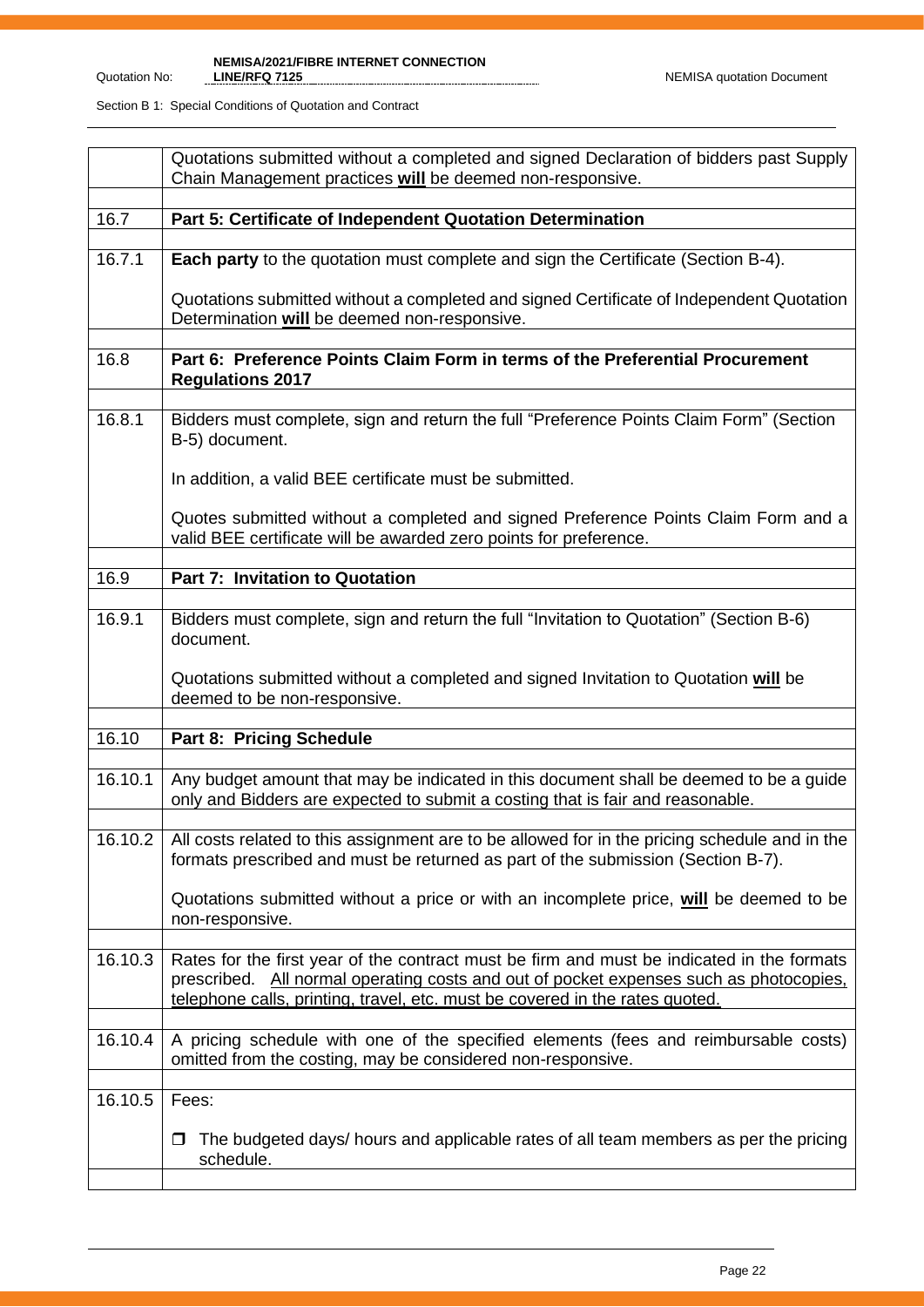**NEMISA/2021/FIBRE INTERNET CONNECTION** 

| 16.10.6 | Reimbursable costs                                                                                                                                                                                                                                                                                                                                                                                                                     |  |  |
|---------|----------------------------------------------------------------------------------------------------------------------------------------------------------------------------------------------------------------------------------------------------------------------------------------------------------------------------------------------------------------------------------------------------------------------------------------|--|--|
|         | $\Box$ Travel                                                                                                                                                                                                                                                                                                                                                                                                                          |  |  |
|         | Only economy class flights are to be used.<br>Preferably Group A hire cars are to be used. In circumstances where good<br>٠<br>motivation exist, Group B hire cars may be used. The difference in cost between<br>Group B and more expensive options, will be borne by the service provider.<br>A rate per kilometre for the use of a personal vehicles must be quoted.<br>$\Box$                                                      |  |  |
|         | VAT: Value Added Tax must be included and shown separately.                                                                                                                                                                                                                                                                                                                                                                            |  |  |
| 16.11   | Part 9: Technical approach                                                                                                                                                                                                                                                                                                                                                                                                             |  |  |
|         |                                                                                                                                                                                                                                                                                                                                                                                                                                        |  |  |
| 16.11.1 | Bidders must submit a description of the methodology and approach that will be used to<br>perform the work as set out in the Terms of Reference. This methodology and approach<br>must demonstrate the Bidders understanding of the requirement and also of the<br>environment.                                                                                                                                                        |  |  |
| 16.11.2 | Bidders must, at least cover the under-mentioned in their technical approach and return<br>as part of their submission:                                                                                                                                                                                                                                                                                                                |  |  |
|         |                                                                                                                                                                                                                                                                                                                                                                                                                                        |  |  |
|         | $\Box$ Describe, in detail, exactly how they propose to carry out the activities to achieve the<br>outcomes identified in the terms of reference. They should identify any possible<br>problems that might hinder delivery and indicate how they will avoid, or overcome<br>such problems.                                                                                                                                             |  |  |
|         | Describe how the work will be managed. Provide an organisation chart clearly<br>□<br>indicating:                                                                                                                                                                                                                                                                                                                                       |  |  |
|         | The lines of reporting and supervision within the Bidders team.<br>п                                                                                                                                                                                                                                                                                                                                                                   |  |  |
|         | The lines of reporting between the Bidders and the NEMISA and other<br>п<br>stakeholders, if applicable.                                                                                                                                                                                                                                                                                                                               |  |  |
|         | Identify the position(s) involved in the direct delivery of the service to be provided and<br>◻<br>in the overall management of the work and name the people who will fill these<br>positions.                                                                                                                                                                                                                                         |  |  |
| 16.11.3 | Provide a project plan of activities. In addition to providing details of the estimated number<br>of work days for each activity, Bidders are to supply a detailed timetable that identifies<br>when certain activities will be undertaken and over what period they will be spread. The<br>timing of activities, the time needed to complete them, and the order in which they will be<br>undertaken must be explained and justified. |  |  |
| 16.11.4 | Please note that Part 9 should be no longer than 20 single-sided A4 pages in Arial 11 (font<br>size).                                                                                                                                                                                                                                                                                                                                  |  |  |
|         |                                                                                                                                                                                                                                                                                                                                                                                                                                        |  |  |
| 16.12   | Part 10: Team details                                                                                                                                                                                                                                                                                                                                                                                                                  |  |  |
| 16.12.1 | In this part that must be returned as part of the submission, Bidders must provide details<br>of the team named in the previous part.                                                                                                                                                                                                                                                                                                  |  |  |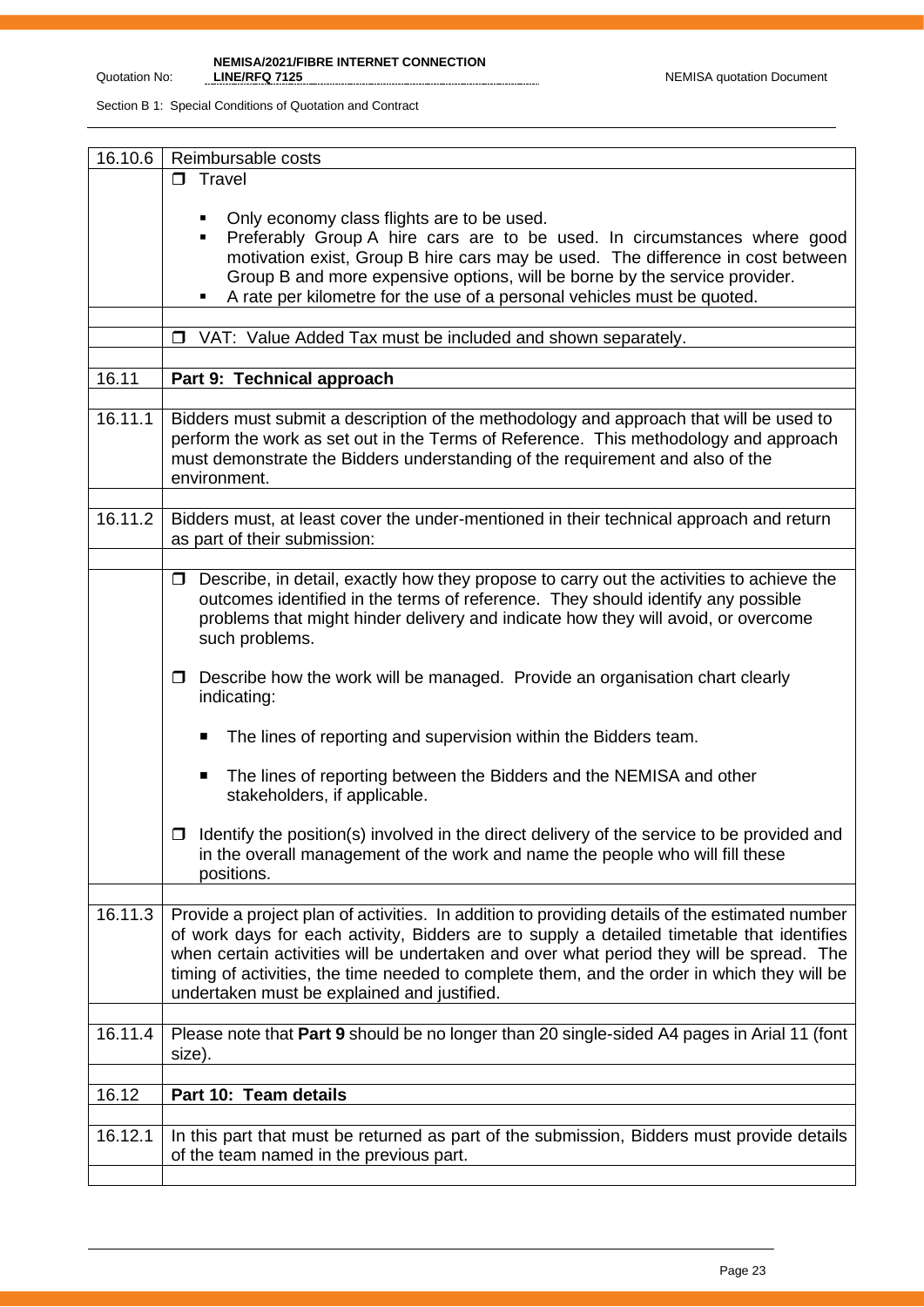**NEMISA/2021/FIBRE INTERNET CONNECTION** 

Section B 1: Special Conditions of Quotation and Contract

| 16.12.2 | For each team member there must be:                                                                                                                  |  |
|---------|------------------------------------------------------------------------------------------------------------------------------------------------------|--|
|         |                                                                                                                                                      |  |
|         | A complete curriculum vitae confirming suitability for the position. A format is provided<br>$\Box$                                                  |  |
|         | as a guideline only for the compilation of the CVs.                                                                                                  |  |
|         |                                                                                                                                                      |  |
| 16.13   | Part 11: Experience in this field                                                                                                                    |  |
|         |                                                                                                                                                      |  |
| 16.13.1 | Bidders should provide in this part, and return as part the submission, at least the following<br>information.                                       |  |
|         | Details of contracts for similar work within the last 5 years.                                                                                       |  |
|         | Contact details of a maximum of 3 organisations for which work was done.                                                                             |  |
|         |                                                                                                                                                      |  |
| 16.14   | Part 12: Registration on the CSD                                                                                                                     |  |
|         |                                                                                                                                                      |  |
| 16.14.1 | In this part, bidders must submit proof of their registration, or proof that they have applied<br>for registration on the Central Supplier Database. |  |
|         | Quotations submitted without the required proof, will be deemed to be non-responsive.                                                                |  |
|         |                                                                                                                                                      |  |
| 16.15   | <b>Part 13: Registration Certificates</b>                                                                                                            |  |
|         |                                                                                                                                                      |  |
| 16.15.1 | Insert any requirements for registration with professional bodies here                                                                               |  |
|         |                                                                                                                                                      |  |
|         | Quotations submitted without a completed and signed Invitation to Quotation will be<br>deemed to be non-responsive.                                  |  |

I/we herewith accept all the above-mentioned special conditions of the quotation. If I/we do consider a deviation therefrom, I have noted those as per the instruction in paragraph 1 (General) above.

Name of Bidders:

Signature of Bidders:

Date: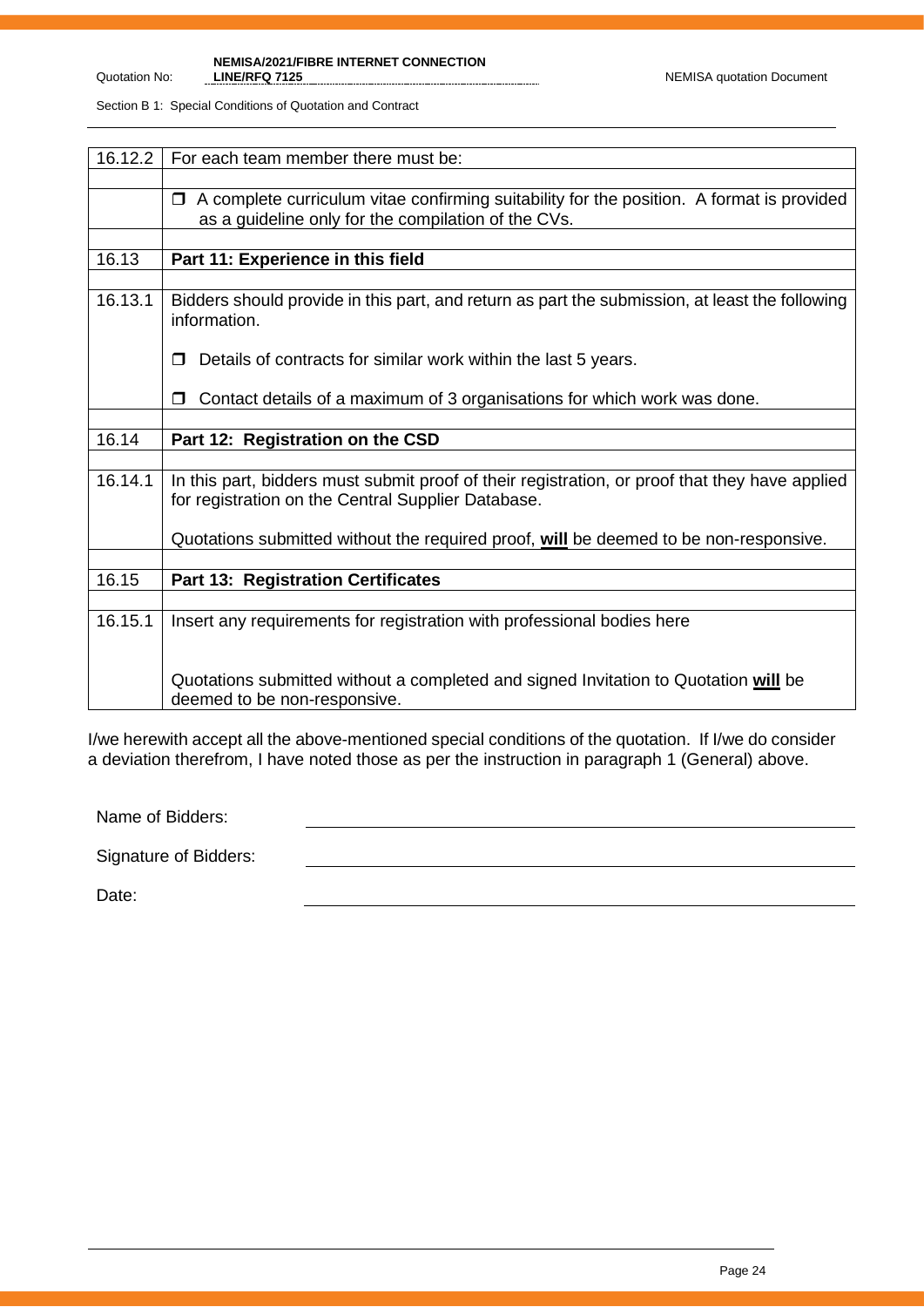Quotation No:

**NEMISA/2021/FIBRE INTERNET CONNECTION** 

Section B 2: Declaration of Interest

# **DECLARATION OF INTEREST Return as Part 3**

- 1. Any legal person, including persons employed by the State<sup>2</sup>, or persons having a kinship with persons employed by the State, including a blood relationship, may make an offer or offers in terms of this invitation to quotation (includes a price quotation, advertised competitive quotation, limited quotation or proposal). In view of possible allegations of favouritism, should the resulting quotation, or part thereof, be awarded to persons employed by the State, or to persons connected with or related to them, it is required that the bidders or his/her authorised representative declare his/her position in relation to the evaluating/ adjudicating authority where –
- 1.1. The bidders is employed by the State; and/or
- 1.2. The bidders is a Management Board member of NEMISA and/or
- 1.3. The legal person on whose behalf the quotation document is signed, has a relationship with persons/a person who are/is involved in the evaluation and or adjudication of the quotation(s), or where it is known that such a relationship exists between the person or persons for or on whose behalf the declarant acts and persons who are involved with the evaluation and or adjudication of the quotation.
- 2. In order to give effect to the above, the following questionnaire must be completed and submitted with the quotation.

| 2.1.   | Full Name of bidders or his or her<br>representative:                                                                                                                                                           |
|--------|-----------------------------------------------------------------------------------------------------------------------------------------------------------------------------------------------------------------|
| 2.2.   | <b>Identity Number:</b>                                                                                                                                                                                         |
| 2.3.   | Position occupied in the Company<br>(director, trustee, shareholder,<br>$etc3$ :                                                                                                                                |
| 2.4.   | <b>Company Registration Number:</b>                                                                                                                                                                             |
| 2.5.   | Tax Reference Number:                                                                                                                                                                                           |
| 2.6.   | <b>VAT Registration Number:</b>                                                                                                                                                                                 |
| 2.6.1. | The names of all directors/ trustees/ shareholders/ members, their individual identity numbers,<br>tax reference numbers and, if applicable, employee/ persal numbers must be indicated in<br>paragraph 3 below |
| 2.7.   | Are you or any person connected with the bidders presently employed by the<br>YES / NO<br>State?                                                                                                                |
| 2.7.1. | If so, furnish the following particulars                                                                                                                                                                        |
|        | Name of person/ director/<br>$\Box$<br>trustee/shareholder/member:                                                                                                                                              |
|        | Name of State institution at<br>$\Box$<br>which you or the person<br>connected to the bidders is                                                                                                                |
|        | employed:<br>Position occupied in the State<br>$\Box$<br>institution:                                                                                                                                           |
|        |                                                                                                                                                                                                                 |

- (c) Provincial legislature;
- (d) National Assembly or the National Council of Provinces;
- (e) Parliament.

<sup>2</sup> "State" means

<sup>(</sup>a) Any national or provincial department, national or provincial public entity or constitutional institution within the meaning of the Public Finance Management Act, 1999 (Act No 1 of 1999);

<sup>(</sup>b) Any municipality or municipal entity;

 $^3$  "Shareholder" means a person who owns shares in the company and is actively involved in the management of the enterprise or business and exercises control over the enterprise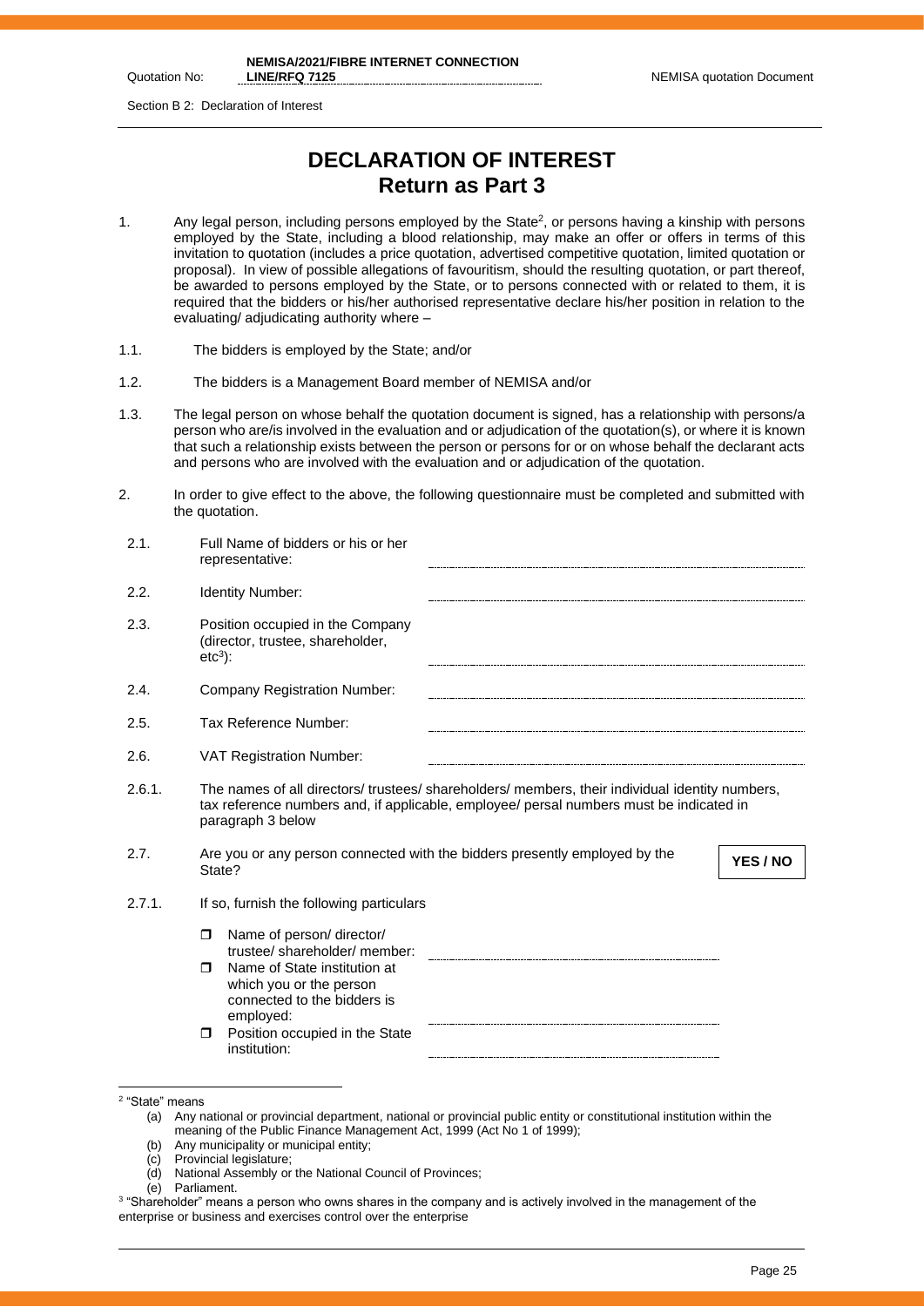| Quotation No: | <b>NEMISA/2021/FIBRE INTERNET CONNECTION</b><br><b>LINE/RFQ 7125</b>                                                                                                                                                                               | <b>NEMISA quotation Document</b> |
|---------------|----------------------------------------------------------------------------------------------------------------------------------------------------------------------------------------------------------------------------------------------------|----------------------------------|
|               | Section B 2: Declaration of Interest                                                                                                                                                                                                               |                                  |
|               | Any other particulars:                                                                                                                                                                                                                             |                                  |
| 2.7.2.        | If you are presently employed by the state, did you obtain the appropriate authority<br>to undertake remunerative work outside employment in the public sector?                                                                                    | YES / NO                         |
| 2.7.2.1.      | If yes, did you attach proof of such authority to the quotation document?                                                                                                                                                                          | YES / NO                         |
|               | (Note: Failure to submit proof of such authority, where applicable, may result in<br>the disqualification of the quotation.)                                                                                                                       |                                  |
| 2.7.3.        | If no, furnish reasons for non-submission of such proof:                                                                                                                                                                                           |                                  |
|               |                                                                                                                                                                                                                                                    |                                  |
| 2.8.          | Did you or your spouse, or any of the company's directors/shareholders/members<br>or their spouses conduct business with the State in the previous twelve (12)<br>months?                                                                          | YES / NO                         |
| 2.8.1.        | If so, furnish the following particulars.                                                                                                                                                                                                          |                                  |
| 2.9.          | Do you, or any person connected with the bidders, have any relationship (family,                                                                                                                                                                   |                                  |
|               | friend, other) with a person employed by the State and who may be involved with<br>the evaluation and or adjudication of this quotation?                                                                                                           | YES / NO                         |
| 2.9.1.        | If so, furnish the following particulars.                                                                                                                                                                                                          |                                  |
| 2.10.         | Are you, or any person connected with the bidders, aware of any relationship<br>(family, friend, other) between the bidders and any person employed by the State<br>who may be involved with the evaluation and or adjudication of this quotation? | YES / NO                         |
| 2.10.1.       | If so, furnish the following particulars.                                                                                                                                                                                                          |                                  |
|               |                                                                                                                                                                                                                                                    |                                  |
| 2.11.         | Do you or any of the directors/shareholders/members of the company have any<br>interest in any other related companies whether or not they are quotation for this<br>contract?                                                                     | YES / NO                         |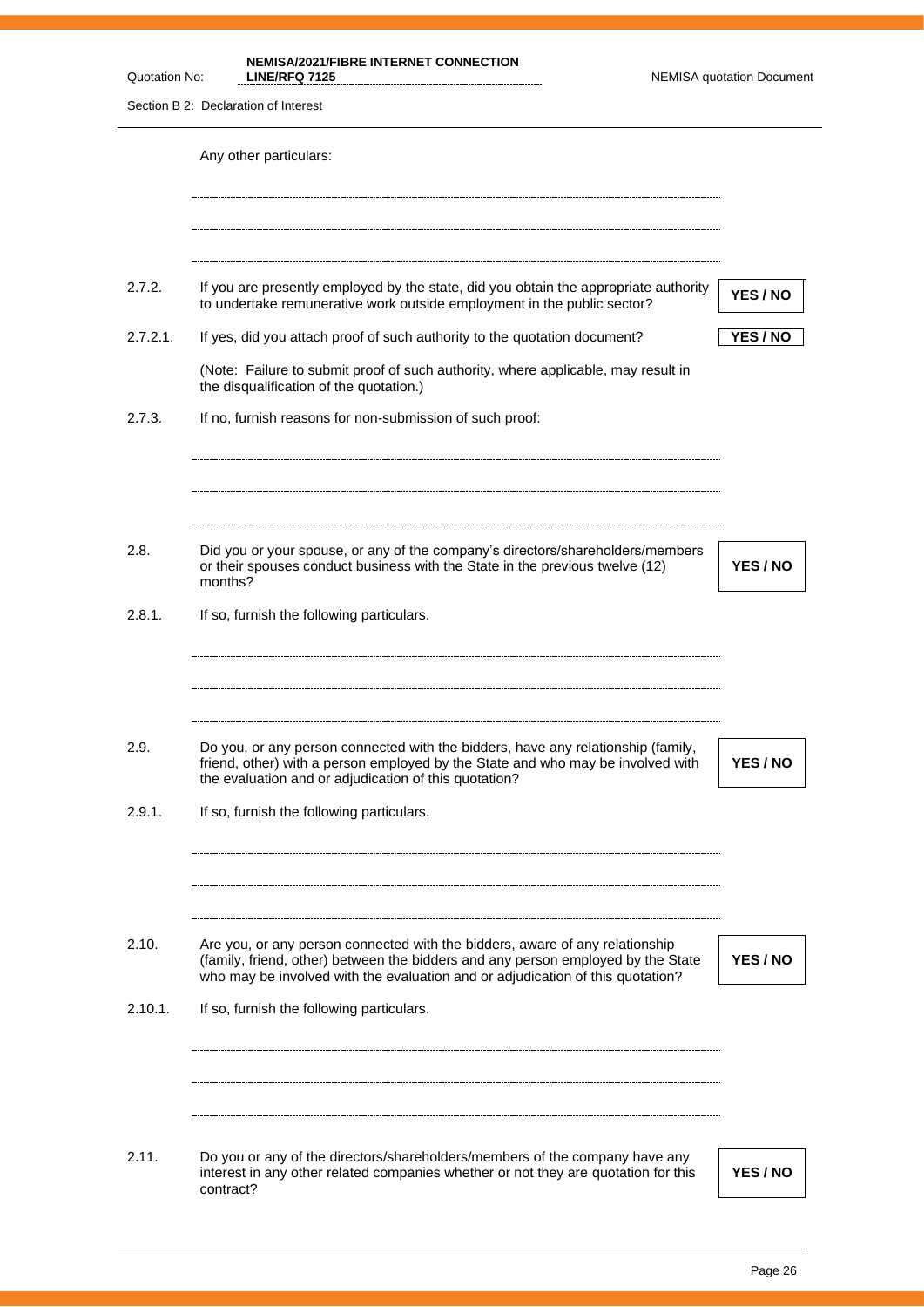# **NEMISA/2021/FIBRE INTERNET CONNECTION**

Section B 2: Declaration of Interest

Quotation No:

2.11.1. If so, furnish the following particulars.

3. Full details of directors/ trustees/ members/ shareholders.

| Full Name | <b>Identity Number</b> | Personal Tax<br>Reference No | State Employee<br>Number/ Persal<br>Number |
|-----------|------------------------|------------------------------|--------------------------------------------|
|           |                        |                              |                                            |
|           |                        |                              |                                            |
|           |                        |                              |                                            |
|           |                        |                              |                                            |
|           |                        |                              |                                            |
|           |                        |                              |                                            |
|           |                        |                              |                                            |
|           |                        |                              |                                            |
|           |                        |                              |                                            |
|           |                        |                              |                                            |

# **DECLARATION**

-----------------------

I, THE UNDERSIGNED (NAME)

CERTIFY THAT THE INFORMATION FURNISHED IN PARAGRAPHS 2 AND 3 ABOVE IS CORRECT. I ACCEPT THAT THE STATE MAY REJECT THE QUOTATION OR ACT AGAINST ME IN TERMS OF PARAGRAPH 23 OF THE GENERAL CONDITIONS OF CONTRACT SHOULD THIS DECLARATION PROVE TO BE FALSE.

Signature Date Date

Position **Name of bidders**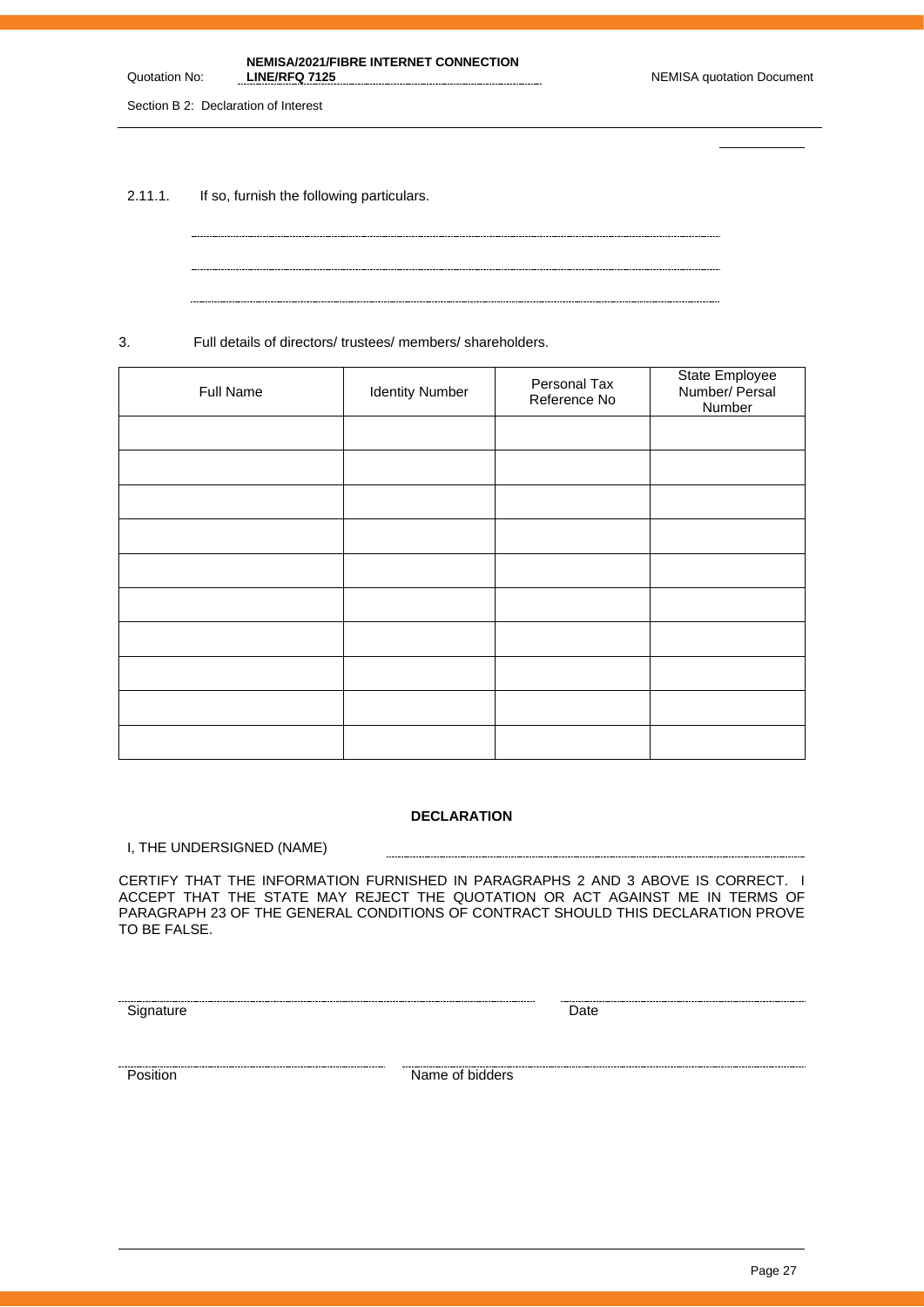Section B 3: Declaration of bidder's past SCM practices

# **DECLARATION OF BIDDERS PAST SUPPLY CHAIN MANAGEMENT PRACTICES Return as Part 4**

- 1 This declaration will be used by institutions to ensure that when goods and services are being procured, all reasonable steps are taken to combat the abuse of the supply chain management system.
- 2 The quotation of any bidders may be disregarded if that bidders, or any of its directors have:
	- a. abused the NEMISA's supply chain management system;
	- b. committed fraud or any other improper conduct in relation to such system; or
	- c. failed to perform on any previous contract.
- 3 In order to give effect to the above, the following questionnaire must be completed and submitted with the quotation.

| <b>Item</b> | Question                                                                                                                                                                                                                                       | Yes           | No                  |
|-------------|------------------------------------------------------------------------------------------------------------------------------------------------------------------------------------------------------------------------------------------------|---------------|---------------------|
| 3.1         | Is the bidders or any of its directors listed on the National Treasury's database of<br>Restricted Suppliers as companies or persons prohibited from doing business with the<br>public sector?                                                 | Yes<br>$\Box$ | <b>No</b><br>$\Box$ |
|             | (Companies or persons who are listed on this database were informed in writing<br>of this restriction by the Accounting Officer/ authority of the institution that<br>imposed the restriction after the audi alteram partem rule was applied). |               |                     |
|             | The database of Restricted Suppliers now resides on the National Treasury's<br>website (www.reatury.gov.za) and can be accessed by clicking on its link at the<br>bottom of the homepage.                                                      |               |                     |
| 3.1.1       | If so, furnish particulars:                                                                                                                                                                                                                    |               |                     |
| 3.2         | Is the bidders or any of its directors listed on the Register for Tender Defaulters in terms<br>of section 29 of the Prevention and Combating of Corrupt Activities Act (No 12 of 2004)?                                                       | Yes.<br>п     | <b>No</b><br>$\Box$ |
|             | The Register for Tender Defaulters can be accessed on the National Treasury's<br>website, (www.treasury.gov.za) by clicking on its link at the bottom of the<br>homepage.                                                                      |               |                     |
| 3.2.1       | If so, furnish particulars:                                                                                                                                                                                                                    |               |                     |
| 3.3         | Was the bidders or any of its directors convicted by a court of law (including a court<br>outside of the Republic of South Africa) for fraud or corruption during the past five years?                                                         | Yes<br>$\Box$ | No.<br>$\Box$       |
| 3.3.1       | If so, furnish particulars:                                                                                                                                                                                                                    |               |                     |
| 3.4         | Was any contract between the bidders and any organ of state terminated during the past<br>five years on account of failure to perform on or comply with the contract?                                                                          | Yes<br>□      | No<br>$\Box$        |
| 3.4.1       | If so, furnish particulars:                                                                                                                                                                                                                    |               |                     |

#### **CERTIFICATION**

I, THE UNDERSIGNED (FULL NAME) …………………………………………………………………………………………. CERTIFY THAT THE INFORMATION FURNISHED ON THIS DECLARATION FORM IS TRUE AND CORRECT.

I ACCEPT THAT, IN ADDITION TO CANCELLATION OF A CONTRACT, ACTION MAY BE TAKEN AGAINST ME SHOULD THIS DECLARATION PROVE TO BE FALSE.

<u>Signature Date</u>

<u>The contract of Bidders</u><br>Position Name of Bidders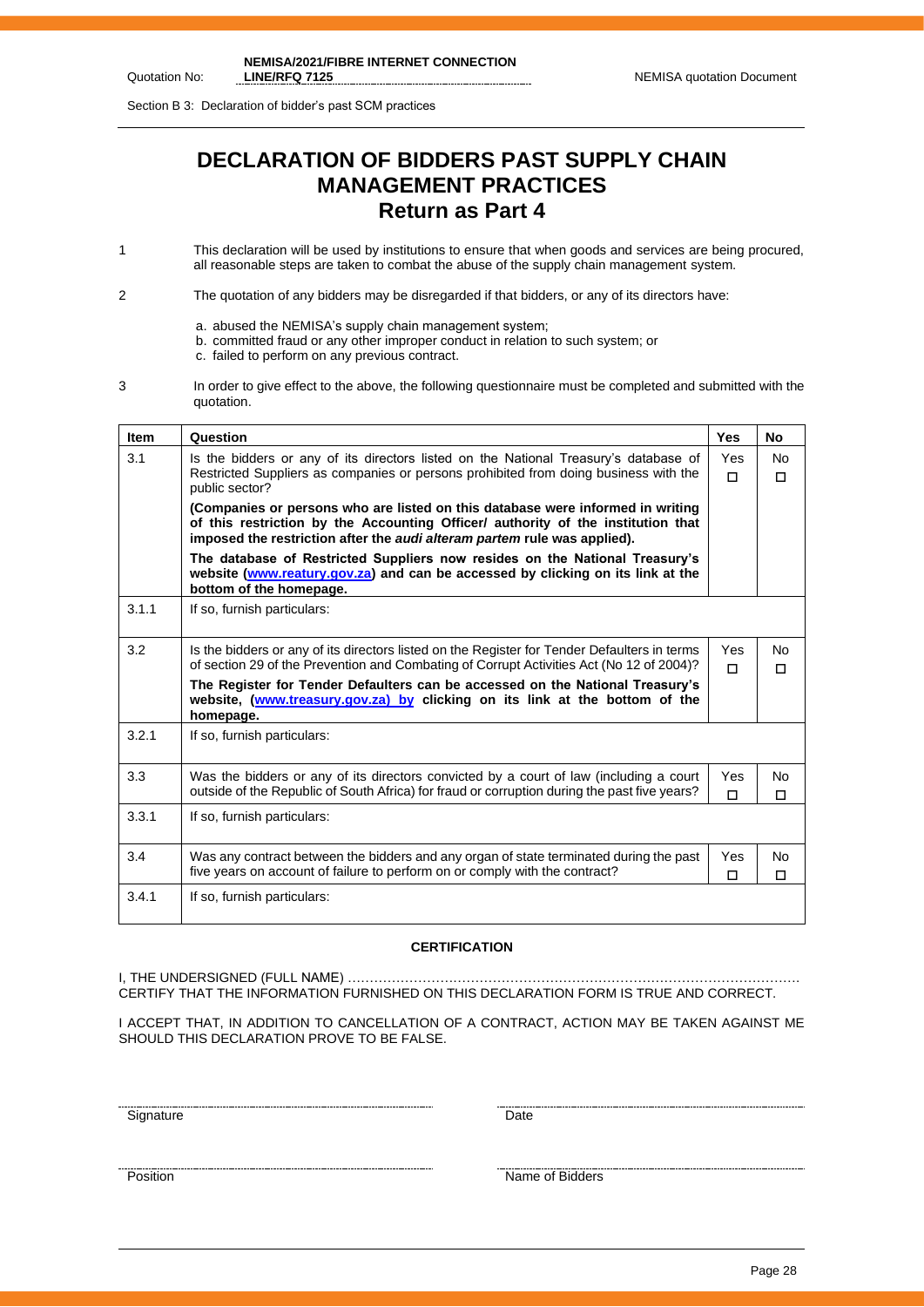Section B 4: Certificate of Independent Quotation Determination

# **CERTIFICATE OF INDEPENDENT QUOTATION DETERMINATION Return as Part 5**

I, the undersigned, in submitting the accompanying quotation:

NEMISA/2021/FIBRE INTERNET CONNECTION LINE/RFQ 7125 - REQUEST FOR QUOTATION FOR THE APPOINTMENT OF AN INTERNET SERVICE PRVIDER FOR THE PROVISION OF INTERNET AND VIRTUAL PRIVATE NETWORK (VPN) SERVICES VIA THEIR MPLS NETWORKS.

(Quotation Number and Description)

in response to the invitation for the quotation made by:

**NEMISA** 

(Name of Institution)

do hereby make the following statements that I certify to be true and complete in every respect:

I certify, on behalf of: the state of the state of the state of the state of the state of the state of the stat

(Name of Bidders)

- 1. I have read and I understand the contents of this Certificate;
- 2. I understand that the accompanying quotation will be disqualified if this Certificate is found not to be true and complete in every respect;
- 3. I am authorized by the bidders to sign this Certificate, and to submit the accompanying quotation, on behalf of the bidders;
- 4. Each person whose signature appears on the accompanying quotation has been authorized by the bidders to determine the terms of, and to sign the quotation, on behalf of the bidders;
- 5. For the purposes of this Certificate and the accompanying quotation, I understand that the word "competitor" shall include any individual or organization, other than the bidders, whether or not affiliated with the bidders, who:
	- $\Box$  has been requested to submit a quotation in response to this quotation invitation;
	- $\Box$  could potentially submit a quotation in response to this quotation invitation, based on their qualifications, abilities or experience; and
	- $\Box$  provides the same goods and services as the bidders and/or is in the same line of business as the bidders
- 6. The bidders has arrived at the accompanying quotation independently from, and without consultation, communication, agreement or arrangement with any competitor. However communication between partners in a joint venture or consortium<sup>4</sup> will not be construed as collusive quotationding.

<sup>4</sup> Joint venture or Consortium means an association of persons for the purpose of combining their expertise, property, capital, efforts, skill and knowledge in an activity for the execution of a contract.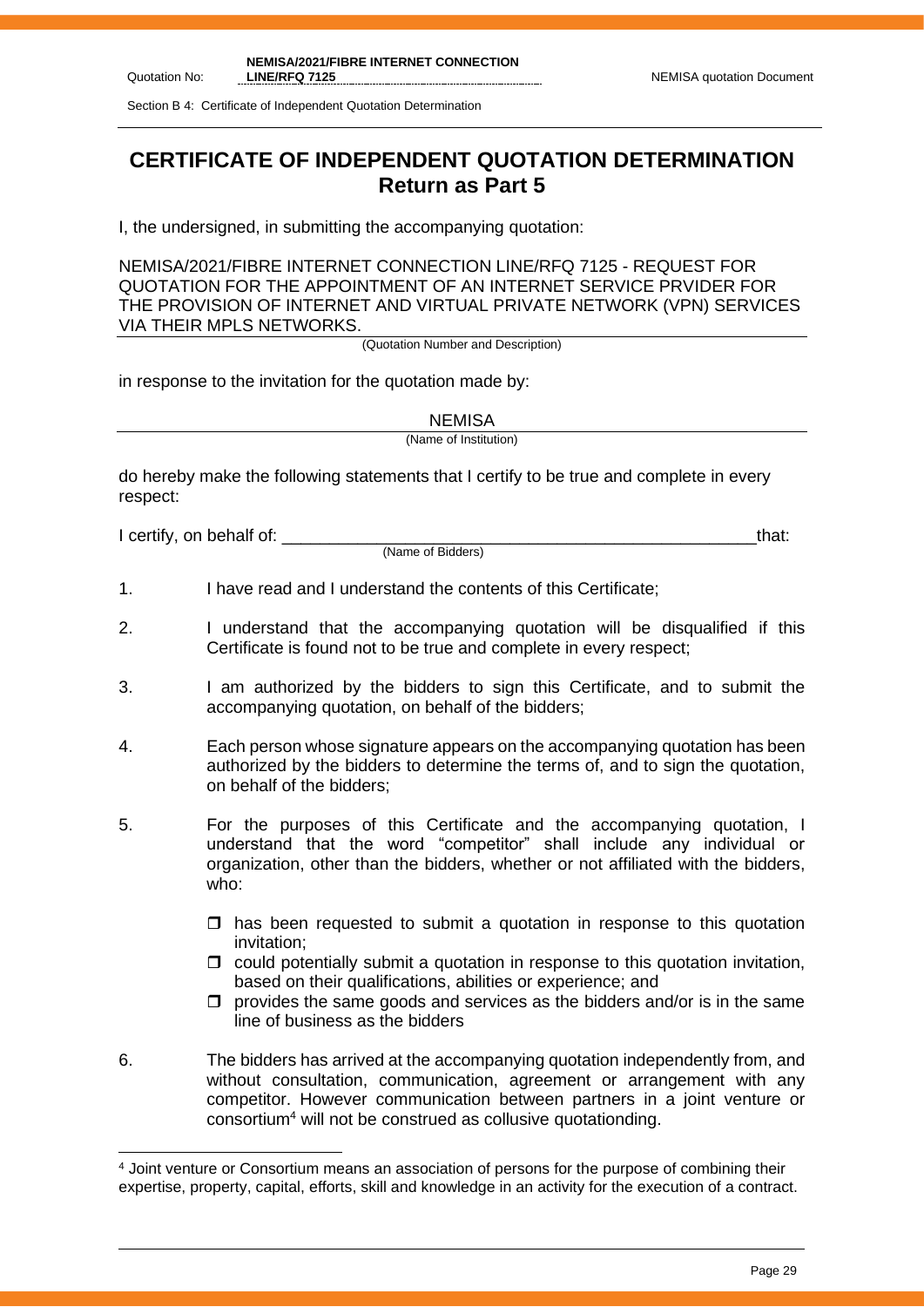Section B 4: Certificate of Independent Quotation Determination

- 7. In particular, without limiting the generality of paragraphs 6 above, there has been no consultation, communication, agreement or arrangement with any competitor regarding:
	- $\Box$  prices;
	- **I** geographical area where product or service will be rendered (market allocation)
	- $\Box$  methods, factors or formulas used to calculate prices;
	- $\Box$  the intention or decision to submit or not to submit, a quotation:
	- $\Box$  the submission of a quotation which does not meet the specifications and conditions of the quotation; or
	- $\Box$  quotationding with the intention not to win the quotation.
- 8. In addition, there have been no consultations, communications, agreements or arrangements with any competitor regarding the quality, quantity, specifications and conditions or delivery particulars of the products or services to which this quotation invitation relates.
- 9. The terms of the accompanying quotation have not been, and will not be, disclosed by the bidders, directly or indirectly, to any competitor, prior to the date and time of the official quotation opening or of the awarding of the contract.
- 10. I am aware that, in addition and without prejudice to any other remedy provided to combat any restrictive practices related to quotations and contracts, quotations that are suspicious will be reported to the Competition Commission for investigation and possible imposition of administrative penalties in terms of section 59 of the Competition Act No 89 of 1998 and or may be reported to the National Prosecuting Authority (NPA) for criminal investigation and or may be restricted from conducting business with the public sector for a period not exceeding ten (10) years in terms of the Prevention and Combating of Corrupt Activities Act No 12 of 2004 or any other applicable legislation.

|           | . |
|-----------|---|
| Signature |   |

………………………………………………… …………………………………

…………………………………………………. ………………………………… Position **Name of Bidders**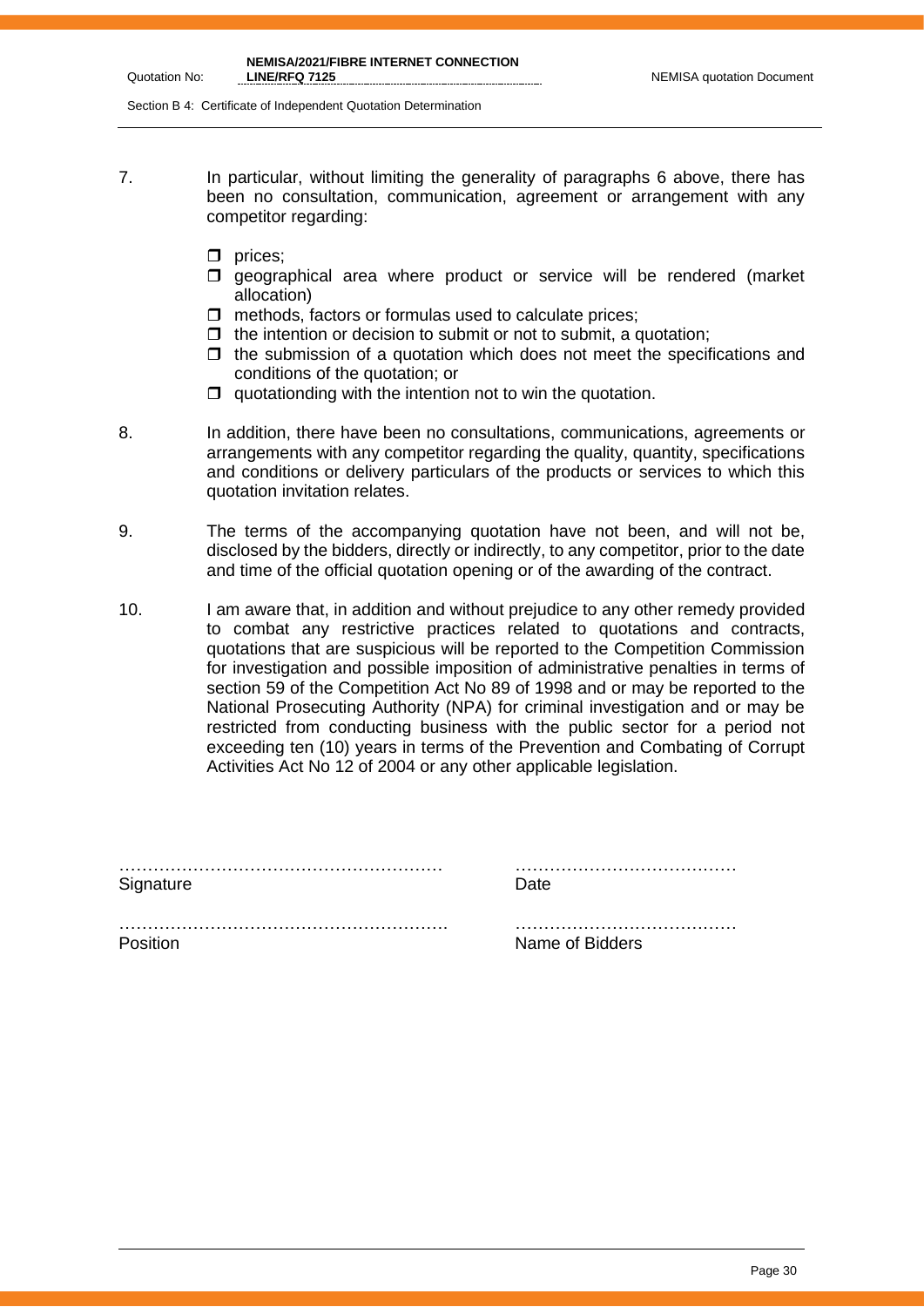Section B 5: Preference Points Claim Form ito the Preferential Procurement Regulations 2011

# **PREFERENCE POINTS CLAIM FORM IN TERMS OF THE PREFERENTIAL PROCUREMENT REGULATIONS 2017**

# **Return as Part 6**

#### **NB: BEFORE COMPLETING THIS FORM, BIDDERS MUST STUDY THE GENERAL CONDITIONS, DEFINITIONS AND DIRECTIVES APPLICABLE IN RESPECT OF B-BBEE, AS PRESCRIBED IN THE PREFERENTIAL PROCUREMENT REGULATIONS, 2017.**

#### **1. GENERAL CONDITIONS**

- 1.1 The following preference point systems are applicable to all quotations:
	- the 80/20 system for requirements with a Rand value of up to R50 000 000 (all applicable taxes included); and
	- the 90/10 system for requirements with a Rand value above R50 000 000 (all applicable taxes included).
- 1.2 The value of this quotation is estimated to not exceed R50 000 000 (all applicable taxes included) and therefore the 80/20 preference point system shall be applicable;
- 1.3 Points for this quotation shall be awarded for:
	- (a) Price; and
	- (b) B-BBEE Status Level of Contributor.
- 1.4 The maximum points for this quotation are allocated as follows:

|                                                   | <b>POINTS</b> |
|---------------------------------------------------|---------------|
| <b>PRICE</b>                                      | 80            |
| <b>B-BBEE Status Level of Contributor</b>         | 20            |
| Total points for Price and B-BBEE must not exceed | 100           |

- 1.5 Failure on the part of a bidders to submit proof of B-BBEE Status level of contributor together with the quotation, will be interpreted to mean that preference points for B-BBEE status level of contribution are not claimed.
- 1.6 The purchaser reserves the right to require of a bidders, either before a quotation is adjudicated or at any time subsequently, to substantiate any claim in regard to preferences, in any manner required by the purchaser.

## **2. DEFINITIONS**

- (a) **"B-BBEE"** means broad-based black economic empowerment as defined in section 1 of the Broad-Based Black Economic Empowerment Act;
- (b) "**B-BBEE status level of contributor"** means the B-BBEE status of an entity in terms of a code of good practice on black economic empowerment, issued in terms of section 9(1) of the Broad-Based Black Economic Empowerment Act;
- (c) **"quotation"** means a written offer in a prescribed or stipulated form in response to an invitation by an organ of state for the provision of goods or services, through price quotations, advertised competitive quotation processes or proposals;
- (d) **"Broad-Based Black Economic Empowerment Act"** means the Broad-Based Black Economic Empowerment Act, 2003 (Act No. 53 of 2003);
- (e) **"EME"** means an Exempted Micro Enterprise in terms of a code of good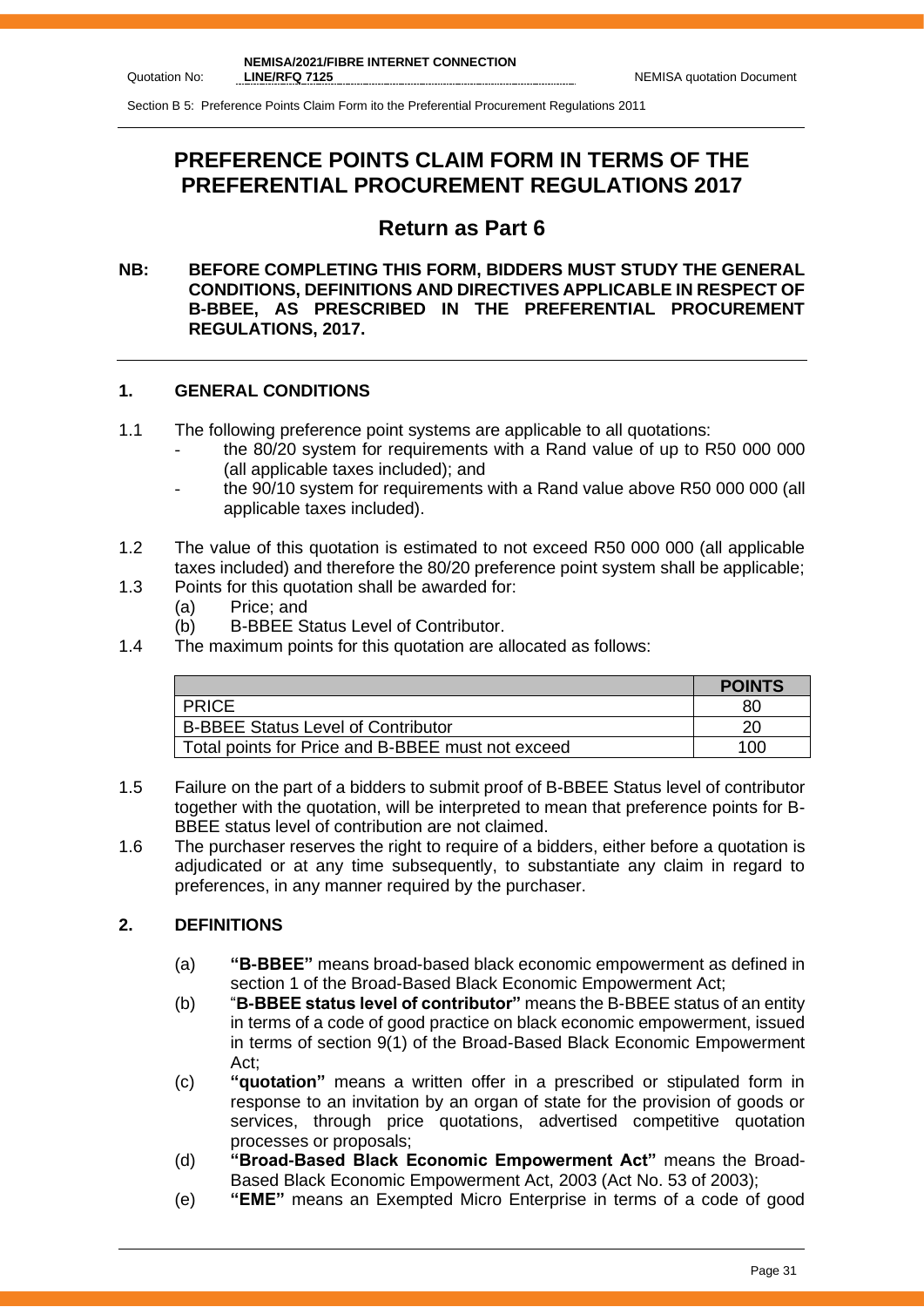J  $\big)$ 

Section B 5: Preference Points Claim Form ito the Preferential Procurement Regulations 2011

practice on black economic empowerment issued in terms of section 9 (1) of the Broad-Based Black Economic Empowerment Act;

- (f) **"functionality"** means the ability of a tenderer to provide goods or services in accordance with specifications as set out in the tender documents.
- (g) **"prices"** includes all applicable taxes less all unconditional discounts;
- (h) **"proof of B-BBEE status level of contributor"** means:
	- 1) B-BBEE Status level certificate issued by an authorized body or person;
	- 2) A sworn affidavit as prescribed by the B-BBEE Codes of Good Practice;
	- 3) Any other requirement prescribed in terms of the B-BBEE Act;
- (i) **"QSE"** means a qualifying small business enterprise in terms of a code of good practice on black economic empowerment issued in terms of section 9 (1) of the Broad-Based Black Economic Empowerment Act;
- *(j)* **"rand value"** means the total estimated value of a contract in Rand, calculated at the time of quotation invitation, and includes all applicable taxes;

#### **3. POINTS AWARDED FOR PRICE**

## **3.1 THE 80/20 OR 90/10 PREFERENCE POINT SYSTEMS**

A maximum of 80 or 90 points is allocated for price on the following basis:

**80/20 or 90/10**  $\overline{\phantom{a}}$ J  $\left(1-\frac{Pt-P\min}{R}\right)$  $\setminus$  $=80\left(1-\frac{Pt-}{\right)$ min  $80\left(1-\frac{Pt-P\min}{\sum_{i=1}^{n}H_i}\right)$ *P*  $P_s = 80 \left( 1 - \frac{Pt - P}{r} \right)$ or  $\left(1-\frac{Pt-P\min}{R}\right)$  $\setminus$  $= 90 \left( 1 - \frac{Pt - F}{T}\right)$ min  $90\left(1-\frac{Pt-P\min}{\sum_{i=1}^{n}H_i}\right)$ *P*  $P_s = 90 \left( 1 - \frac{Pt - P}{r} \right)$ **Where** Ps = Points scored for price of quotation under consideration

Pt = Price of quotation under consideration

Pmin = Price of lowest acceptable quotation

## **4. POINTS AWARDED FOR B-BBEE STATUS LEVEL OF CONTRIBUTOR**

4.1 In terms of Regulation 6 (2) and 7 (2) of the Preferential Procurement Regulations, preference points must be awarded to a bidders for attaining the B-BBEE status level of contribution in accordance with the table below:

| <b>B-BBEE Status Level of</b><br><b>Contributor</b> | <b>Number of points</b><br>(90/10 system) | <b>Number of points</b><br>(80/20 system) |
|-----------------------------------------------------|-------------------------------------------|-------------------------------------------|
|                                                     | 10                                        | 20                                        |
| 2                                                   | 9                                         | 18                                        |
|                                                     | 6                                         | 14                                        |
|                                                     | 5                                         | 12                                        |
| 5                                                   |                                           |                                           |
| հ                                                   | 3                                         | հ                                         |
|                                                     |                                           |                                           |
|                                                     |                                           |                                           |
| Non-compliant contributor                           |                                           |                                           |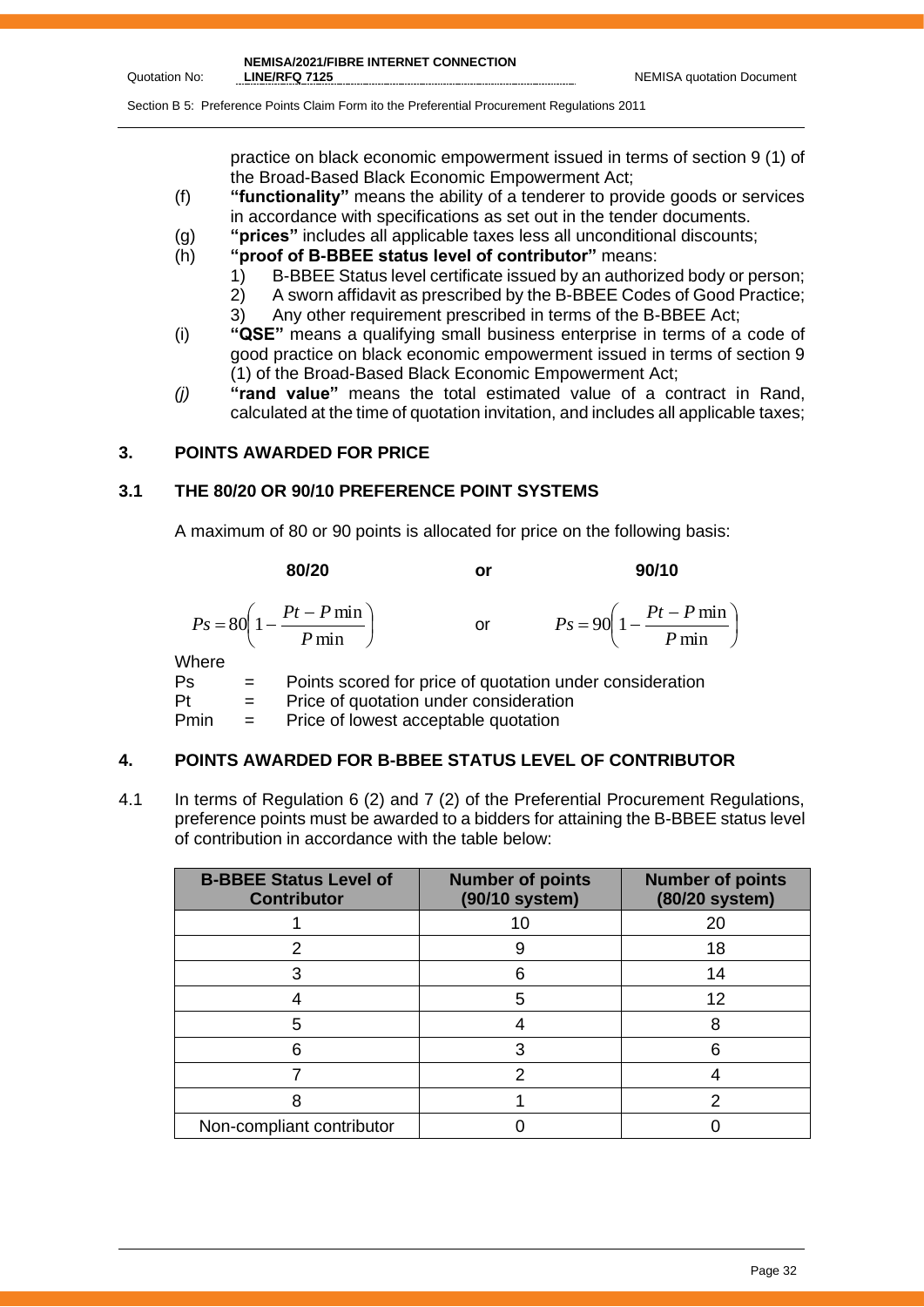Section B 5: Preference Points Claim Form ito the Preferential Procurement Regulations 2011

#### **5. QUOTATION DECLARATION**

Quotation No:

5.1 Bidders who claim points in respect of B-BBEE Status Level of Contribution must complete the following:

#### **6. B-BBEE STATUS LEVEL OF CONTRIBUTOR CLAIMED IN TERMS OF PARAGRAPHS 1.4 AND 4.1**

6.1 B-BBEE Status Level of Contributor:= ………….…… (maximum of 10 or 20 points) (Points claimed in respect of paragraph 6.1 must be in accordance with the table reflected in paragraph 4.1 and must be substantiated by relevant proof of B-BBEE status level of contributor.

## **7. SUB-CONTRACTING**

7.1 Will any portion of the contract be sub-contracted?

|       | (Tick applicable box) |  |
|-------|-----------------------|--|
| YES I | NΟ                    |  |

- 7.1.1 If yes, indicate:
	- i) What percentage of the contract will be subcontracted? ............….…………%
	- ii) The name of the sub-contractor …………………..………….…………………….
	- iii) The B-BBEE status level of the sub-contractor .................................…………..
	- iv) Whether the sub-contractor is an EME or QSE

## *(Tick applicable box***)**

| FS. | <b>NO</b> |  |
|-----|-----------|--|
|     |           |  |

v) Specify, by ticking the appropriate box, if subcontracting with an enterprise in terms of the Preferential Procurement Regulations,2017:

| Designated Group: An EME or QSE which is at last 51%    | EME | <b>QSE</b> |
|---------------------------------------------------------|-----|------------|
| owned by:                                               |     |            |
| <b>Black people</b>                                     |     |            |
| Black people who are youth                              |     |            |
| Black people who are women                              |     |            |
| Black people with disabilities                          |     |            |
| Black people living in rural or underdeveloped areas or |     |            |
| townships                                               |     |            |
| Cooperative owned by black people                       |     |            |
| Black people who are military veterans                  |     |            |
| OR                                                      |     |            |
| Any EME                                                 |     |            |
| Any QSE                                                 |     |            |

## 8. **DECLARATION WITH REGARD TO COMPANY/ FIRM**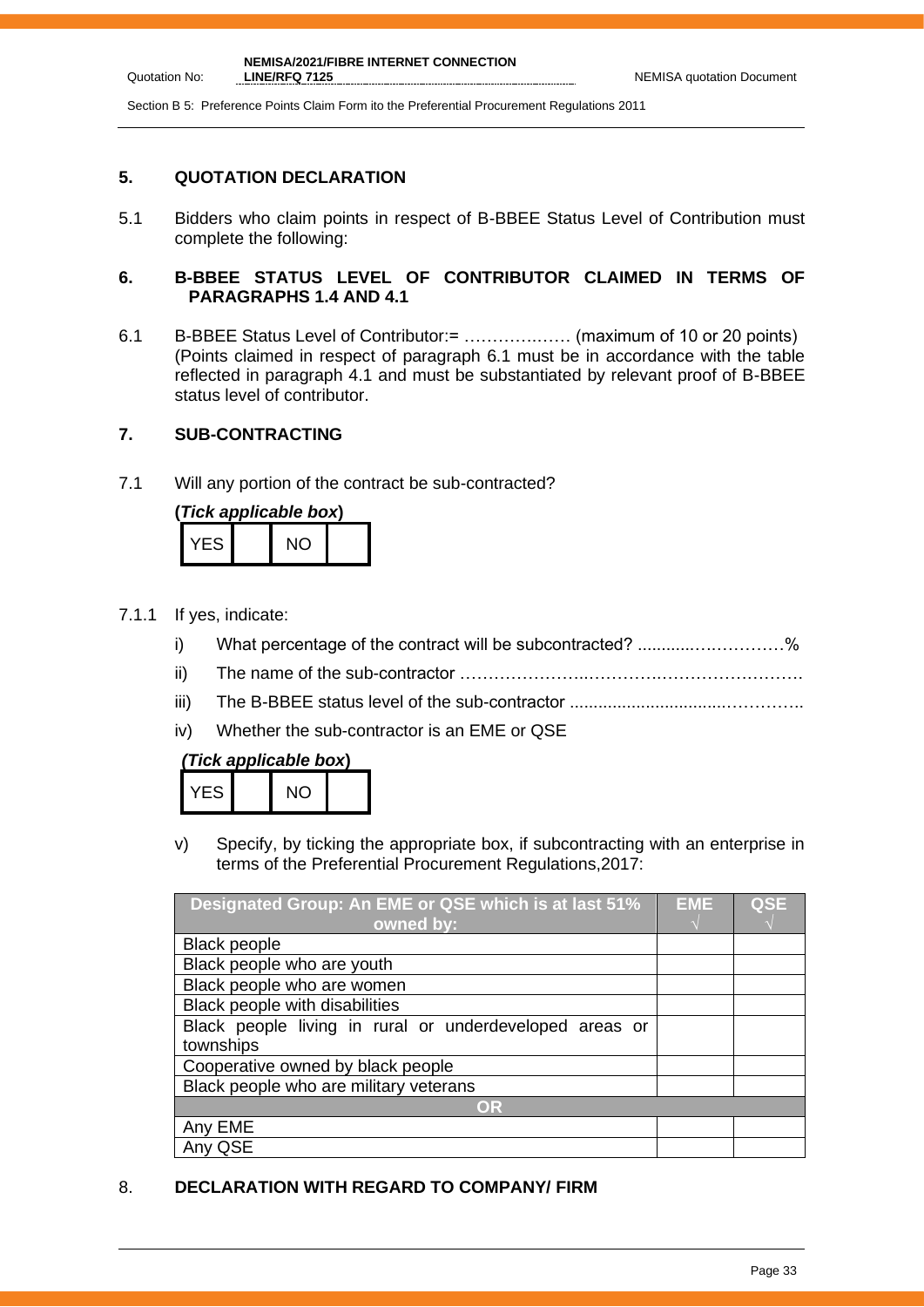**LINE/RFQ 7125** NEMISA quotation Document

**NEMISA/2021/FIBRE INTERNET CONNECTION** 

Section B 5: Preference Points Claim Form ito the Preferential Procurement Regulations 2011

- 8.1 Name of company/firm: ….……………………………………………………………….
- 8.2 VAT registration number: …..……………………………….……………………………
- 8.3 Company registration number: ……….……..…………….…………………………….
- 8.4 TYPE OF COMPANY/ FIRM

Quotation No:

## **(***Tick applicable box***)**

- **Partnership/ Joint Venture/ Consortium**
- $\Box$  One person business/ sole propriety
- Close corporation
- $\Box$  Company
- $\Box$  (Pty) Limited

# 8.5 DESCRIBE PRINCIPAL BUSINESS ACTIVITIES

……………………………………………………………………………………………… ………………………………………………………………………………………………

## 8.6 COMPANY CLASSIFICATION

# **(***Tick applicable box***)**

- **Manufacturer**
- **Supplier**
- **Professional service provider**
- $\Box$  Other service providers, e.g. transporter, etc.
- 8.7 Total number of years the company/firm has been in business: ………………………
- 8.8 I/ we, the undersigned, who is/ are duly authorised to do so on behalf of the company/firm, certify that the points claimed, based on the B-BBE status level of contributor indicated in paragraphs 1.4 and 6.1 of the foregoing certificate, qualifies the company/ firm for the preference(s) shown and I/ we acknowledge that:
	- i) The information furnished is true and correct;
	- ii) The preference points claimed are in accordance with the General Conditions as indicated in paragraph 1 of this form;
	- iii) In the event of a contract being awarded as a result of points claimed as shown in paragraphs 1.4 and 6.1, the contractor may be required to furnish documentary proof to the satisfaction of the purchaser that the claims are correct;
	- iv) If the B-BBEE status level of contributor has been claimed or obtained on a fraudulent basis or any of the conditions of contract have not been fulfilled, the purchaser may, in addition to any other remedy it may have –
		- (a) disqualify the person from the quotation process;
		- (b) recover costs, losses or damages it has incurred or suffered as a result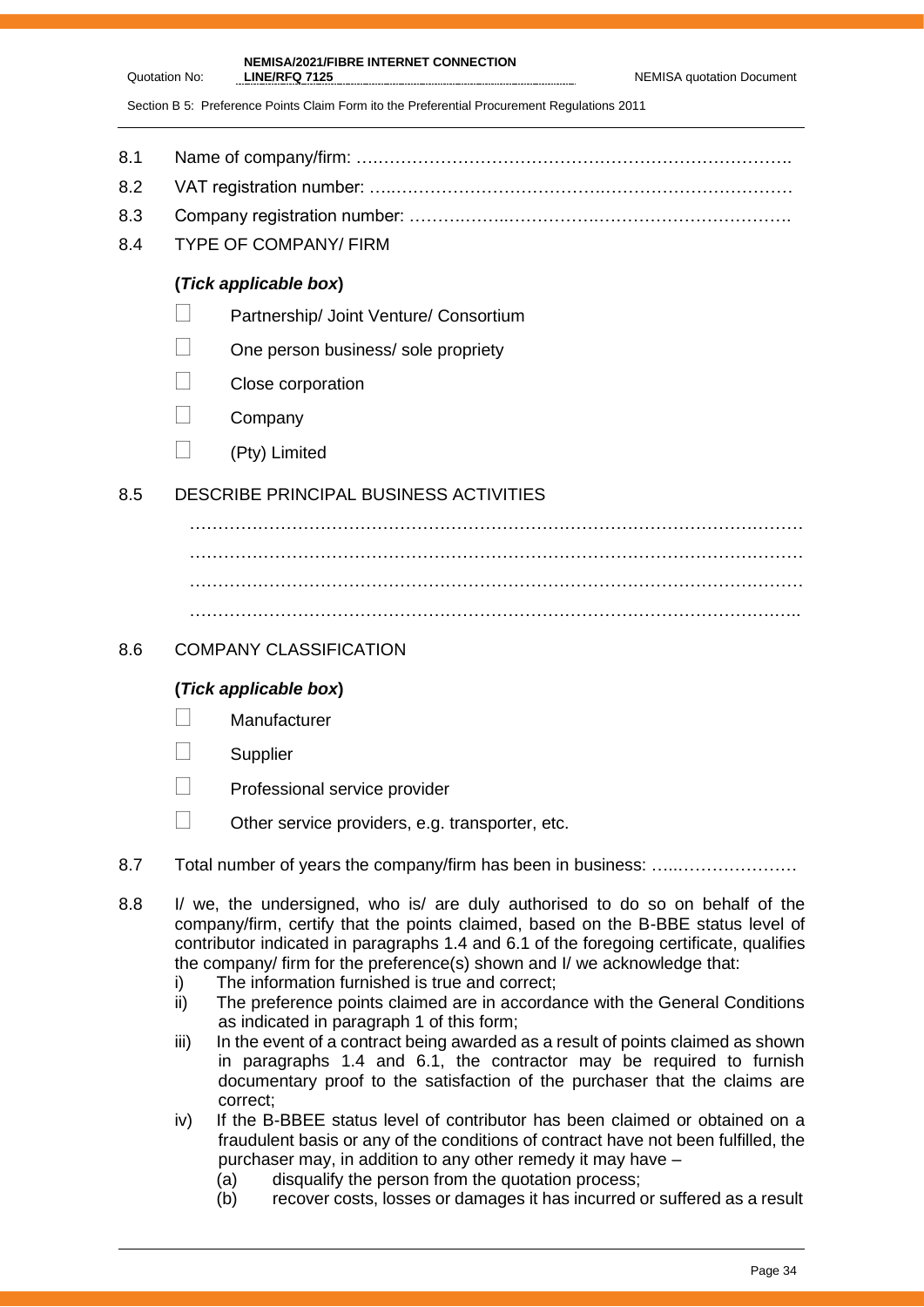Quotation No:

Section B 5: Preference Points Claim Form ito the Preferential Procurement Regulations 2011

of that person's conduct;

- (c) cancel the contract and claim any damages which it has suffered as a result of having to make less favourable arrangements due to such cancellation;
- (d) recommend that the bidders or contractor, its shareholders and directors, or only the shareholders and directors who acted on a fraudulent basis, be restricted by the National Treasury from obtaining business from any organ of state for a period not exceeding 10 years, after the *audi alteram partem* (hear the other side) rule has been applied; and
- (e) forward the matter for criminal prosecution.

| <b>WITNESSES</b> | SIGNATURE(S) OF BIDDERS(S)<br>DATE: |
|------------------|-------------------------------------|
|                  | ADDRESS:                            |
| ົ                |                                     |
|                  | .                                   |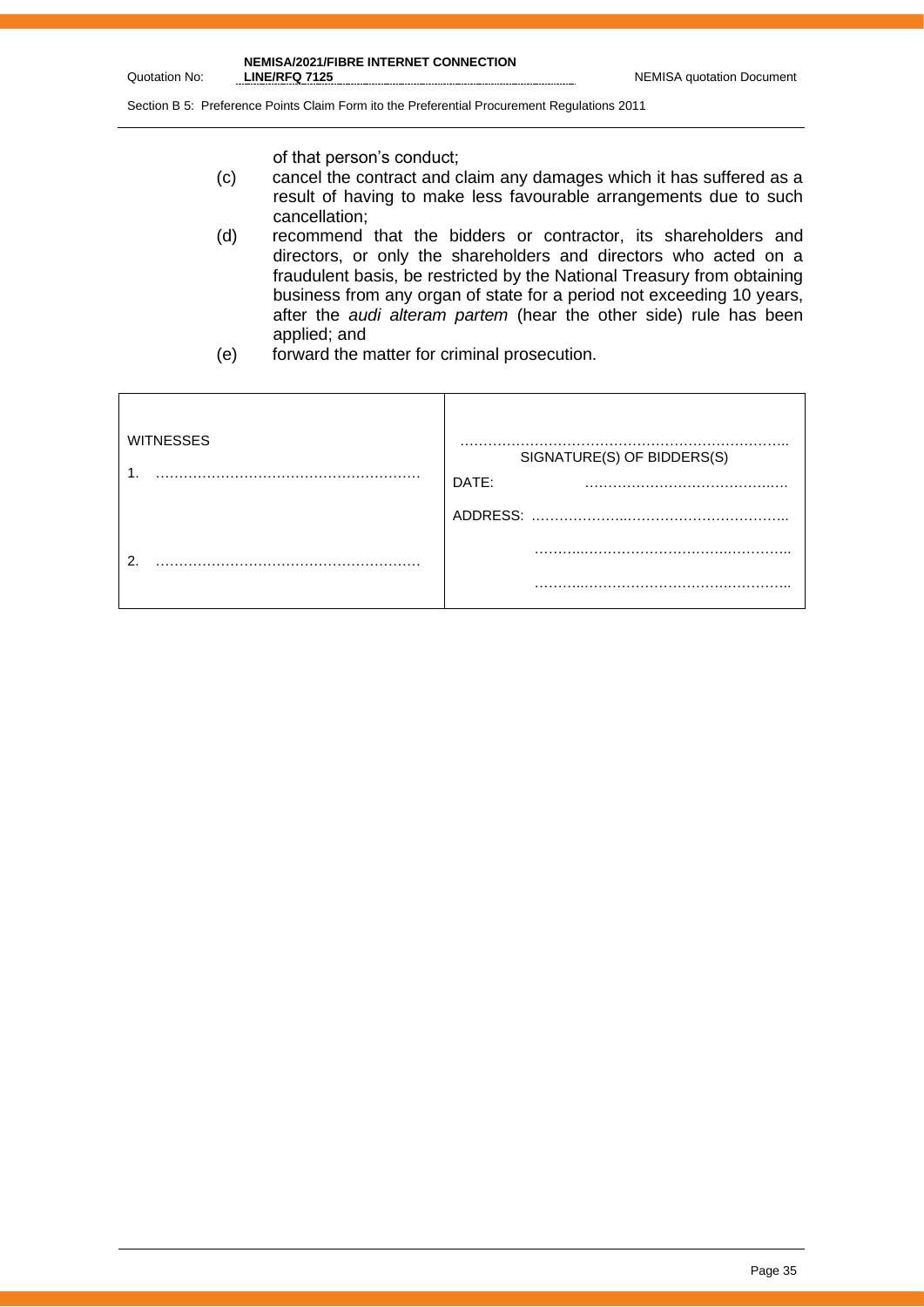**NEMISA/2021/FIBRE INTERNET CONNECTION**  LINE/RFQ 7125 **NEMISA** quotation Document

Section B 6: Invitation to Quotation

Quotation No:

# **INVITATION TO QUOTATION Return as Part 7**

## **YOU ARE HEREBY INVITED TO QUOTATION FOR REQUIREMENT OF NEMISA**

| <b>QUOTATION</b>                                                                                                                                                                     | NEMISA/2021/FIBRE INTERNET | <b>CLOSING</b> | Thursday,16    | <b>CLOSING</b> | 11:00 |
|--------------------------------------------------------------------------------------------------------------------------------------------------------------------------------------|----------------------------|----------------|----------------|----------------|-------|
| <b>NO</b>                                                                                                                                                                            | CONNECTION LINE/RFQ 7125   | <b>DATE</b>    | September 2021 | TIME           |       |
| REQUEST FOR QUOTATION FOR THE APPOINTMENT OF AN INTERNET SERVICE PRVIDER FOR THE<br><b>PROVISION OF INTERNET AND VIRTUAL PRIVATE NETWORK (VPN) SERVICES VIA THEIR MPLS NETWORKS.</b> |                            |                |                |                |       |

|                                                                                                                                                       |      |                 |  | All Bidders must furnish the following particulars and include it in their submission<br>(Failure to do so may result in your quotation being disqualified) |                                            |  |
|-------------------------------------------------------------------------------------------------------------------------------------------------------|------|-----------------|--|-------------------------------------------------------------------------------------------------------------------------------------------------------------|--------------------------------------------|--|
| Name of Bidders:                                                                                                                                      |      |                 |  |                                                                                                                                                             |                                            |  |
| Postal address:                                                                                                                                       |      |                 |  |                                                                                                                                                             |                                            |  |
| Street address:                                                                                                                                       |      |                 |  |                                                                                                                                                             |                                            |  |
|                                                                                                                                                       |      |                 |  |                                                                                                                                                             |                                            |  |
| Telephone number:                                                                                                                                     | Code |                 |  |                                                                                                                                                             |                                            |  |
| Cellular number:                                                                                                                                      |      |                 |  |                                                                                                                                                             |                                            |  |
| Facsimile number:                                                                                                                                     |      |                 |  |                                                                                                                                                             |                                            |  |
| e-Mail address:                                                                                                                                       |      |                 |  |                                                                                                                                                             |                                            |  |
| VAT Registration No:                                                                                                                                  |      |                 |  |                                                                                                                                                             |                                            |  |
| TAX COMPLIANCE REQUIREMENTS (Tick applicable box)                                                                                                     |      |                 |  |                                                                                                                                                             |                                            |  |
| Printed TCS                                                                                                                                           |      | <b>SARS PIN</b> |  |                                                                                                                                                             | CSD No                                     |  |
| PROOF OF B-BBEE STATUS LEVEL SUBMITTED?<br><b>YES</b><br><b>NO</b>                                                                                    |      |                 |  |                                                                                                                                                             |                                            |  |
| (Tick applicable box)                                                                                                                                 |      |                 |  |                                                                                                                                                             |                                            |  |
| <b>B-BBEE Status Level Verification Certificate</b>                                                                                                   |      |                 |  |                                                                                                                                                             | <b>B-BBEE Status Level Sworn Affidavit</b> |  |
| WHO WAS THE CERTIFICATE ISSUED BY? (Tick applicable box)                                                                                              |      |                 |  |                                                                                                                                                             |                                            |  |
| An Accounting Officer as contemplated in the Close Corporation Act (CCA)?                                                                             |      |                 |  |                                                                                                                                                             |                                            |  |
| A verification Agency accredited by the South African National Accreditation System (SANAS)?                                                          |      |                 |  |                                                                                                                                                             |                                            |  |
| A registered Auditor?                                                                                                                                 |      |                 |  |                                                                                                                                                             |                                            |  |
| NOTE: A B-BBEE Status Level Certificate/ Sworn Affidavit (For EMEs or QSEs) must be submitted in order to<br>qualify for preference points for B-BBEE |      |                 |  |                                                                                                                                                             |                                            |  |
| <b>Contact details of Bidders representative:</b>                                                                                                     |      |                 |  |                                                                                                                                                             |                                            |  |
| Name and Surname                                                                                                                                      |      |                 |  |                                                                                                                                                             |                                            |  |

| Telephone number: | Code | Number |  |
|-------------------|------|--------|--|
| Cellular number:  |      |        |  |
| Facsimile number: | Code | Number |  |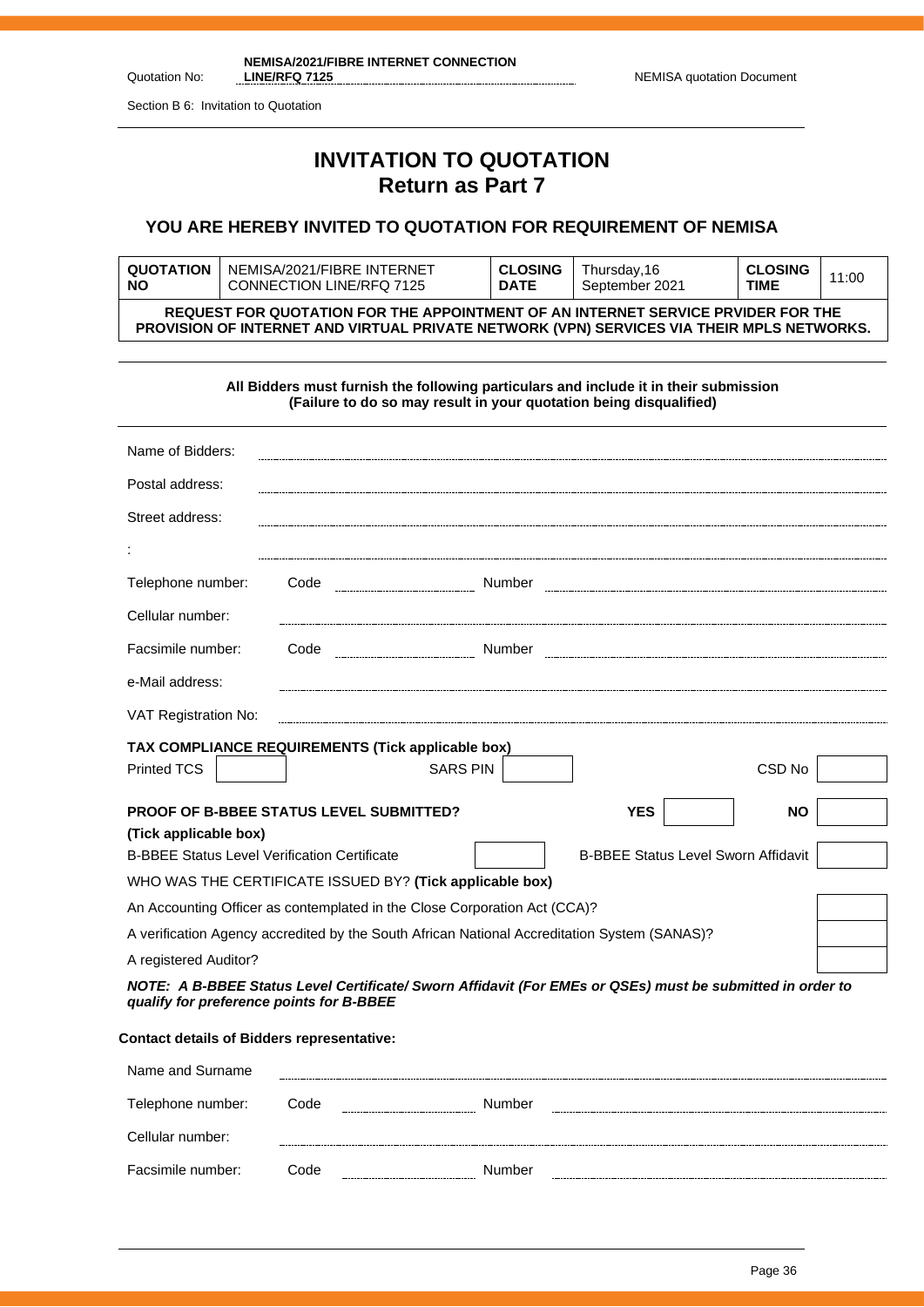| Quotation No:                        | <b>NEMISA/2021/FIBRE INTERNET CONNECTION</b><br><b>LINE/RFQ 7125</b>                                                                                                                                                                                                                                                                                                                                                                                     | <b>NEMISA quotation Document</b> |
|--------------------------------------|----------------------------------------------------------------------------------------------------------------------------------------------------------------------------------------------------------------------------------------------------------------------------------------------------------------------------------------------------------------------------------------------------------------------------------------------------------|----------------------------------|
| Section B 6: Invitation to Quotation |                                                                                                                                                                                                                                                                                                                                                                                                                                                          |                                  |
| e-Mail address:                      |                                                                                                                                                                                                                                                                                                                                                                                                                                                          |                                  |
|                                      | Confirmation                                                                                                                                                                                                                                                                                                                                                                                                                                             |                                  |
|                                      | Are you the accredited representative in South Africa for the services offered by you?                                                                                                                                                                                                                                                                                                                                                                   | YES / NO                         |
| <b>Declaration</b>                   |                                                                                                                                                                                                                                                                                                                                                                                                                                                          |                                  |
| the expiry date.                     | I/ We have examined the information provided in your quotation documents and offer to undertake the work<br>prescribed in accordance with the requirements as set out in the quotation document. The prices quoted in<br>this quotation are valid for the stipulated period. I/ We confirm the availability of the proposed team members.<br>I/ We confirm that this quotation will remain binding upon us and may be accepted by you at any time before |                                  |
| <b>Signature of Bidders:</b>         |                                                                                                                                                                                                                                                                                                                                                                                                                                                          |                                  |
| Date:                                |                                                                                                                                                                                                                                                                                                                                                                                                                                                          |                                  |
|                                      | Are you duly authorised to commit the Bidders?                                                                                                                                                                                                                                                                                                                                                                                                           | YES / NO                         |
| signed                               | Capacity under which this quotation is                                                                                                                                                                                                                                                                                                                                                                                                                   |                                  |
|                                      | TOTAL QUOTATION PRICE (INCLUSIVE                                                                                                                                                                                                                                                                                                                                                                                                                         |                                  |

OF VAT) RESERVED TO A RESERVED TO A RESERVED TO A RESERVED TO A RESERVED TO A RESERVED TO A RESERVED TO A RESERVED TO A RESERVED TO A RESERVED TO A RESERVED TO A RESERVED TO A RESERVED TO A RESERVED TO A RESERVED TO A RESE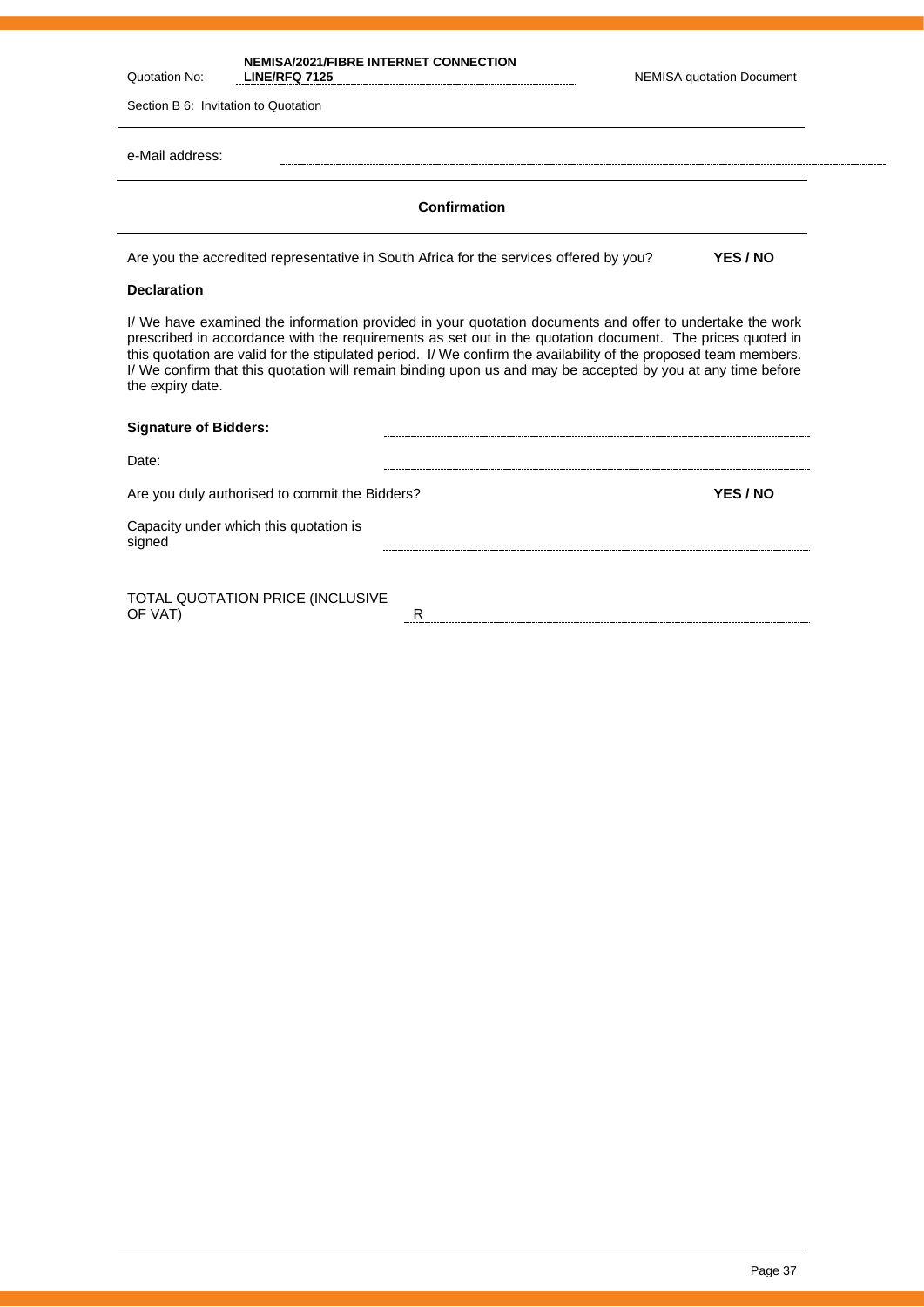Section B 7: Pricing Schedule

# **PRICING SCHEDULE** Services **Return as Part 8**

| NAME OF<br>RESPONDENT: |                                                                                                                                                                      |                      |                                 |
|------------------------|----------------------------------------------------------------------------------------------------------------------------------------------------------------------|----------------------|---------------------------------|
|                        | OFFER TO BE VALID FOR 60 DAYS FROM THE CLOSING DATE OF QUOTATION                                                                                                     |                      |                                 |
| <b>PAR NO</b>          | <b>DESCRIPTION</b>                                                                                                                                                   |                      | QUOTATION PRICE IN RSA CURRENCY |
|                        | The accompanying information must be used for the formulation of proposals.                                                                                          |                      |                                 |
| $\overline{2}$         | Respondents are required to indicate a ceiling price based on the total estimated time/fees for completion of all phases and including all expenses for the project. |                      |                                 |
|                        |                                                                                                                                                                      |                      |                                 |
|                        |                                                                                                                                                                      | Amount excluding VAT | R                               |
|                        |                                                                                                                                                                      | VAT @ 15%            | R                               |
|                        |                                                                                                                                                                      | Total including VAT  | $\mathsf{R}$                    |
| 3                      | Period required for commencement with project after acceptance of quotation.                                                                                         |                      |                                 |
| 4                      | Estimated person-days for completion of the project.                                                                                                                 |                      |                                 |
| 5                      | Are the rates quoted firm for the full period of the contract?                                                                                                       |                      |                                 |
| 6                      | If not firm for the full period, provide details of the basis on which adjustments will be applied for, for example consumer price index.                            |                      |                                 |